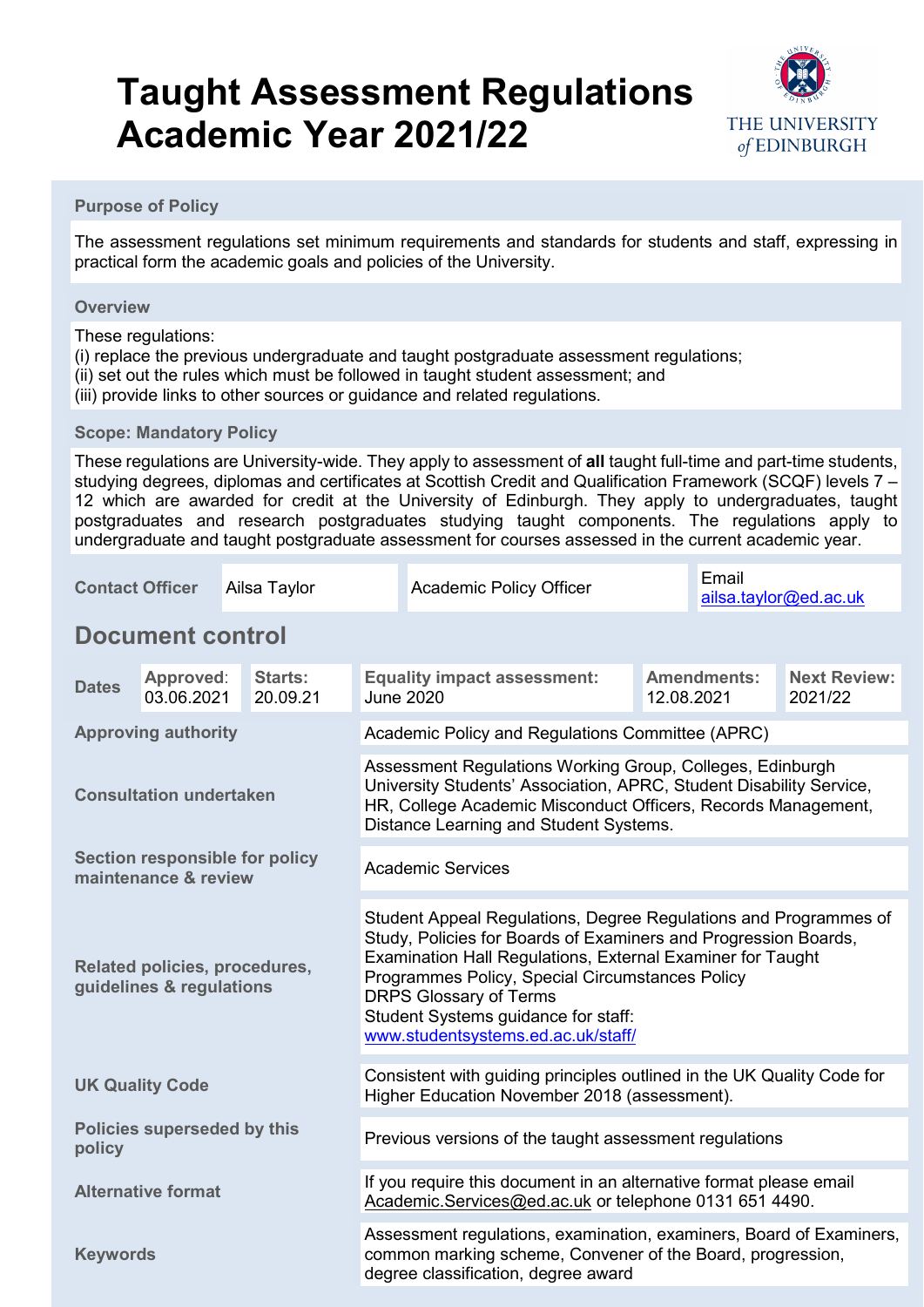

### **Additional guidance**

This document should be read in conjunction with University's Degree Regulations and Programmes of Study. These are available via: [www.drps.ed.ac.uk/](http://www.drps.ed.ac.uk/)

The regulations apply to all forms of summative assessment, including examination, take home examination, coursework, electronic and online assessment, oral assessment and peer and self-assessment.

The regulations must be applied, unless a concession has been awarded by the Academic Policy and Regulations Committee (APRC) on the basis of a case proposed by a College. The boxed "Application of the regulation" below must also be applied, unless the College has approved an exemption on the basis of a case proposed by a School. These concessions and exemptions are recorded by APRC and Colleges as appropriate.

The regulations operate in accordance with legislation and University policies on Equality and Diversity: [www.ed.ac.uk/equality-diversity/about/legislation](http://www.ed.ac.uk/equality-diversity/about/legislation)

Members of staff who need additional guidance may consult their Head of College or their nominee, their College Office, Academic Services, or Student Administration. Student Administration oversees the procedure relating to the provision of question papers, registration for degree examinations, the receipt and notification of results, examination timetabling and the provision of examination accommodation.

Where reference is made to 'the relevant Dean' this should be taken as being the Dean with responsibility for undergraduate or postgraduate matters, depending on the circumstances. Where reference is made to 'the Head of College' or 'Head of School' this may also in some cases be a designated representative of that individual.

For Edinburgh College of Art (ECA) students on programmes that use the assessment grade scheme, the term "mark" in the regulations also includes "grade".

Definitions of key terms can be found in the glossary of terms: [www.drps.ed.ac.uk/21-22/GlossaryofTerms.pdf](http://www.drps.ed.ac.uk/21-22/GlossaryofTerms.pdf)

#### **Contents**

| <b>Section A.</b>   | <b>Roles and Responsibilities</b>                                    |
|---------------------|----------------------------------------------------------------------|
| Regulation 1        | <b>Board of Examiners: responsibility for courses and programmes</b> |
| <b>Regulation 2</b> | <b>Examiners: appointment</b>                                        |
| Regulation 3        | <b>Markers: appointment</b>                                          |
| Regulation 4        | <b>Convener of the Board of Examiners: appointment</b>               |
| Regulation 5        | <b>Number of External Examiners</b>                                  |
| Regulation 6        | <b>External Examiners: responsibilities</b>                          |
| Regulation 7        | <b>Examiners and markers: responsibilities</b>                       |
| <b>Regulation 8</b> | <b>Convener of the Board of Examiners: responsibilities</b>          |
| Regulation 9        | Regulations Experts on Board of Examiners: responsibilities          |

Regulation 10 [Avoiding potential conflicts of interest](#page-9-0)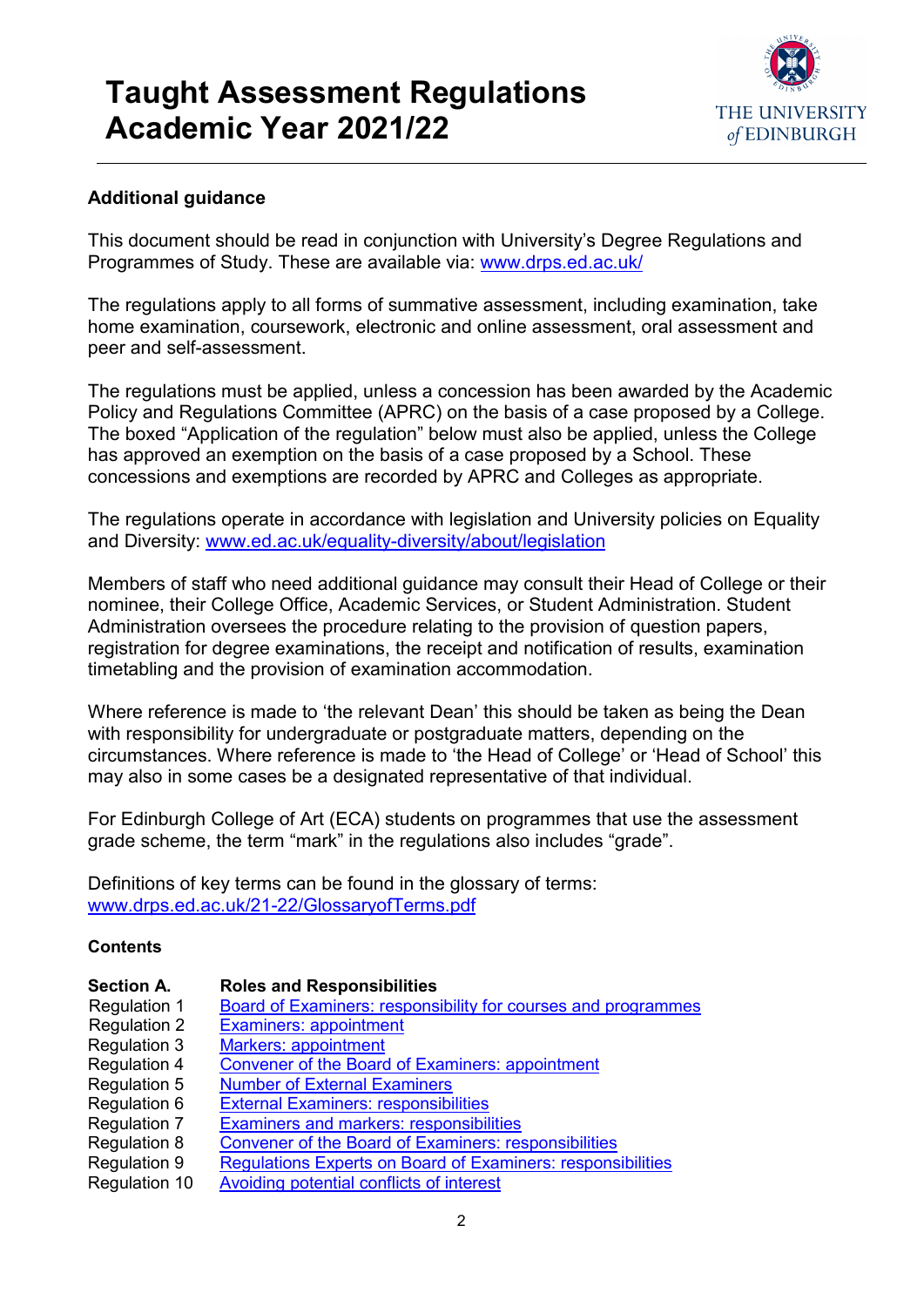

### **Section B. Conduct of Assessment**<br>Regulation 11 Principles of assessment

- [Principles of assessment](#page-10-0)
- Regulation 12 [Assessment requirements](#page-11-0)
- Regulation 13 [Passing assessment](#page-11-1)
- Regulation 14 [Statement of assessment](#page-12-0)<br>Regulation 15 Provision of formative feed
	- [Provision of formative feedback](#page-13-0)
- Regulation 16 [Feedback deadlines](#page-13-1)<br>Regulation 17 Assessment deadline
	- [Assessment deadlines: student responsibilities](#page-14-0)
- Regulation 18 [Selective assessment](#page-15-0)
- Regulation 19 [Reasonable adjustments](#page-15-1)
- Regulation 20 [Language of assessment: languages other than English or Gaelic](#page-16-0)<br>Regulation 21 Language of assessment: Gaelic
- Regulation 21 [Language of assessment: Gaelic](#page-17-0)<br>Regulation 22 Availability of assessment examp
- Regulation 22 [Availability of assessment examples](#page-17-1)<br>Regulation 23 Oral assessment
	- [Oral assessment](#page-18-0)
- Regulation 24 [Peer and self-assessment](#page-18-1)<br>Regulation 25 Examination timetable
	-
- Regulation 25 [Examination timetable](#page-18-2)<br>Regulation 26 Conduct of examinatio
- Regulation 26 [Conduct of examinations](#page-19-0)<br>Regulation 27 Resit assessment **[Resit assessment](#page-20-0)**
- Regulation 28 [Late submission](#page-23-0) of coursework<br>Regulation 29 Academic best practice
- 
- Regulation 30 [Academic misconduct](#page-26-0)

# **Section C. Marking of Assessment**<br>Regulation 31 Moderation and standard

**Moderation [and standard setting](#page-28-0)** 

[Academic best practice](#page-25-0)

- Regulation 32 [Anonymous marking](#page-29-0)<br>Regulation 33 Security of marks
- **[Security of marks](#page-29-1)**
- Regulation 34 [Legibility and accessibility of assessed work](#page-30-0)
- Regulation 35 [Common Marking Schemes](#page-31-0)
- Regulation 36 [Provisional marks](#page-31-1)
- Regulation 37 [Final marks](#page-32-0)
	-

- **Section D. Condensignal Departion of Boards of Examiners**<br>Regulation 38 Board of Examiners meetings **[Board of Examiners meetings](#page-33-0)**
- Regulation 39 [Board of Examiners: quorum](#page-33-1)
- Regulation 40 [Undergraduate Progression Board meetings](#page-34-0)
- Regulation 41 [Attendance at a Board of Examiners meeting](#page-34-1)
- Regulation 42 [Board of Examiners: anonymity](#page-35-0)<br>Regulation 43 Special circumstances
- 
- [Special circumstances](#page-35-1)<br>Borderlines Regulation 44 **[Borderlines](#page-36-0)**<br>Regulation 45 **Confidentiality**
- **Regulation 45**
- Regulation 46 [Release of marks](#page-37-1)
- Regulation 47 [Publication of results](#page-38-0)
	-
- Regulation 48 [Degree examination scripts](#page-40-0)<br>Regulation 49 Retention and destruction o [Retention and destruction of material](#page-40-1)

# **Section E. Assessment Decisions**<br>**Regulation 50** Award of degrees, diplom

- [Award of degrees, diplomas and certificates](#page-42-0)
- Regulation 51 [Undergraduate progression: pre-honours and into honours](#page-42-1)
- Regulation 52 [Undergraduate honours assessment progression](#page-42-2)
- Regulation 53 [Award of undergraduate Ordinary and General degrees](#page-43-0)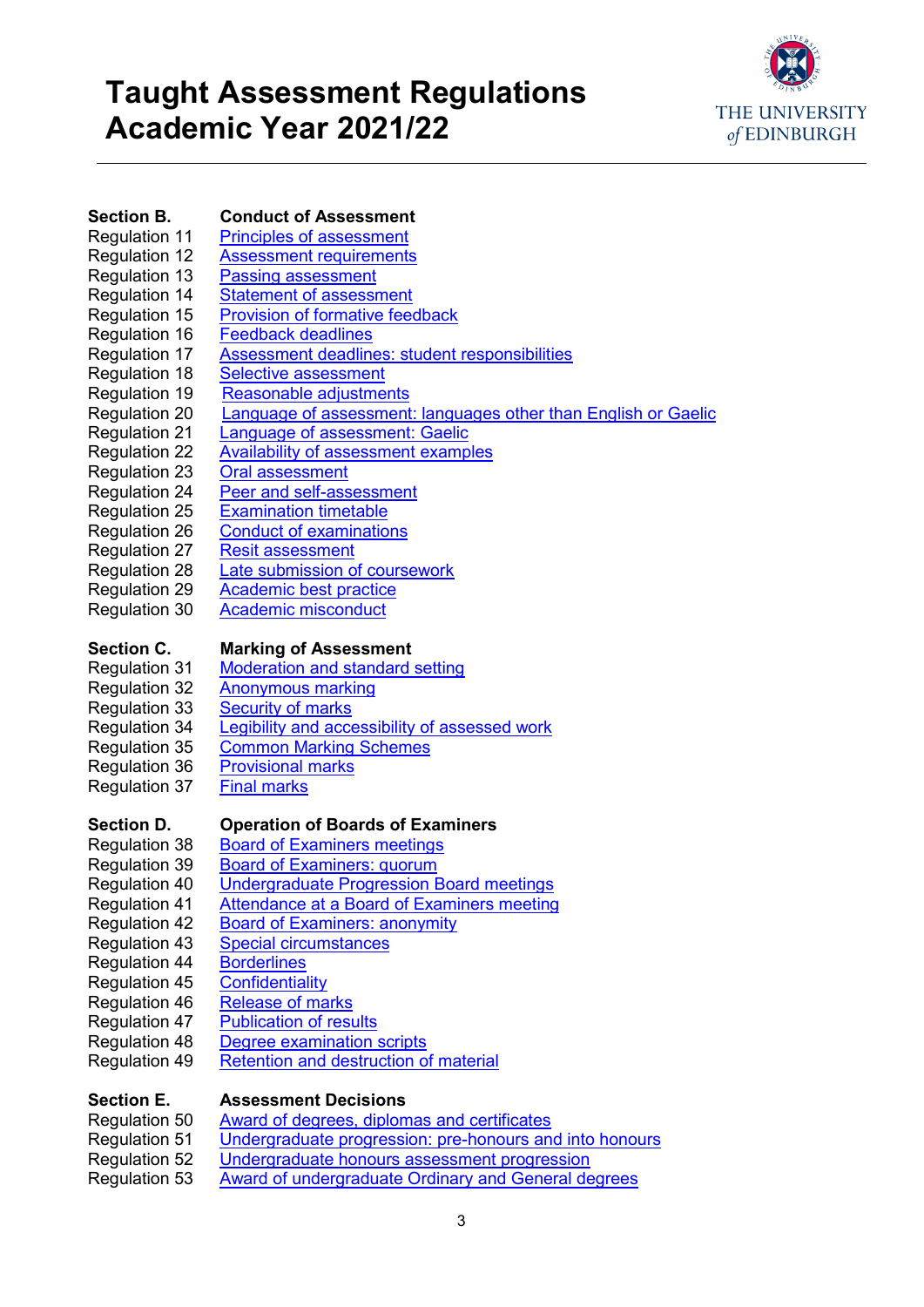

- Regulation 54 [Undergraduate honours degree award](#page-44-0)<br>Regulation 55 Undergraduate degree classification Regulation 55 [Undergraduate degree classification](#page-45-0)<br>Regulation 56 Postgraduate assessment progression
	- [Postgraduate assessment progression](#page-46-0)
- Regulation 57 [Postgraduate degree, diploma and certificate award](#page-48-0)
- Regulation 58 [Resubmission of postgraduate dissertations](#page-50-0) or research projects
- Regulation 59 [Award of postgraduate merit](#page-51-0)<br>Regulation 60 Award of postgraduate distinent
- Regulation 60 [Award of postgraduate distinction](#page-52-0)<br>Regulation 61 Award of credit from other Univers
- Regulation 61 [Award of credit from other Universities](#page-53-0)<br>Regulation 62 Minuting of decisions of Boards of Exa
	- [Minuting of decisions of Boards of Examiners](#page-54-0)
- Regulation 63 [Board of Examiners: return of marks](#page-55-0)
- Regulation 64 [Status of decisions](#page-55-1)
	-
- Regulation 65 [Convener's Action](#page-56-0)<br>Regulation 66 Failure to complete Regulation 66 [Failure to complete all the assessment requirements of a degree programme](#page-57-0)<br>Regulation 67 Unsatisfactory academic progress
- Regulation 67 <u>[Unsatisfactory academic progress](#page-58-0)</u><br>Regulation 68 <u>Academic Appeal</u>
	- **[Academic](#page-58-1) Appeal**

# **Section F. Interpretation and Significant Disruption**<br>Regulation 69 Interpretation of regulations

- [Interpretation of regulations](#page-59-0)
- Regulation 70 Significant disruption: [concessions and standards](#page-59-1)
- 
- Regulation 71 Significant disruption: where [only partial results are available to Boards](#page-60-0)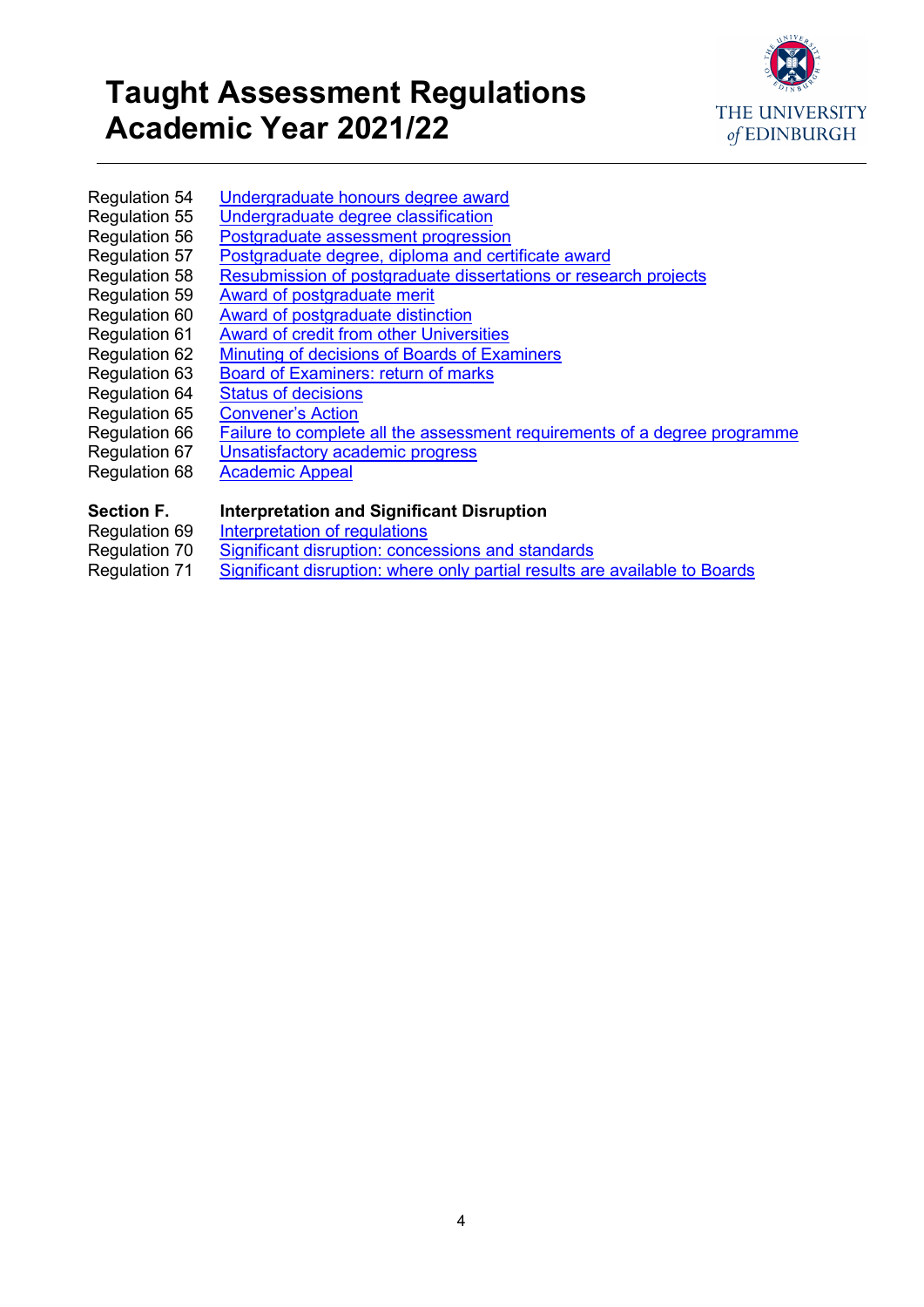

#### **Section A. Roles and Responsibilities**

#### <span id="page-4-0"></span>**Regulation 1 Board of Examiners: responsibility for courses and programmes**

Every course and degree programme is the responsibility of a Board of Examiners.

#### **Application of the regulation**

- 1.1 Schools assign each course and degree programme to a Board of Examiners. This is done via a Board of Studies or equivalent committee.
- 1.2 Guidance on Boards of Examiners is available: [www.ed.ac.uk/schools-departments/academic-services/staff/assessment/boards](http://www.ed.ac.uk/schools-departments/academic-services/staff/assessment/boards-examiners)[examiners](http://www.ed.ac.uk/schools-departments/academic-services/staff/assessment/boards-examiners)
- 1.3 In the College of Arts, Humanities and Social Sciences, and the College of Science and Engineering, Schools are responsible for the award of their General/Ordinary Degrees.

#### <span id="page-4-1"></span>**Regulation 2 Examiners: appointment**

Examiners are appointed to the Board of Examiners by the relevant College. There are internal examiners, who are staff of the University nominated by the relevant Head of School, and External Examiners.

- 2.1 Policy, principle and operational guidance is available for Boards of Examiners: [www.ed.ac.uk/schools-departments/academic-services/staff/assessment/boards](http://www.ed.ac.uk/schools-departments/academic-services/staff/assessment/boards-examiners)**[examiners](http://www.ed.ac.uk/schools-departments/academic-services/staff/assessment/boards-examiners)**
- 2.2 The list of examiners making up each Board is certified by the Head of the College, or their nominee, and is definitive unless an appeal to the relevant College committee is made by an interested party challenging the composition of the Board.
- 2.3 Heads of Schools inform the College Office of the names of those internal and External Examiners who it is proposed will constitute the Board. For the December diet of examinations this is by 1 November and for later diets it is by 15 January. Names are made available by the College Office on request. Where there is more than one diet of examination in an academic year the Board need not comprise the same examiners for each diet. Any objection to the proposed examiners must be made to the Head of College or their nominee in good time before the relevant exam diet. Complete final lists of examiners are maintained by the relevant College Office and are available for inspection by members of staff.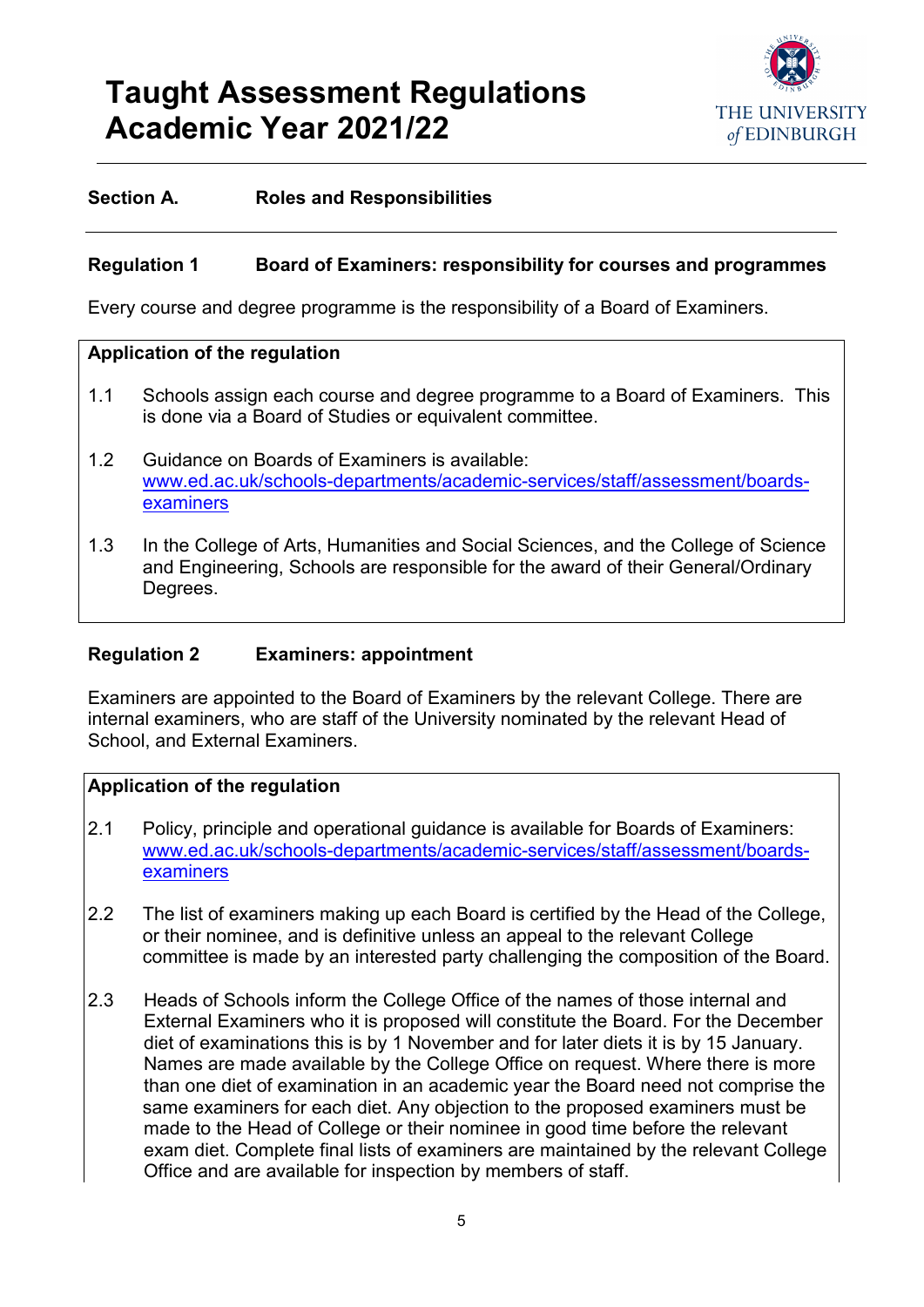

- 2.4 Internal examiners are teaching and/or honorary staff of the University who teach SCQF level 7 to 12 courses which are awarded for credit and are listed in the Degree Regulations and Programmes of Study: [www.drps.ed.ac.uk/index.php](http://www.drps.ed.ac.uk/index.php)
- 2.5 Honorary staff in this context include: Teachers and senior staff from partner schools to the Moray House School of Education and Sport; Academic staff from research pooling partners who are appointed as an internal examiner by APRC on the basis of a recommendation from the relevant College; and NHS staff.
- 2.6 External examiners are appointed by Colleges. Their roles, powers and responsibilities are set out in the External Examiners for Taught Programmes Policy: [www.ed.ac.uk/files/atoms/files/externalexaminerstaught.pdf](http://www.ed.ac.uk/files/atoms/files/externalexaminerstaught.pdf)

#### <span id="page-5-0"></span>**Regulation 3 Markers: appointment**

The Head of School has responsibility for appointing markers who contribute to the marking process. Markers are not members of the Board of Examiners.

#### **Application of the regulation**

- 3.1 Markers can be people who are not covered in taught assessment regulation 2. They can also be members of staff who have a very limited input to the teaching of a course or programme who are not members of the Board of Examiners. Examples of markers are graduate tutors marking tutorial, laboratory or examination work, or members of professions or guest speakers who may contribute to student assessment.
- 3.2 Information regarding the role of Conveners of Boards of Examiners is available in the Handbook for Boards of Examiners for Taught Courses and Programmes: [www.ed.ac.uk/files/atoms/files/boe\\_handbook.pdf](http://www.ed.ac.uk/files/atoms/files/boe_handbook.pdf)

### <span id="page-5-1"></span>**Regulation 4 Convener of the Board of Examiners: appointment**

The Head of School that owns the programme or course has responsibility for appointing the Convener of the Board of Examiners, the Convener of the Progression Board and the Convener of the Special Circumstances Committee.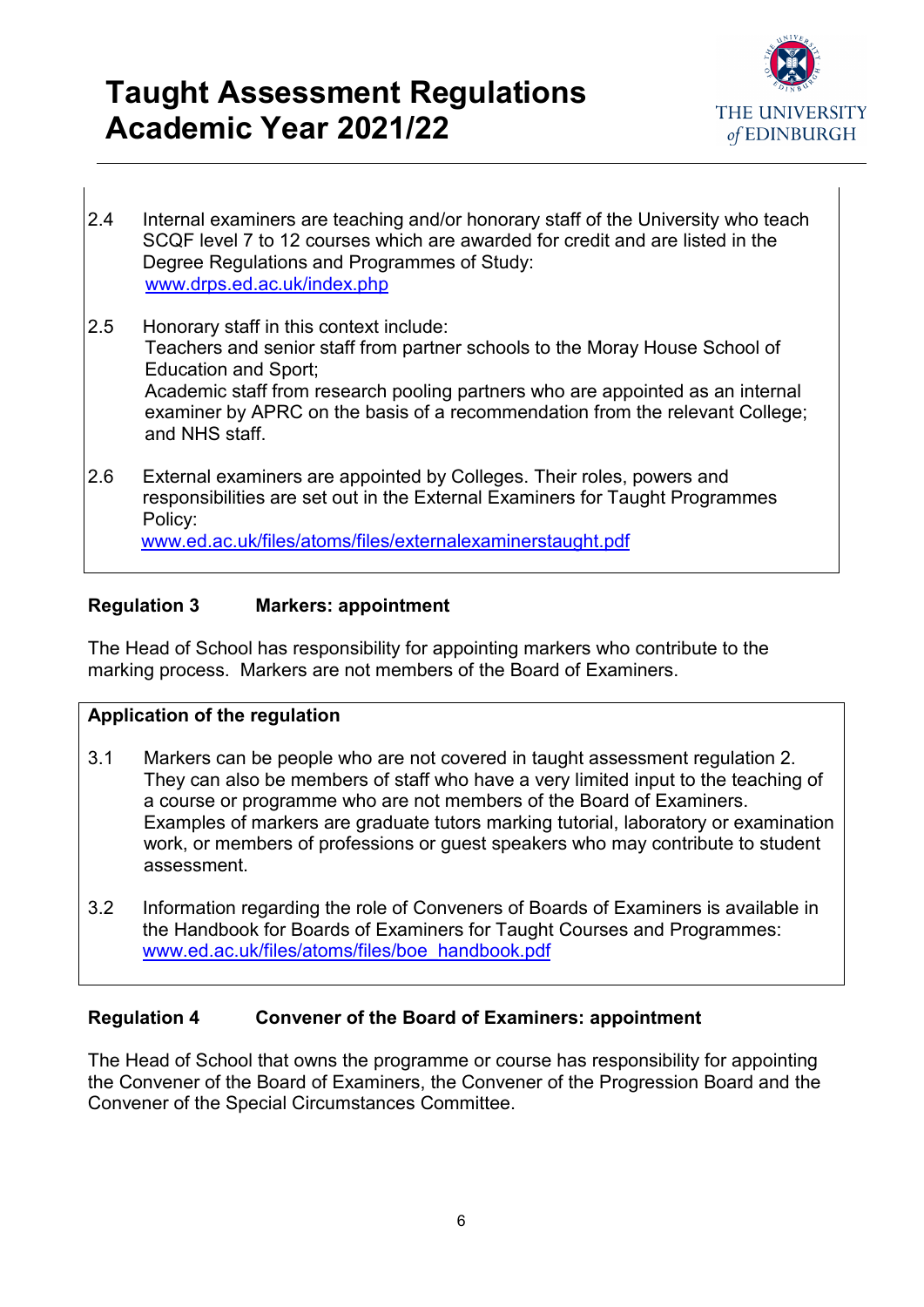

### **Application of the regulation**

- 4.1 The Head of School informs the College Office about the appointment of the Convener by the beginning of the relevant Semester for the Board of Examiners responsible for courses assessed in each Semester, and by the beginning of Semester 2 for the Board responsible for programme decisions for each programme.
- 4.2 For combined (formerly joint) degrees the "owning" Head of School liaises with other relevant Heads of School. In the case of any disagreement on the appointment of a Convener of a combined Board of Examiners, the Convener is nominated by the relevant Heads of College or their nominee.
- 4.3 Programme Directors and Course Organisers are not the Convener of the Board of Examiners for their programmes or courses. This is to ensure appropriate separation of roles. If the Convener is also a Course Organiser, formal chairing of the Board of Examiners is delegated to another member of the Board for discussion of that course.
- 4.4 Undergraduate Progression Boards Policy and Special Circumstances Policy: [www.ed.ac.uk/files/atoms/files/ug\\_progression\\_boards.pdf](http://www.ed.ac.uk/files/atoms/files/ug_progression_boards.pdf) [www.ed.ac.uk/files/atoms/files/special\\_circumstances.pdf](http://www.ed.ac.uk/files/atoms/files/special_circumstances.pdf)

### <span id="page-6-0"></span>**Regulation 5 Number of External Examiners**

At least one External Examiner is appointed for all undergraduate and taught postgraduate courses and programmes.

- 5.1 The number of External Examiners is determined by the volume and diversity of the academic work contributing to the course or programme or the award of the degree. More than one External Examiner may be needed where there are a large number of students, the course or programme covers a wide range of studies and/or a large volume of academic work contributing to the course or programme. [www.ed.ac.uk/files/atoms/files/externalexaminerstaught.pdf](http://www.ed.ac.uk/files/atoms/files/externalexaminerstaught.pdf)
- <span id="page-6-1"></span>5.2 It is the responsibility of the Head of the College or relevant College Committee to ensure that all elements which contribute to the award of a degree from the University are represented by the appropriate number of External Examiners.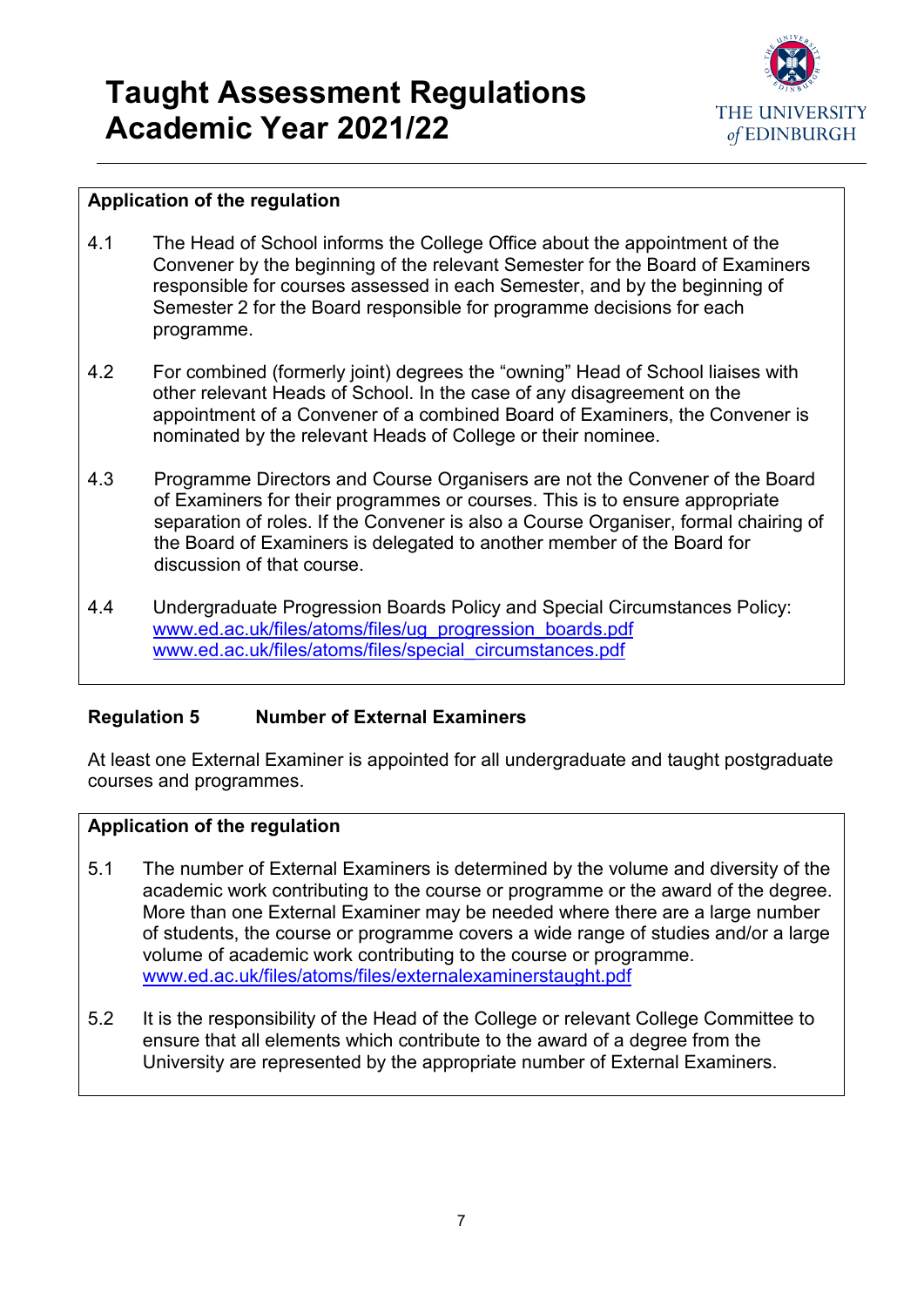

### **Regulation 6 External Examiners: responsibilities**

External Examiners must be competent and have the requisite experience to examine the course or programme at the level at which it is taught. They must meet the requirements, roles and responsibilities that are set out in the External Examiners for Taught Programmes Policy:

[www.ed.ac.uk/files/atoms/files/externalexaminerstaught.pdf](http://www.ed.ac.uk/files/atoms/files/externalexaminerstaught.pdf)

### **Application of the regulation**

- 6.1 The University's External Examiners for Taught Programmes Policy outlines the purposes and functions of External Examiners; their selection, qualification, appointment and period of service; their participation in assessment and examination procedures; and their discussion of course structure, assessment process and degree schemes. [www.ed.ac.uk/files/atoms/files/externalexaminerstaught.pdf](http://www.ed.ac.uk/files/atoms/files/externalexaminerstaught.pdf)
- 6.2 External Examiners need to be given sufficient information and samples of different forms of assessments as evidence on which to base their advice.
- 6.3 The Handbook for Boards of Examiners for Taught Courses and Programmes sets out the responsibilities of Conveners of Boards of Examiners in ensuring External Examiners' contributions to the assessment process. For example, as part of the formal proceedings of the Board, External Examiners are invited to comment on the structure, content, teaching and examinations of the courses they examine. [www.ed.ac.uk/files/atoms/files/boe\\_handbook.pdf](http://www.ed.ac.uk/files/atoms/files/boe_handbook.pdf)

### <span id="page-7-0"></span>**Regulation 7 Examiners and markers: responsibilities**

Examiners and markers need to meet the responsibilities set out in the assessment and degree regulations and comply with quality and standards requirements. [www.drps.ed.ac.uk/](http://www.drps.ed.ac.uk/)

### **Application of the regulation**

<span id="page-7-1"></span>7.1 The Convener of the Board of Examiners will specify responsibilities and requirements to examiners and markers (see taught assessment regulation 6). In particular, examiners and markers need to meet deadlines, attend relevant meetings and participate in standard-setting discussions when required.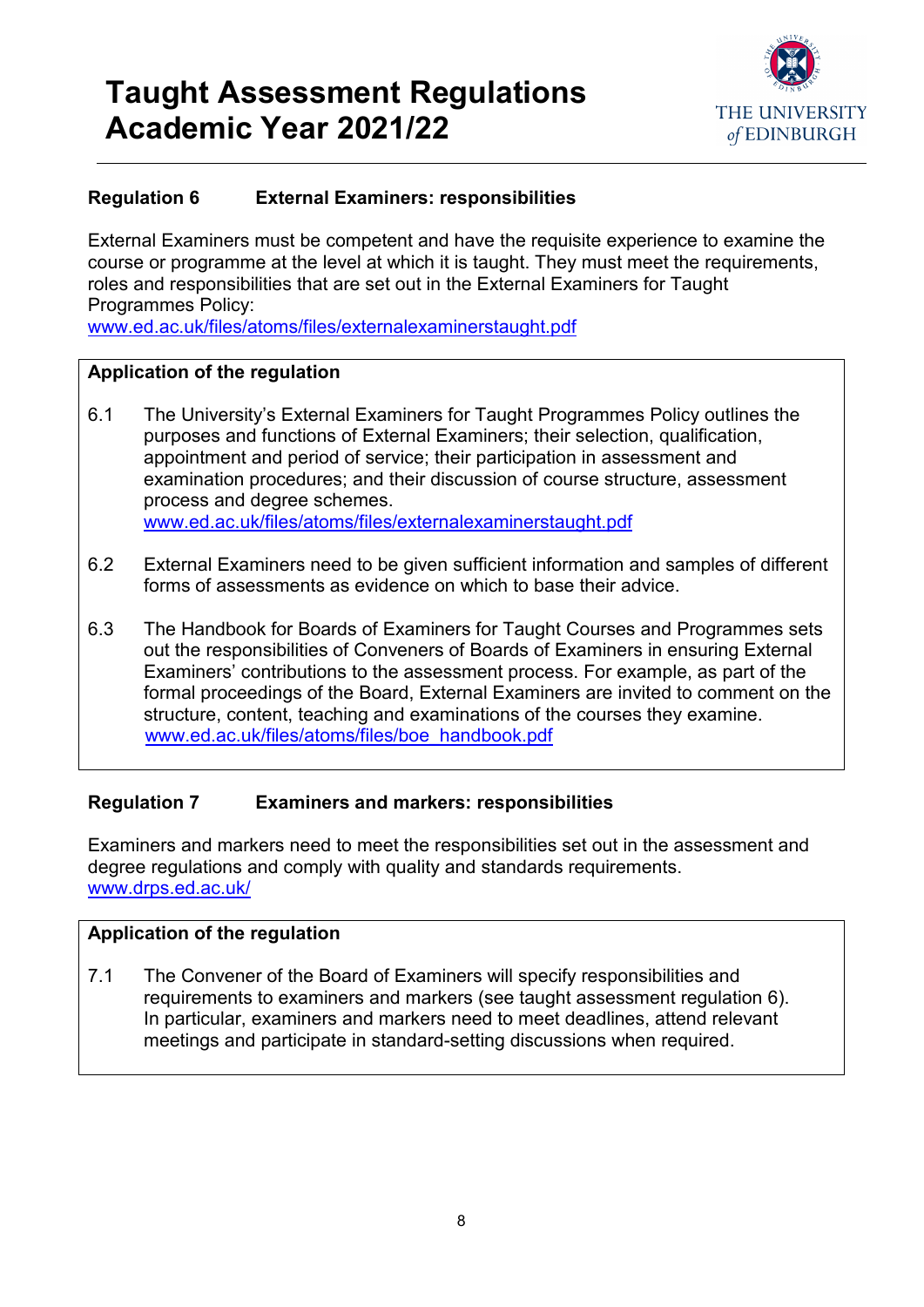

### **Regulation 8 Convener of the Board of Examiners: responsibilities**

The Convener of the Board of Examiners has responsibility for the assessment process for courses and programmes covered by the Board and for ensuring that the Board operates within university regulations.

#### **Application of the regulation**

8.1 The responsibilities of the Convener of the Board of Examiners are outlined in the Handbook for Boards of Examiners for Taught Courses and Programmes: [www.ed.ac.uk/files/atoms/files/boe\\_handbook.pdf](http://www.ed.ac.uk/files/atoms/files/boe_handbook.pdf)

These include:

- (a) approving the content of examination papers, taking account of the comments of External Examiners;
- (b) the security of and arrangements for setting papers and assessments, including the robustness of and resources for electronic assessment; examining and marking assessed work; and processing and storing marks and grades;
- (c) the quality and standards of marking;
- (d) ensuring all examiners and markers are aware of their responsibilities;
- (e) effective operation of the meeting of the Board and the Special Circumstances Committee;
- (f) participation of the External Examiners;
- (g) accurate recording, minuting and reporting of decisions of the Board; and
- (h) meeting relevant deadlines.
- 8.2 Conveners must act in accordance with these Taught Assessment Regulations; the Degree Regulations and Programme of Study; and the External Examiners for Taught Programmes Policy. [www.drps.ed.ac.uk/](http://www.drps.ed.ac.uk/)

[www.ed.ac.uk/files/atoms/files/externalexaminerstaught.pdf](http://www.ed.ac.uk/files/atoms/files/externalexaminerstaught.pdf)

- 8.3 In practice, Conveners may delegate operation of some responsibilities to Course Organisers, Programme Directors and School Teaching Organisations. They are supported by the Regulations Expert. See taught assessment regulation 9. [www.ed.ac.uk/schools-departments/academic-services/staff/assessment/boards](http://www.ed.ac.uk/schools-departments/academic-services/staff/assessment/boards-examiners)[examiners](http://www.ed.ac.uk/schools-departments/academic-services/staff/assessment/boards-examiners)
- <span id="page-8-0"></span>8.4 Definitions of some of the main terms used in assessment are given in the Glossary of Terms: [www.drps.ed.ac.uk/21-22/GlossaryofTerms.pdf](http://www.drps.ed.ac.uk/21-22/GlossaryofTerms.pdf)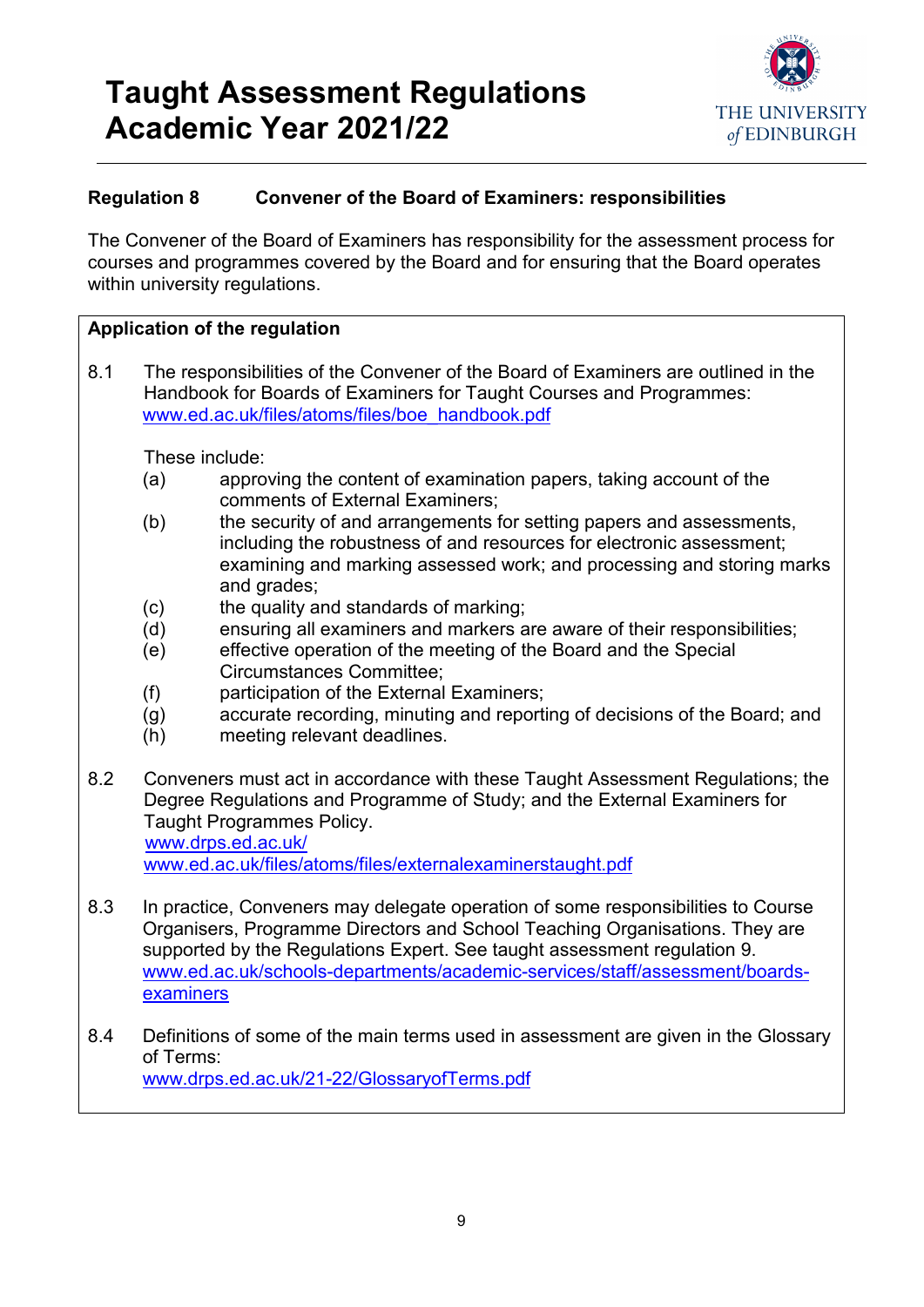

#### **Regulation 9 Regulations Experts on Board of Examiners: responsibilities**

Schools appoint one or more Regulations Expert whose remit is to be an immediate source of knowledge and advice about the relevant university regulations and guidance and their academic application.

#### **Application of the regulation**

- 9.1 The responsibilities of the Regulations Expert are outlined in the Handbook for Boards of Examiners for Taught Courses and Programmes: [www.ed.ac.uk/files/atoms/files/boe\\_handbook.pdf](http://www.ed.ac.uk/files/atoms/files/boe_handbook.pdf)
- 9.2 A Regulations Expert either attends or is available to all meetings of the Board of Examiners and ensures that the relevant regulations and guidance are available for reference at all meetings.
- 9.3 The Regulations Expert does not need to be a member of the Board of Examiners. Schools may appoint a Regulations Expert to operate across the School or across a number of Boards of Examiners.

#### <span id="page-9-0"></span>**Regulation 10 Avoiding potential conflicts of interest**

No member of University of Edinburgh staff, internal examiner, External Examiner, or marker shall be involved in any assessment or examination in which they have a personal interest, for example a current or previous personal, family or legal relationship with a student being assessed.

- 10.1 If in doubt as to whether there is a potential conflict of interest, the Convener of the Board of Examiners and the Head of School will be consulted. The Head of School may seek advice from the Head of College.
- 10.2 The External Examiners for Taught Programmes Policy is relevant: [www.ed.ac.uk/files/atoms/files/externalexaminerstaught.pdf](http://www.ed.ac.uk/files/atoms/files/externalexaminerstaught.pdf)
- 10.3 The University's Policy on Conflict of Interest is also relevant: [www.ed.ac.uk/files/atoms/files/conflict\\_of\\_interest.pdf](http://www.ed.ac.uk/files/atoms/files/conflict_of_interest.pdf)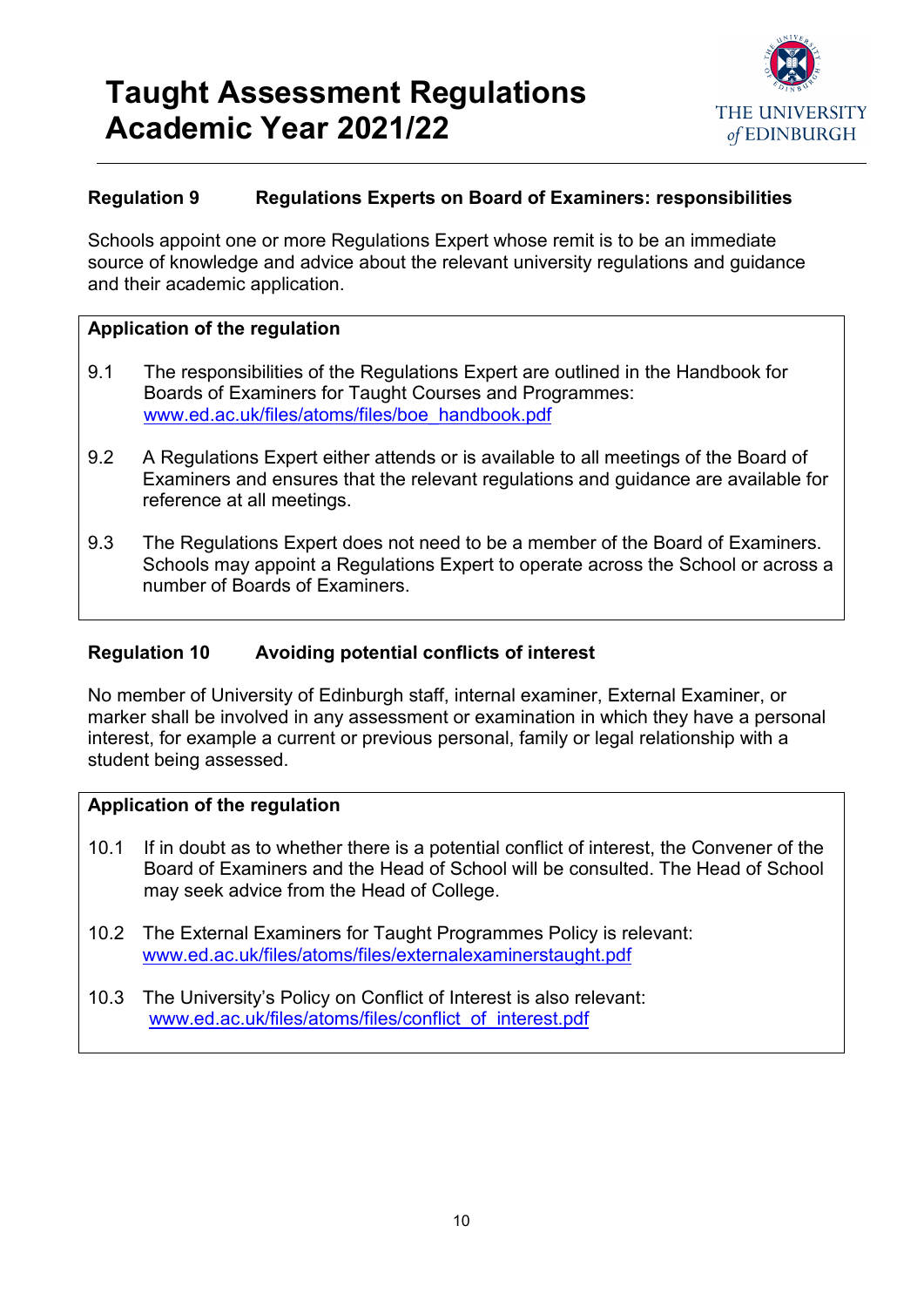

#### **Section B. Conduct of Assessment**

#### <span id="page-10-0"></span>**Regulation 11 Principles of Assessment**

The University, which engages in a wide diversity of assessment procedures, has established the following general principles of assessment:

- (a) beneficial actively fostering learning
- (b) fair, reliable and valid
- (c) diverse, varied and representative
- (d) transparent
- (e) effective; and
- (f) secure

- 11.1 Assessment is part of learning and is an integral part of course planning. Assessment planning aligns assessment tasks with the relevant learning outcomes. Assessment should be beneficial in its effect, particularly in motivating students. The purpose of any assessment, especially formative assessment, should be to foster learning. It should assist the processes of teaching and learning, foster the relationship and trust between teachers and learners, and guide learning. It should aim to strengthen morale, encourage initiative and innovation and increase commitment of staff and students.
- 11.2 The assessment process should operate fairly for all concerned, and be seen to be fair. No individual or group should enjoy privileged status or suffer undue disadvantage in terms of the academic judgements that are made about their performance.
- 11.3 Moderation assures that an assessment outcome is fair, valid and reliable, that assessment criteria have been applied consistently, and that any differences in academic judgement between individual markers can be acknowledged and addressed.
- 11.4. In order to be valid the assessment objectives must match the objectives of the syllabus.
- 11.5. In order to record as full a profile of student strengths and weaknesses as possible, achievement should be measured by a varied and diverse range of methods.
- 11.6 The purposes, procedures and criteria of the assessment process need to be open, clearly stated and understood by all involved: assessors, teachers and students. All need to understand the expected learning outcomes of each programme of instruction; the assessment criteria upon which decisions are made; the nature of any grading system; and the nature of any appeals process, etc. Both staff and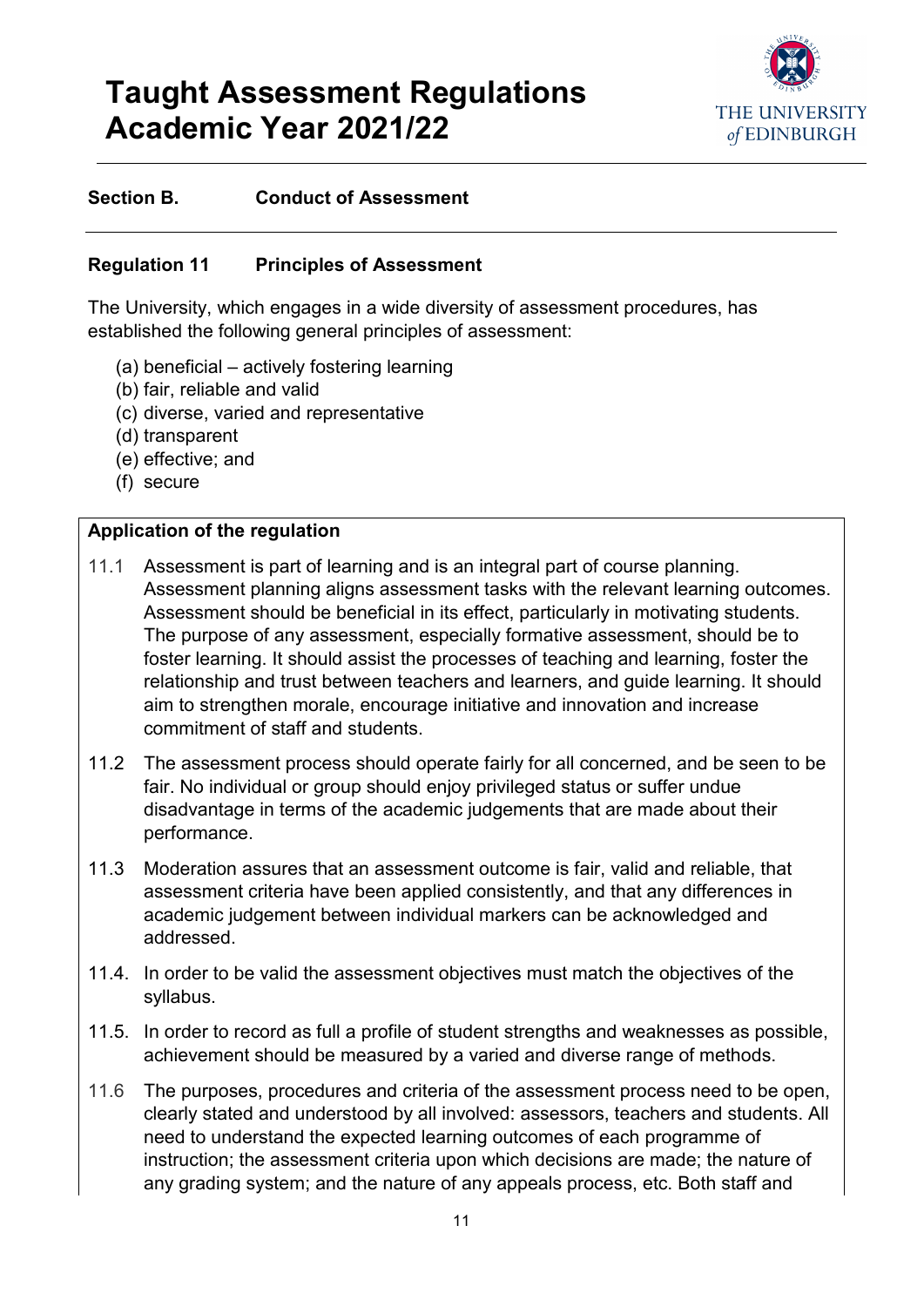

students should have access to information about these procedures from the outset of the assessment process.

- 11.7 Any assessment scheme should achieve its intended purpose and should motivate learning. Assessment can be formative, where the main aim is to provide feedback and guidance on how to improve, or summative, where the aim is to accurately quantify attainment e.g. for degree classification purposes. Summative assessment can provide information that is of formative value.
- 11.8 Assessment information is used in the quality assurance of courses and programmes. It is used by course teams to enhance course design and understand students' educational needs.
- 11.9 Any assessment scheme must be adequately resourced, practicable and managed efficiently in terms of staff and student time, or it will not be effective.
- 11.10 Assessment processes must ensure the security of their operation in terms of the safe recording, transfer, storage and retrieval of information on student achievement. Fairness, effectiveness and the right of redress are all predicated on the assumption of secure operation and the prevention of any loss of information or fraudulent practice.

### <span id="page-11-0"></span>**Regulation 12 Assessment requirements**

Course information in the degree programme tables states the learning outcomes, assessment practices and assessment requirements.

#### **Application of the regulation**

12.1 The degree programme tables are available online: [www.drps.ed.ac.uk/](http://www.drps.ed.ac.uk/)

### <span id="page-11-1"></span>**Regulation 13 Passing assessment**

Passing a course or degree programme requires attainment of the learning outcomes and may require a specified level of performance or attendance in some or all components.

#### **Application of the regulation**

13.1 The course information that is linked to degree programme tables describe the learning outcomes and the means by which they are achieved and demonstrated in assessment. [www.drps.ed.ac.uk/](http://www.drps.ed.ac.uk/)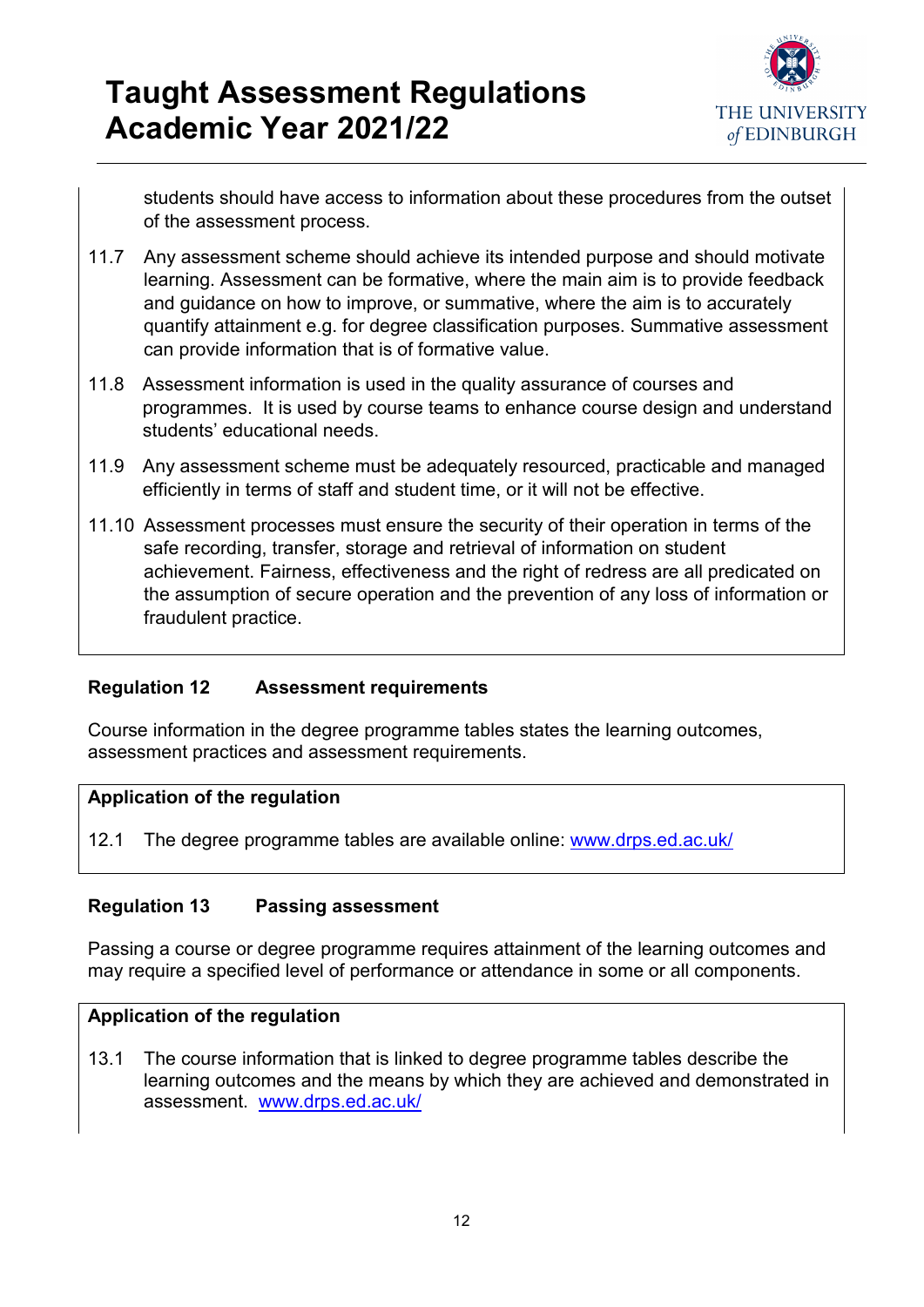

- 13.2 Some degrees have professional or statutory body requirements which are reflected in the learning outcomes and their assessment. Students are informed about these in the statement of assessment (see taught assessment regulation 14).
- 13.3 Boards of Studies and the relevant College Committee approve the assessment and satisfactory performance requirements for courses and degree programmes before their delivery. Individual course elements and options available to students can change and there are annual changes to degree programme tables and course availability. However, the approval of the relevant College Committee must be obtained if it is exceptionally necessary to change the weighting of assessment of a course after students have entered it; or to change progression, classification or award requirements for a programme after students have entered their honours years or a postgraduate programme.
	- (a) Before approval can be given, written evidence of the results of consultation with the students must be submitted. Every student affected needs to be informed of the changes and given the opportunity to comment. The expectation is that the College will not approve changes in the face of significant student objections, unless changes are compelled by external factors.
	- (b) The relevant external examiners must also be informed and consulted.
	- (c) Students may be given alternative course options, where this is possible. The expectation is that course assessment requirements will not change after students are registered on it.

### <span id="page-12-0"></span>**Regulation 14 Statement of assessment**

Students must be given a clear statement of how and when each of their courses and programmes is to be assessed. The required information needs to be issued to students at the relevant point, which may be: at the start of each course; on entry into the honours component of a degree programme; or, at the start of a postgraduate programme.

- 14.1 The statement must include:
	- (a) how each piece of assessed work contributes to the final assessment, progression decision or classification, outlining relevant weightings;
	- (b) the arrangements for the moderation of the assessed work;
	- (c) any methods that the Board of Examiners uses for standard setting;
	- (d) assessment deadlines and any penalties for late submission;
	- (e) the duration and format of examinations and in which diet they will be held;
	- (f) how work will be taken into account by a resit Board of Examiners and the number of permitted resits;
	- (g) the standards and criteria for entry into honours or for progression to Masters dissertation, where relevant.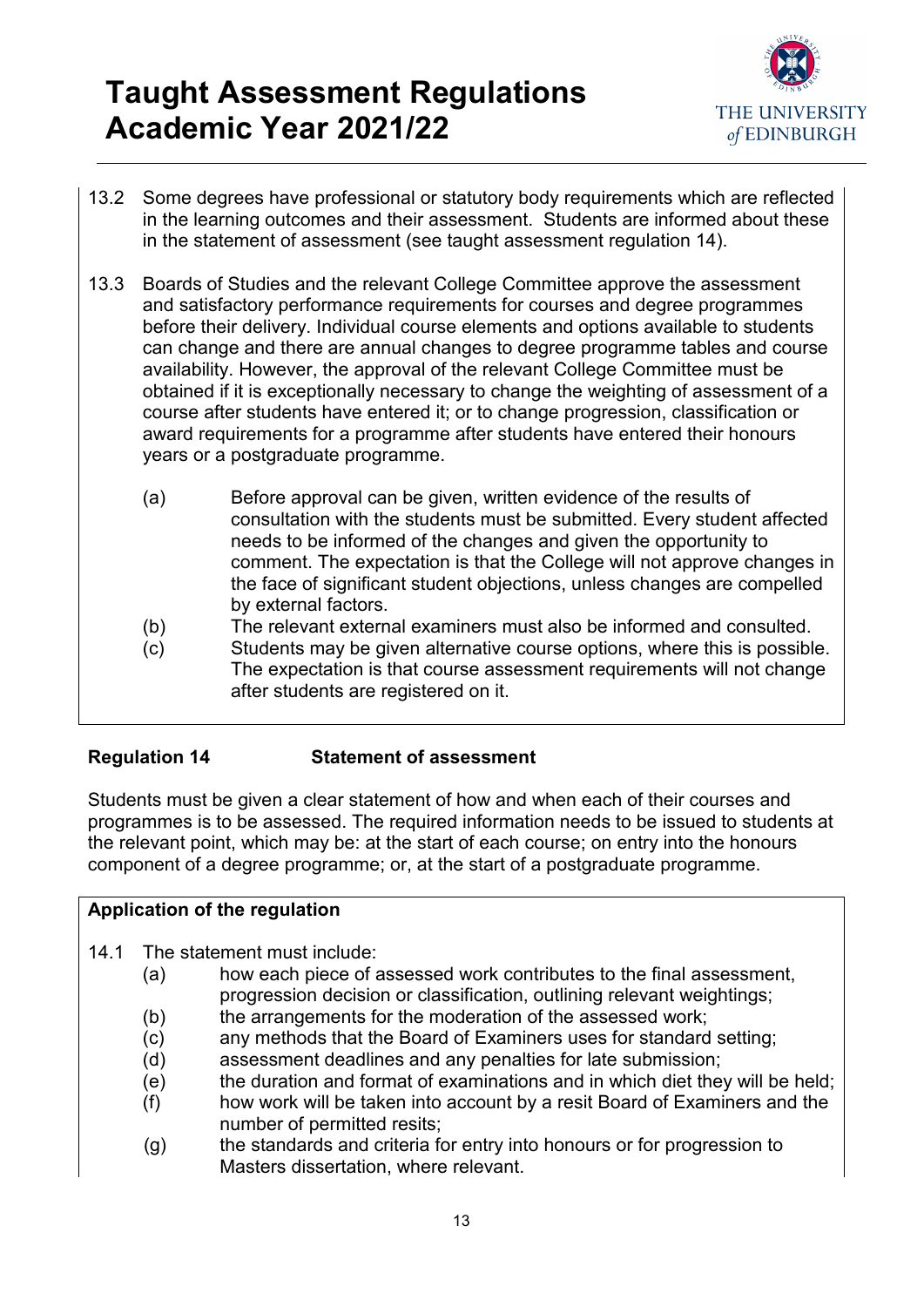

14.2 The required information need not be provided in a single assessment statement, but is included in course or programme handbooks, or provided by the School in another format, along with other relevant information about assessment, feedback, good academic practice and the avoidance of plagiarism. [www.ed.ac.uk/schools-departments/academic-services/staff/discipline/academic](http://www.ed.ac.uk/schools-departments/academic-services/staff/discipline/academic-misconduct)[misconduct](http://www.ed.ac.uk/schools-departments/academic-services/staff/discipline/academic-misconduct) [www.ed.ac.uk/academic-services/students/conduct/academic](http://www.ed.ac.uk/academic-services/students/conduct/academic-misconduct/plagiarism)[misconduct/plagiarism](http://www.ed.ac.uk/academic-services/students/conduct/academic-misconduct/plagiarism)

### <span id="page-13-0"></span>**Regulation 15 Provision of formative feedback**

All students will be given at least one formative feedback or feed-forward event for every course they undertake, provided during the semester in which the course is taken and in time to be useful in the completion of summative work on the course. Such feedback may be at course or programme level, but must include input of relevance to each course in the latter case.

#### **Application of the regulation**

- 15.1 Feedback and feed-forward may be provided in various formats, for example, to include written, oral, video, face-to-face, whole class, individual. Advice on feedback and feed-forward is available on the Enhancing Feedback webpages: [www.enhancingfeedback.ed.ac.uk/](http://www.enhancingfeedback.ed.ac.uk/)
- 15.2 The regulation applies to formative feedback. The University's Feedback Standards and Guiding Principles apply to formative and summative feedback.
- 15.3 Further guidance on feedback is available online. Relevant definitions are in the University's Glossary. [www.drps.ed.ac.uk/21-22/GlossaryofTerms.pdf](http://www.drps.ed.ac.uk/21-22/GlossaryofTerms.pdf) [www.ed.ac.uk/institute-academic-development/learning-teaching/staff/assessment](http://www.ed.ac.uk/institute-academic-development/learning-teaching/staff/assessment)

### <span id="page-13-1"></span>**Regulation 16 Feedback deadlines**

Feedback on formative and summative in-course assessed work will be provided within 15 working days of submission, or in time to be of use in subsequent assessments within the course, whichever is sooner. At the start of each course, Schools will publish their timetable for returning feedback and marks for in-course work.

#### **Application of the regulation**

16.1 Feedback and feed-forward may be provided in various formats, including for example written, oral, video, face-to-face, whole class, individual or via virtual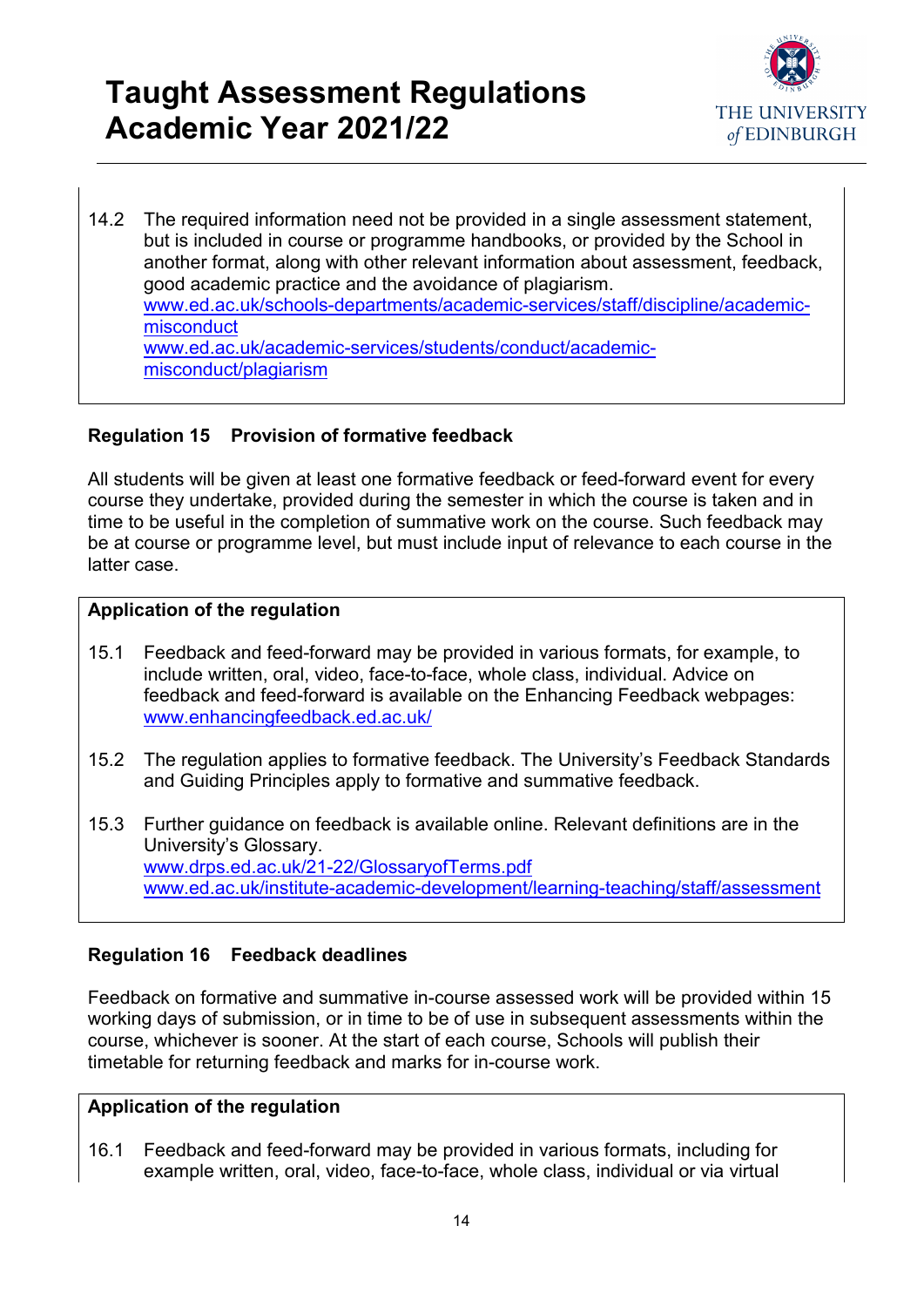

learning environments. Advice on feedback and feed-forward is available from the Institute for Academic Development [www.ed.ac.uk/institute-academic-development/learning-teaching/staff/assessment](http://www.ed.ac.uk/institute-academic-development/learning-teaching/staff/assessment)

16.2 Further guidance and the University's Feedback Standards and Guiding Principles are available online.

Relevant definitions are in the University's glossary: [www.drps.ed.ac.uk/21-22/GlossaryofTerms.pdf](http://www.drps.ed.ac.uk/21-22/GlossaryofTerms.pdf)

- 16.3 The School's timetable for returning feedback will specify which forms of summative in-course assessed work will not be returned within 15 working days. Schools may choose whether to meet the 15 working day deadline for single items of assessment which are equivalent to 40 credits or more (and which therefore must be double marked). For other summative assessed work, in exceptional circumstances, where the necessary marking and moderation processes cannot be concluded within 15 working days, Schools may request an opt-out from the relevant College committee.
- 16.4 This requirement to provide feedback within the specified period applies to the provision of marks as well as other types of feedback.
- 16.5 In-course assessment includes any form of assessment other than examinations scheduled during the formal examination diets (excluding take-home examinations), irrespective of the deadline for submission of the assessment (e.g. including the final assessment for a course). There is no requirement for feedback on examinations scheduled by Student Administration to be provided within 15 working days.
- 16.6 The University closure period during the Christmas and New Year vacation should be discounted when calculating working days for providing feedback.
- 16.7 See taught assessment regulation 36 for information on the release of provisional marks.

### <span id="page-14-0"></span>**Regulation 17 Assessment deadlines: student responsibilities**

It is a student's responsibility to ascertain and meet their assessment deadlines, including examination times and locations.

#### **Application of the regulation**

17.1 The examination timetable is based on students' course choices. To avoid examination timetabling clashes, it is students' responsibility to ensure that their record of courses is accurate by the end of week 3 of each semester.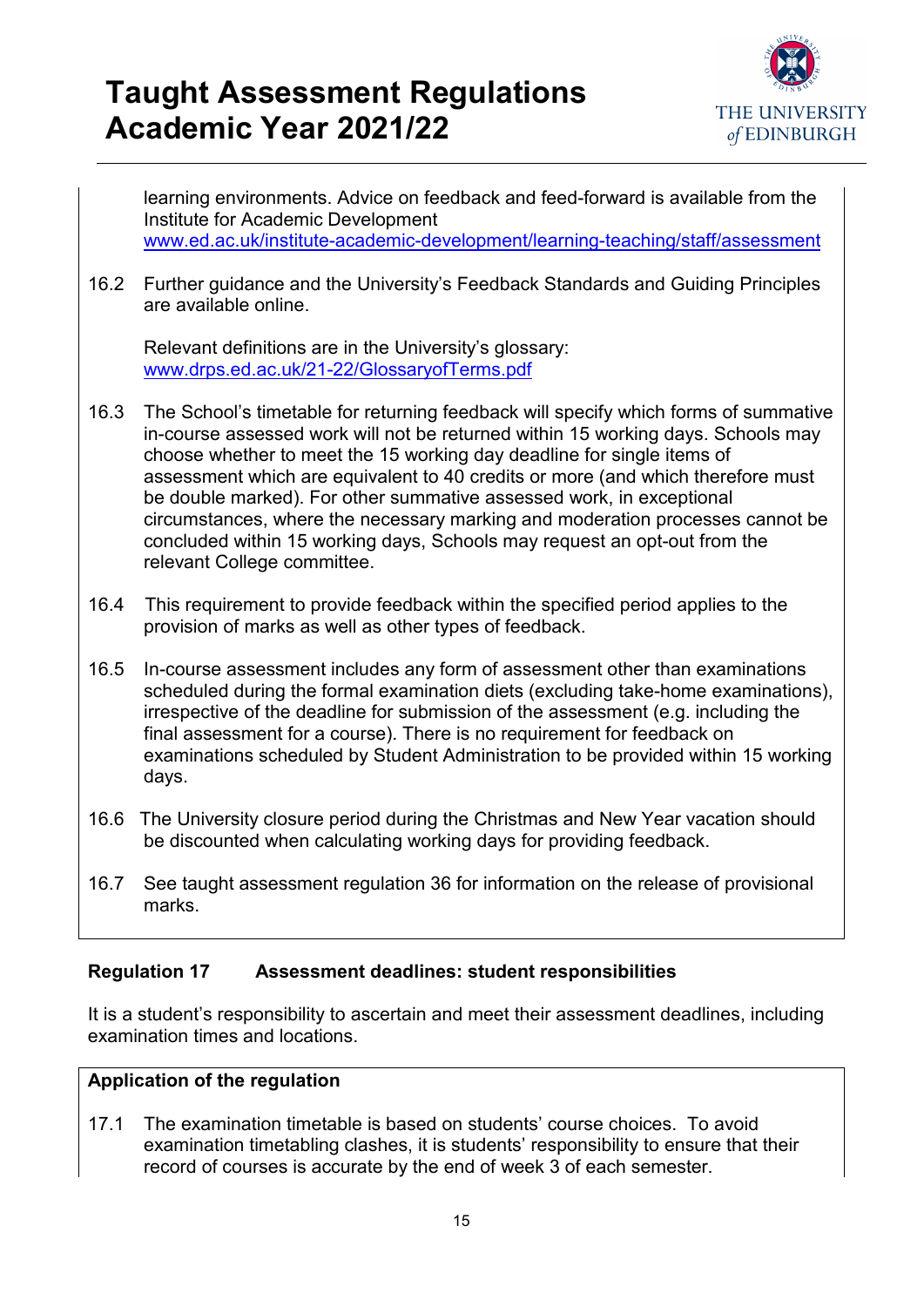

17.2 Students who have a clash in their examination timetable need to contact the Examination Office, Student Administration, through their Personal Tutor or Student Support Team, as soon as possible to allow alternative arrangements to be put in place.

[www.ed.ac.uk/schools-departments/student-administration/exams/overview](http://www.ed.ac.uk/schools-departments/student-administration/exams/overview)

17.3 As examinations may be scheduled at any time during the semester, it is students' responsibility to be available throughout the semester, including the whole of the revision period, examination diet and the resit diet, if the student has scheduled examinations. Examinations will not be scheduled during winter or spring vacations. Occasionally assessments may need to be rescheduled with very little notice. If special circumstances mean that a student is unavailable for the rescheduled assessment, Boards of Examiners may consider using an alternative method to assess the relevant learning outcomes.

### <span id="page-15-0"></span>**Regulation 18 Selective assessment**

The selective use of specific assessment methods to help a Board of Examiners reach a decision about an individual student, e.g. on a borderline, is not permitted, unless required to meet a learning adjustment.

#### <span id="page-15-1"></span>**Regulation 19 Reasonable adjustments**

Reasonable adjustments will be made to assessments for disabled students.

- 19.1 Reasonable adjustments must be determined in advance by the Student Disability Service (SDS). They are recorded in the student's Schedule of Adjustments by the SDS, which communicates the Schedule of Adjustments to the student, the student's Personal Tutor, the School's Co-ordinator of Adjustments, Student Administration (if examination adjustments are recommended) and other relevant areas.
- 19.2 The School's Co-ordinator of Adjustments (CoA) has responsibility for overseeing the implementation of the Schedule of Adjustments. The Co-ordinator of Adjustments will liaise with academic colleagues who are responsible for putting the adjustments in place in the School.
- 19.3 The Co-ordinator of Adjustments will liaise with the SDS should any adjustments require further discussion, clarification or alteration. If there are any amendments to the Schedule of Adjustments the SDS will communicate these and ensure that the student is informed.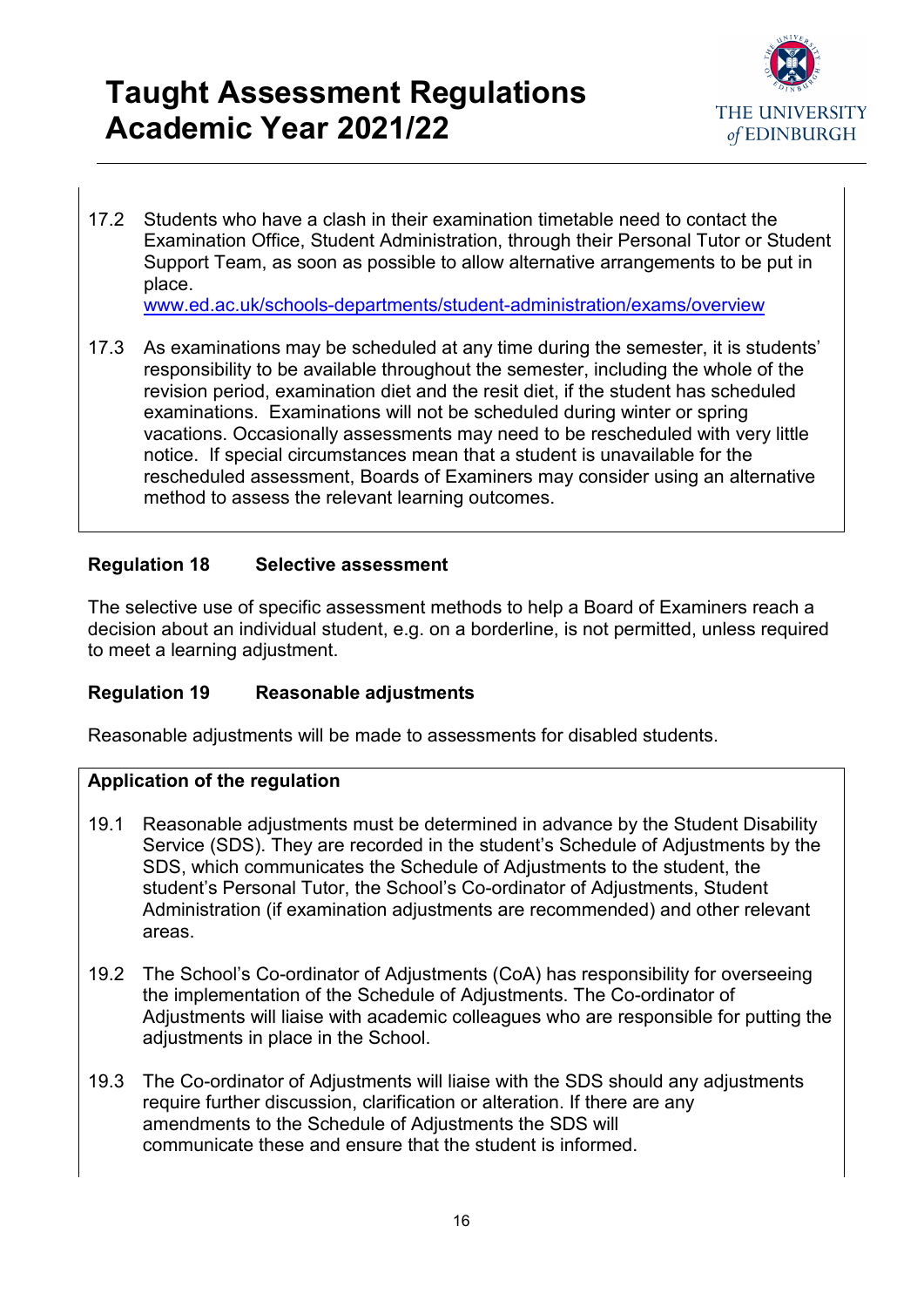

- 19.4 The SDS provides examples of reasonable adjustments, deadlines and support: [www.ed.ac.uk/student-disability-service/students/support-we-provide](http://www.ed.ac.uk/student-disability-service/students/support-we-provide)
- 19.5 Reasonable adjustments can be made for a variety of assessment methods, depending on the needs identified and recorded in the student's Schedule of Adjustments, e.g. assessed coursework, take-home examinations, online examinations, invigilated examinations. The SDS supports students in the preparation and review of their Schedule of Adjustments. It is a student's responsibility to ensure that their Schedule of Adjustments covers all types of assessment methods relevant to their courses. For example, if a student discovers that an aspect of their course is likely to have an impact on their support needs, they should contact the SDS as soon as possible in case any amendment is required to be made to their Schedule of Adjustments.
- 19.6 Arrangements can be made via the SDS for students with temporary injuries or impairments, e.g. broken arm or leg, on the submission of relevant medical information. Students should contact the SDS as soon as possible to allow the SDS to determine any relevant adjustments and support.

### <span id="page-16-0"></span>**Regulation 20 Language of assessment: languages other than English or Gaelic**

The English language is the usual medium of teaching and assessment at the University of Edinburgh. All work submitted for assessment must be written in the English language, with the following exceptions: dissertations may be submitted in Gaelic (see regulation 21); dissertations and other assessed work may be submitted in the language which is being studied where the relevant course or programme handbook specifies that this is allowable.

- 20.1 Quotations-may be given in the language in which they were written.
- 20.2 In very exceptional circumstances, a candidate may be granted permission to submit a dissertation written in a language other than English, where this is not specified by the relevant course or programme handbook. Approval will only be given in cases where the nature of the research is such that presentation of the research results in the language(s) of the materials under analysis confers significant intellectual advantage to the community of scholars who are expected to comprise the primary audience of the research. Approval to do so must be sought either at the time of admission to the University or no later than by the end of the first year of study, and will not be normally be granted retrospectively. Approval must be given by the appropriate College Committee, which must be satisfied that there are sound academic reasons for the request, and that appropriate arrangements can be made for supervision and examination, including the availability of both internal and external examiners suitably qualified to read and examine the thesis or dissertation in the proposed language of submission.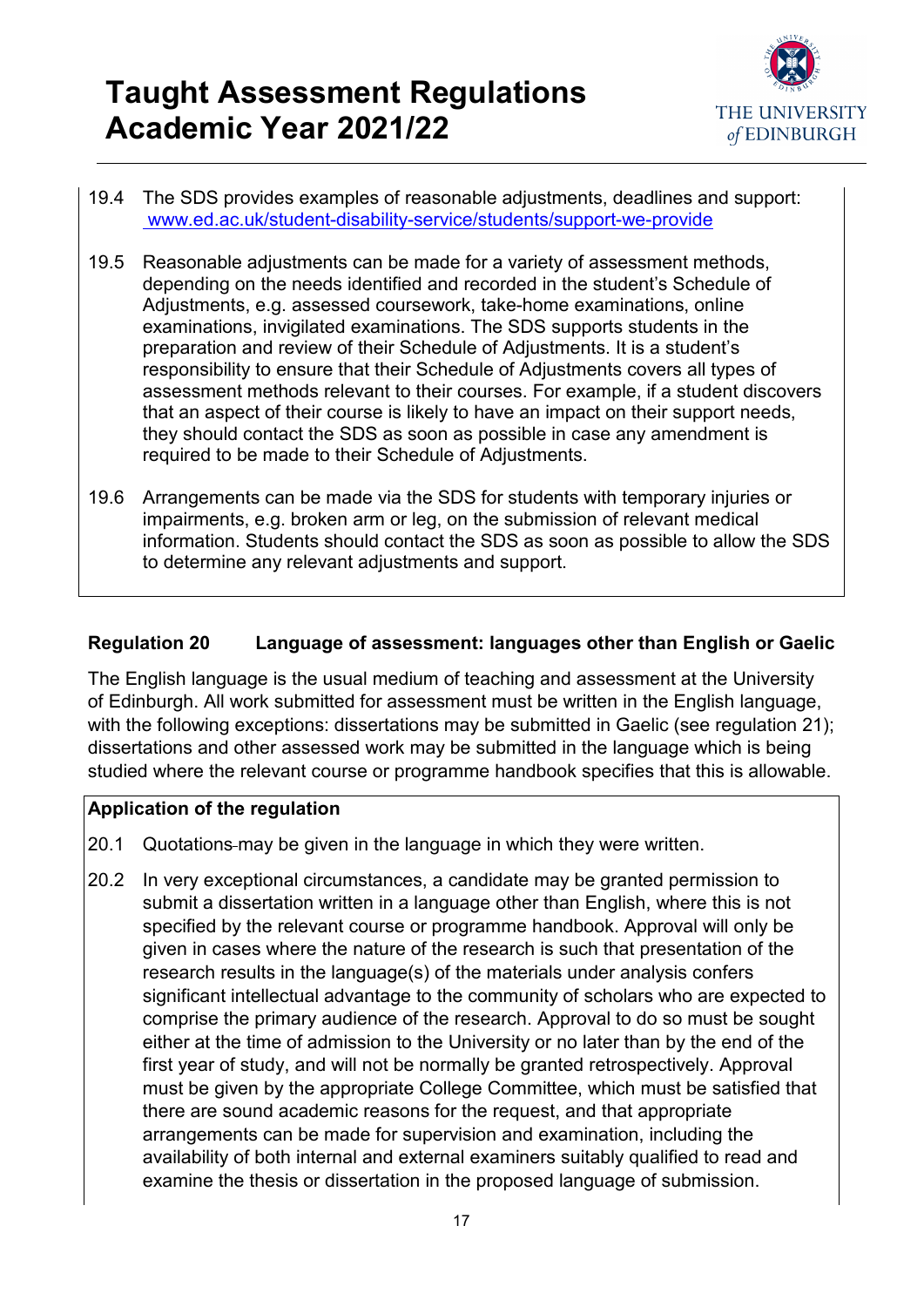

20.3 Where such approval is given, in addition to the standard requirements, the dissertation should also include a substantial summary written in English, summarising the main arguments, and an abstract in English must also be produced. Where Examiners' reports are completed in a language other than English, these must be translated into English before submission to the Board of Examiners. Any costs associated with this should be borne by the relevant School.

### <span id="page-17-0"></span>**Regulation 21 Language of assessment: Gaelic**

Dissertations submitted for assessment and examination may be submitted in Gaelic.

### **Application of the regulation**

- 21.1 The University of Edinburgh wishes to accord Gaelic equal respect with English under the terms of the Gaelic Language (Scotland) Act 2005.
- 21.2 Candidates who wish to submit a dissertation in Gaelic should seek approval to do so as early as possible. Approval must be given by the appropriate College Committee, which must be satisfied that appropriate arrangements can be made for supervision and examination, including the availability of both internal and external examiners suitably qualified to read and examine the dissertation.
- 21.3 Where such approval is given, in addition to the standard requirements, the dissertation should also include a summary (of approximately 1500 words) written in English, summarising the main arguments, and an abstract in English must also be produced. Where Examiners' reports are completed in Gaelic, these must be translated into English before submission to the Board of Examiners. Any costs associated with this should be borne by the relevant School.

### <span id="page-17-1"></span>**Regulation 22 Availability of assessment examples**

A representative sample of students' work for each summative assessment needs to be made available for the scrutiny and use of examiners, including External Examiners, where they are making final decisions regarding students' course results.

- 22.1 If use is made of assessment types which cannot be made available, this should be made explicit to the External Examiner in advance and included in the assessment statement to students.
- 22.2 The Convener of the Board of Examiners will consider with the External Examiner whether and how to present information on these assessments to the External and the Board of Examiners. It may be appropriate to record some forms of assessment for consultation by the Board, e.g. major pieces of performed work.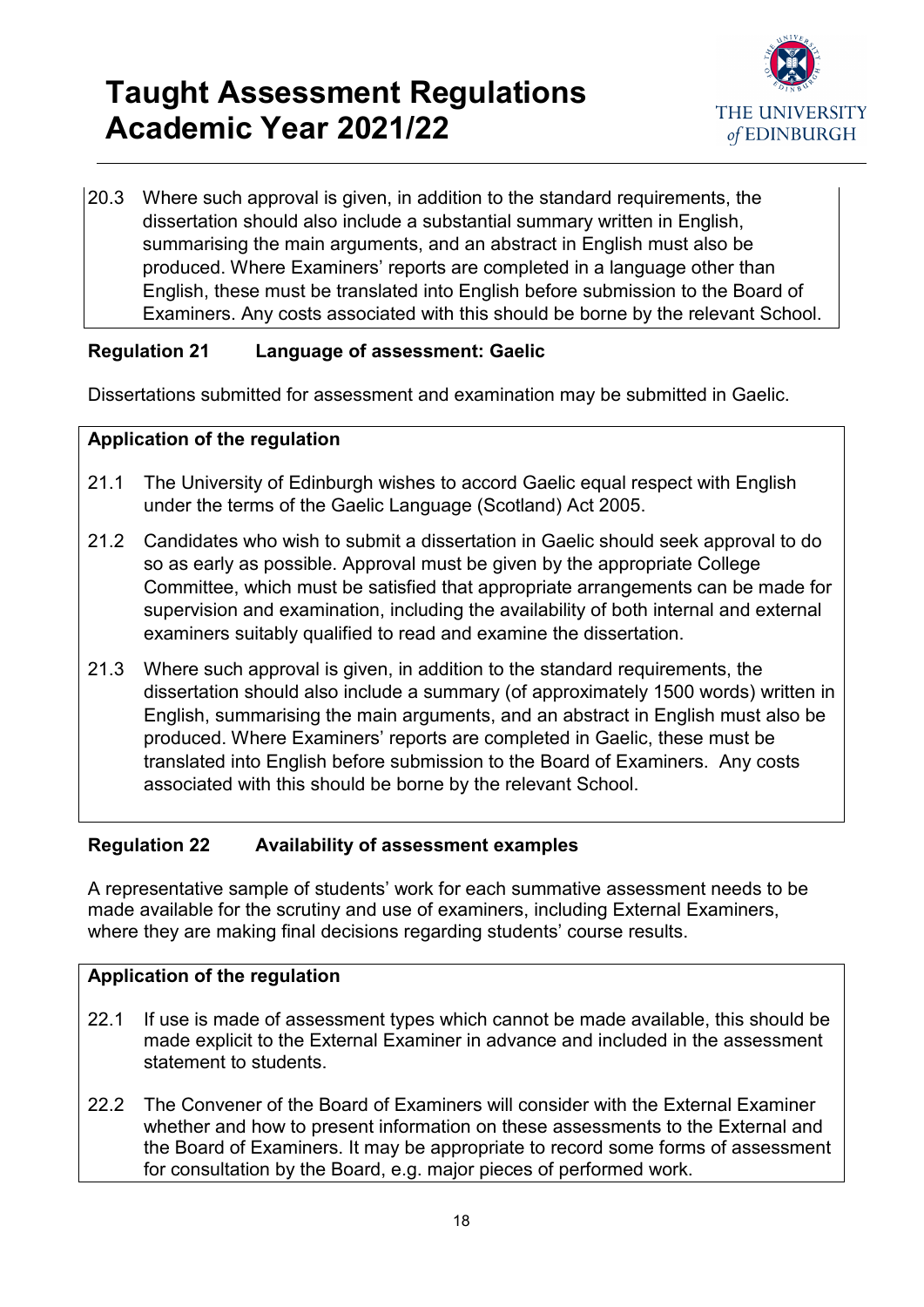

### <span id="page-18-0"></span>**Regulation 23 Oral assessment**

Oral assessments may only be used to assess all students on a course as part of the assessment of a specific component, such as a dissertation or practical skill.

A minimum of two examiners must be present if 50% or more of a course is assessed orally.

#### **Application of the regulation**

- 23.1 If oral performance is to be assessed the assessment statement (taught assessment regulation 13) must include information on how it is to be assessed.
- 23.2 Conveners of Boards of Examiners need to make available sufficient information about oral assessments to External Examiners and Boards of Examiners.
- 23.3 A Bachelor of Nursing with Honours student who fails an honours course, for which a pass is required for professional registration, will be required to resit the examination and/or to resubmit the coursework (see taught assessment regulation 27). If the student does not achieve a pass at resubmission, an oral examination will be scheduled. If the student fails to satisfy the examiners in the oral assessment, professional registration will not be possible and the student will not be awarded the degree of Bachelor of Nursing with Honours but may be eligible for another award.

### <span id="page-18-1"></span>**Regulation 24 Peer and self-assessment**

Boards of Examiners may use summative student peer and self-assessment.

- 24.1 The Convener of the Board of Examiners has responsibility for ensuring the robustness of student peer and self-assessment. Where peer and self-assessment is used summatively, students need to receive appropriate support and guidance, which should pay specific attention to the avoidance of inappropriate discrimination.
- 24.2 External Examiners need to receive sufficient information about and samples of the assessments as evidence on which to base their decisions.
- <span id="page-18-2"></span>24.3 Resources and publications are available from the Institute for Academic Development: [www.ed.ac.uk/iad](http://www.ed.ac.uk/iad)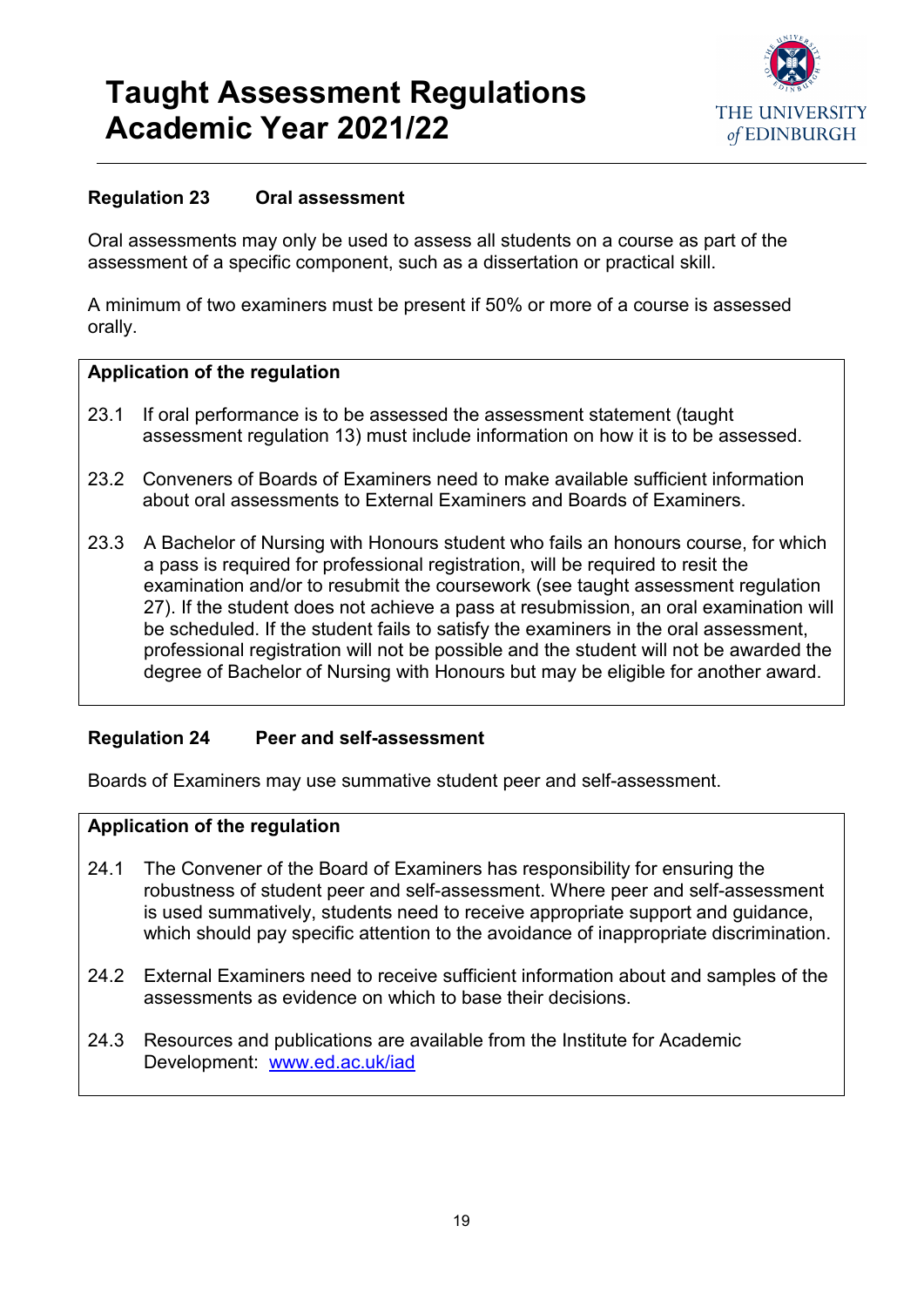

### **Regulation 25 Examination timetable**

Students are only permitted to sit examinations at the times and in the venues that are detailed on the relevant examination timetable.

#### **Application of the regulation**

- 25.1 Examinations may be scheduled outside normal University teaching hours.
- 25.2 Students who believe that religious reasons or participation in elite-level sport prevent them from sitting an examination at the scheduled time or venue should contact their Personal Tutor and Student Support Team. Their case is considered by the relevant Dean and Student Administration in consultation with the Convener of the Board of Examiners. Further information regarding flexibility which may be offered to students taking part in elite-level sport is provided in the Performance Sport Policy:

[www.ed.ac.uk/files/atoms/files/performance\\_sport\\_policy.pdf](http://www.ed.ac.uk/files/atoms/files/performance_sport_policy.pdf)

- 25.3 A student who is permitted to appear for examination at a time other than that prescribed may have to sit a specially prepared examination paper or alternative method of assessment.
- 25.4 If examinations are disrupted, for example due to adverse weather conditions, then Boards of Examiners may decide to use an alternative assessment method, rather than rescheduled examinations, to assess the learning outcomes.
- 25.5 Other than online assessment and assessment opportunities offered via Student Administration, students are not allowed to sit examinations away from Edinburgh.

### <span id="page-19-0"></span>**Regulation 26 Conduct of examinations**

Examinations scheduled by Student Administration are conducted in an invigilated environment in accordance with Examination Hall Regulations, which are publicised to students annually.

- 26.1 Student Administration has responsibility for the effective operation of examinations in accordance with the Examination Hall Regulations. [www.docs.sasg.ed.ac.uk/registry/exams/ExamHallRegs.pdf](http://www.docs.sasg.ed.ac.uk/registry/exams/ExamHallRegs.pdf)
- 26.2 All examinations which are in Student Administration's scheduled examination diet will be invigilated by authorised staff appointed by Student Administration. The Invigilator ensures compliance with the Taught Assessment Regulations in accordance with Invigilation Guidance.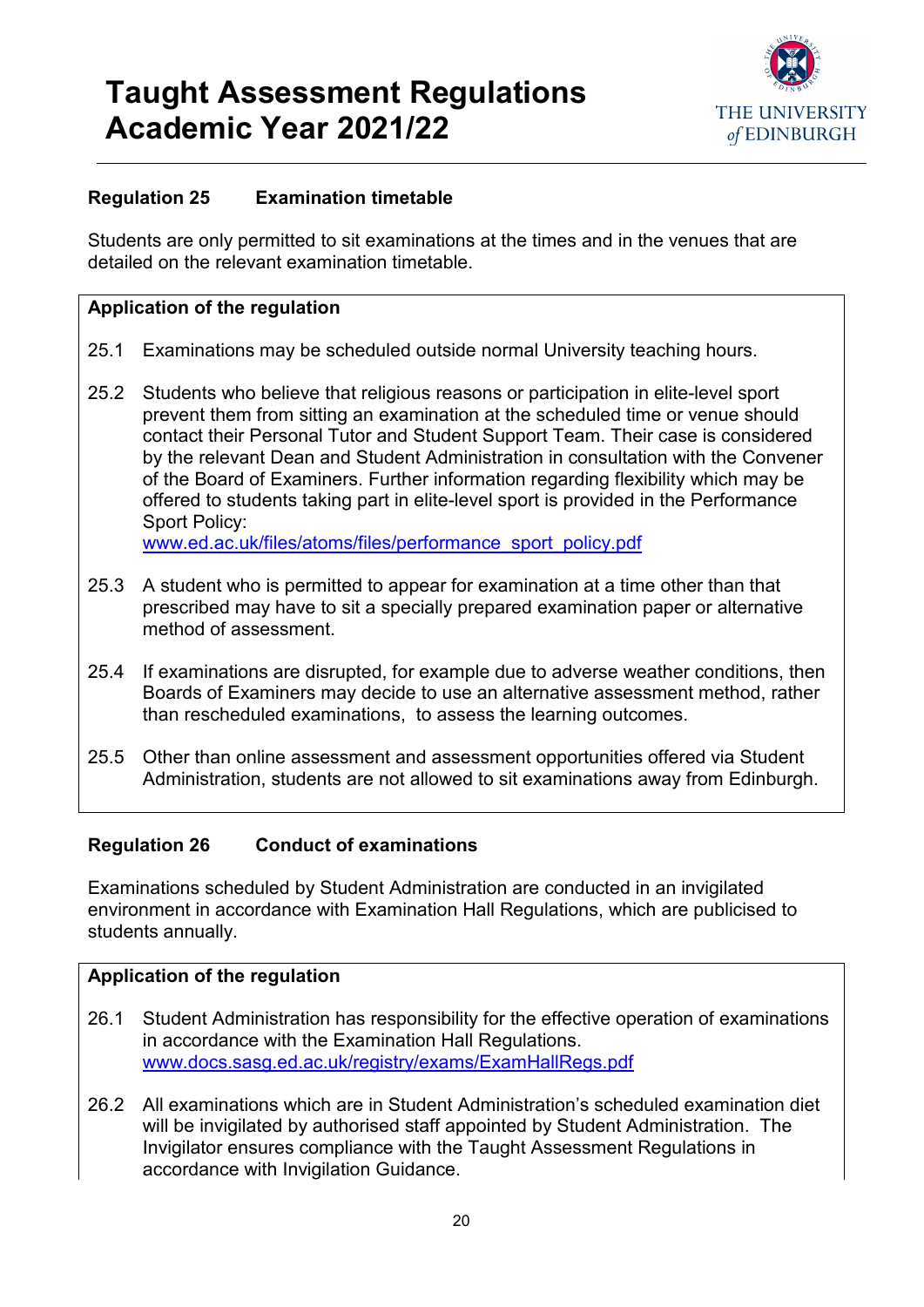

[www.docs.sasg.ed.ac.uk/registry/exams/Invigil\\_guide.pdf](http://www.docs.sasg.ed.ac.uk/registry/exams/Invigil_guide.pdf)

- 26.3 Examinations that contain practical, oral or performance elements are invigilated by members of academic staff and may be conducted jointly with an External Examiner.
- 26.4 Take-home examinations and online examinations are subject to the provisions of the Taught Assessment Regulations which are related to examinations but are not subiect to the Examination Hall Regulations. Take-home examinations are not assessed coursework, and are therefore not subject to extensions, although additional time may be offered to individual students in line with a Schedule of Adjustments.

### <span id="page-20-0"></span>**Regulation 27 Resit assessment**

The number of assessment attempts students are entitled to for each course depends upon the type of programme the student is taking and the SCQF level of the course.

**Honours undergraduate students** are entitled to:

- a maximum of four assessment attempts for courses at Scottish Credit and Qualifications Framework level 7 and 8;
- one assessment attempt for courses at SCQF level 9 to 11 unless Professional, Statutory or Regulatory Body (PSRB) requirements apply, in which case a maximum of four assessment attempts are permitted.

**Non-Honours undergraduate students** (excluding Visiting Undergraduate Students) are entitled to:

• a maximum of four assessment attempts for courses at SCQF level 7 to 11.

#### **Visiting undergraduate students** are entitled to:

• a maximum of two assessment attempts for courses at SCQF level 7 to 11.

#### **Taught postgraduate students** are entitled to:

• one assessment attempt for courses at SCQF level 9 to 12 unless specific Professional, Statutory or Regulatory Body (PSRB) requirements apply, in which case a maximum of four assessment attempts are permitted.

### **Application of the regulation**

27.1 Boards of Examiners must publish the requirements for resits for those courses that they are responsible for. Boards must take the same approach to resits for all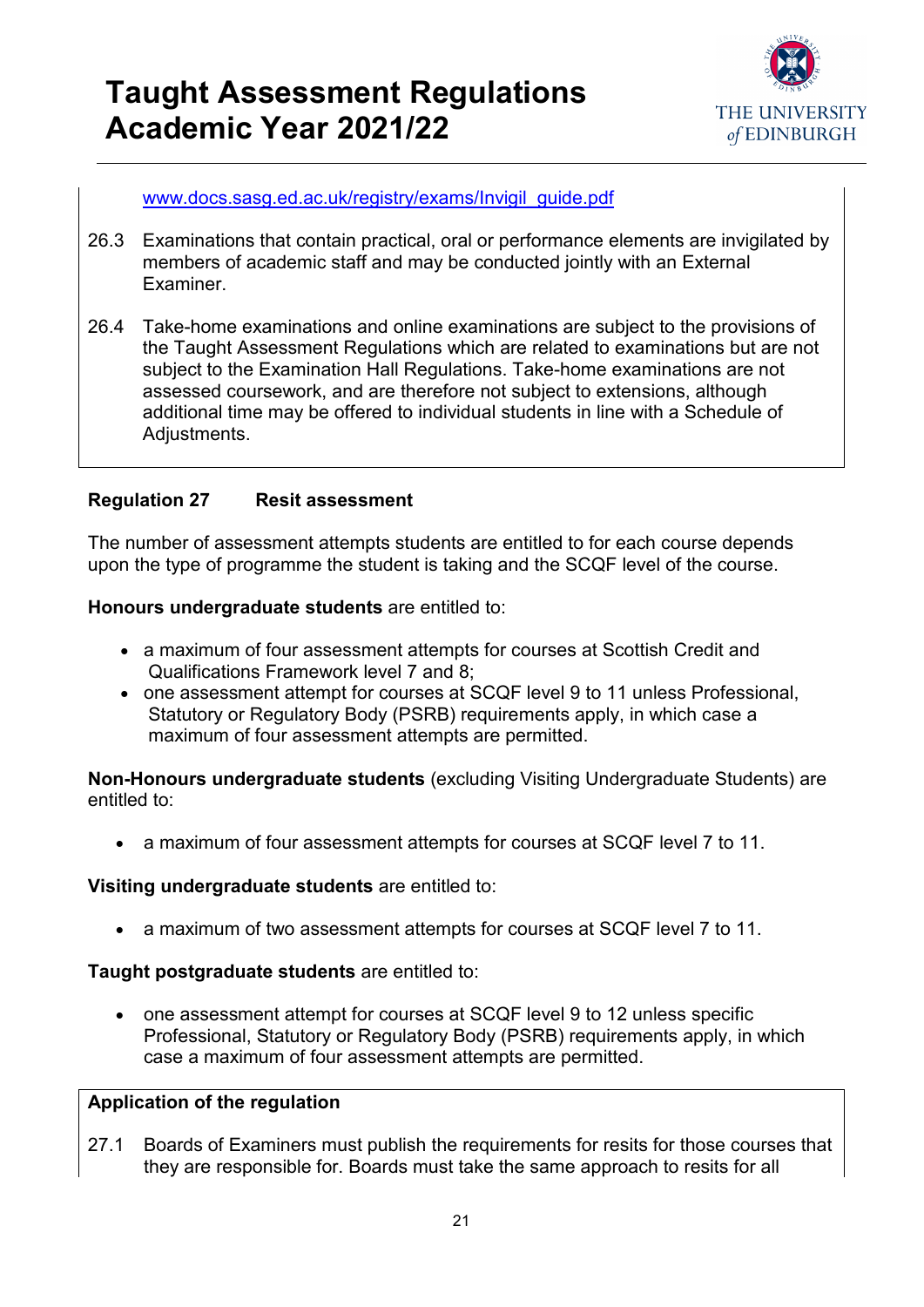

students on a particular course, except where a student's previous attempt is a null sit.

- 27.2 Boards of Examiners must set requirements at resit that are as demanding as those made of students at the first attempt.
- 27.3 Boards of Examiners will inform students who are required to undertake resit assessment of the format of their resit assessment. Resit methods need not be the same as those used to assess the learning outcomes at the first attempt, but all relevant learning outcomes must be assessed. Resit arrangements must give students a genuine opportunity to pass the course. Boards of Examiners choose between two options to achieve this:
	- (a) Carry forward any component of assessment (coursework or examination) that has been passed already and require the student to retake the failed element;
	- (b) Set an assessment covering all learning outcomes for the course, and weight this as 100% of the course result.
- 27.4 Students are not allowed to resit a course or components of a course that they have passed, unless the relevant Board of Examiners has permitted this under Special Circumstances by granting a null sit for the attempt that the student has passed (see 27.9).
- 27.5 The four assessment attempts are the initial assessment and a maximum of three further assessment opportunities, of full assessment, examination or coursework only basis, at the next available opportunities. There may be PSRB requirements which mean that fewer than four assessment attempts are permitted.
- 27.6 The first sitting and subsequent attempts must take place over no more than two academic sessions, unless the relevant College grants an exemption.
- 27.7 Non-attendance or non-submission is considered an assessment attempt.
- 27.8 Some Honours programmes require students to pass specified courses at the first attempt in the first or second year in order to progress to Junior Honours. Any such requirements will be specified in the Degree Programme Table or Programme Handbook for the relevant programme.
- 27.9 Where an assessment attempt has been affected by special circumstances, a Board of Examiners may declare this attempt a null sit. Null sits do not count towards the maximum number of permitted attempts. Where a student receives a lower mark in a subsequent assessment attempt than that achieved in the attempt declared as a null sit, they may be awarded the higher mark for the relevant assessment.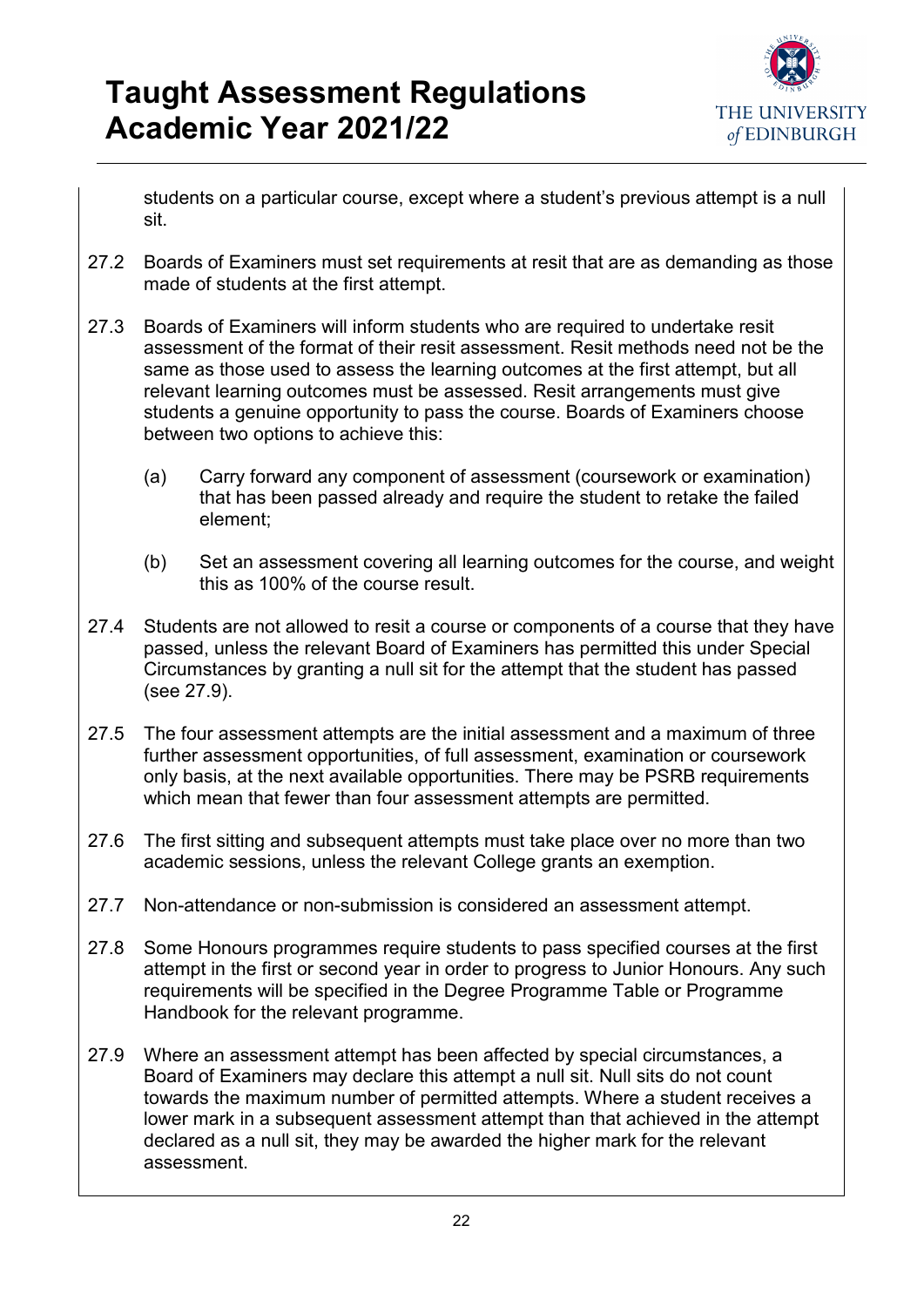

- 27.10 Re-assessment attempts are not generally permitted for courses at SQCF level 9 and above for Honours and taught postgraduate students since Honours and taught postgraduate programmes permit the award of credit on aggregate (see Taught Assessment Regulations 52, 54, 56, 57). Where resits are permitted for Professional, Statutory or Regulatory Body requirements, any classification decision must use the result obtained on the first attempt.
- 27.11 The Academic Policy and Regulations Committee decides whether a programme may offer resits which are required for Professional, Statutory or Regulatory Body requirements for courses at SCQF level 9 and above for Honours and taught postgraduate students. This decision is based on a case proposed by the relevant College.
- 27.12 Students who are subject to immigration control have restrictions on their entitlement to resit as a result of being in the UK on a Tier 4 General visa. Students on a Tier 4 visa can only take a fourth assessment attempt where they have valid special circumstances (in line with the Special Circumstances Policy), and specific additional conditions are met (as outlined below).

If a Tier 4 student does seek a fourth assessment attempt, they should apply for this via the Special Circumstances process. Where the student has valid special circumstances, the relevant Board of Examiners will determine what action to take. Where the Board of Examiners decides to award the student a null sit for the affected assessment attempt, this will not count as one of the four assessment attempts; null sits for any previous attempts are also not counted towards the total permitted attempts. Where the Board does not award a null sit, but wishes to offer the student a fourth assessment attempt, they may only do so where:

i) the student has provided satisfactory 'greater weight' evidence of their circumstances (in line with para 6.2 of the Special Circumstances Policy); ii) the circumstances that had disrupted the student's previous attempt(s) have been mitigated or no longer apply.

The Student Immigration Service provides advice and guidance to students and staff in relation to the immigration regulations. It is able to support Tier 4 students should permission to undertake a fourth assessment attempt affect their visa status (for example, by requiring an extension), and can also support students to understand their immigration status in the event that they are not granted a fourth assessment attempt.

27.13 If repetition of the in-course assessed work is not possible outwith semester time, the student, with the permission of the relevant Head of School, may be allowed to repeat any coursework on its own in the following year. Students who do not receive such permission may be permitted by the relevant Head of School to repeat the course, including examination, in the following year.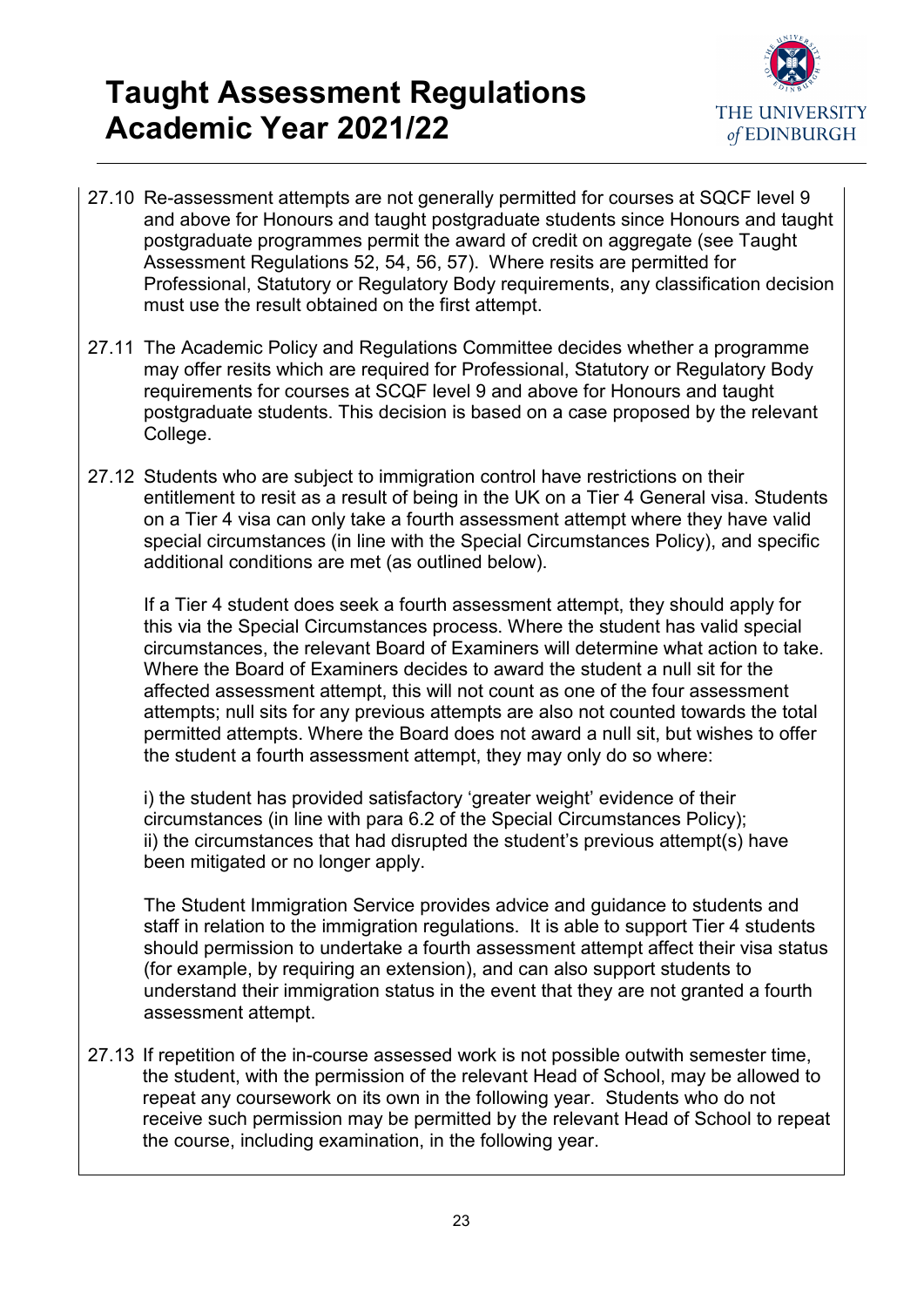

- 27.14 The full range of marks offered by the relevant Common Marking Scheme is available at resit assessment. Resit marks are not capped.
- 27.15 Where a degree programme's Honours classification is based on the final year only, students are permitted a maximum of four assessment attempts for courses in nonfinal years.
- 27.16 In the case of collaborative degrees, where not otherwise stipulated in the collaborative agreement, any permitted resit attempt must be within two years of the first attempt.

### <span id="page-23-0"></span>**Regulation 28 Late submission of coursework**

Students need to submit assessed coursework (including research projects and dissertations) by the published deadline. Where the student meets the criteria for late submission, the Extensions and Special Circumstances Team will consider accepting late submission of up to seven calendar days without applying a penalty.

- 28.1 If assessed coursework is submitted late without an agreed extension to the deadline for an accepted good reason, it will be recorded as late and a penalty will be applied by the School. The penalty applied is a reduction of the mark by 5% of the maximum obtainable mark per calendar day (e.g. a mark of 65% on the Common Marking Scheme scale would be reduced to 60% up to 24 hours later). This applies for up to seven calendar days (or to the time when feedback is given, if this is sooner), after which a mark of zero will be given. The original unreduced mark will be recorded by the School and the student informed of it.
- 28.2 Schools may choose not to permit the submission of late work for particular components of assessment where the specific assessment and feedback arrangements make it impractical or unfair to other students to do so. If Schools do not permit the submission of late work for particular components of assessment, they must publicise this to students on the relevant course.
- 28.3 Where Schools accept late submissions of coursework, the Extensions and Special Circumstances Team will consider cases for accepting late submissions up to a maximum of seven calendar days without applying a penalty. Schools will indicate where components of assessment have a maximum permitted extension of less than seven days. This will be in addition to any extensions offered in line with a student's Schedule of Adjustments. Students are responsible for submitting their requests in advance of the published deadline for the coursework, using the relevant online system.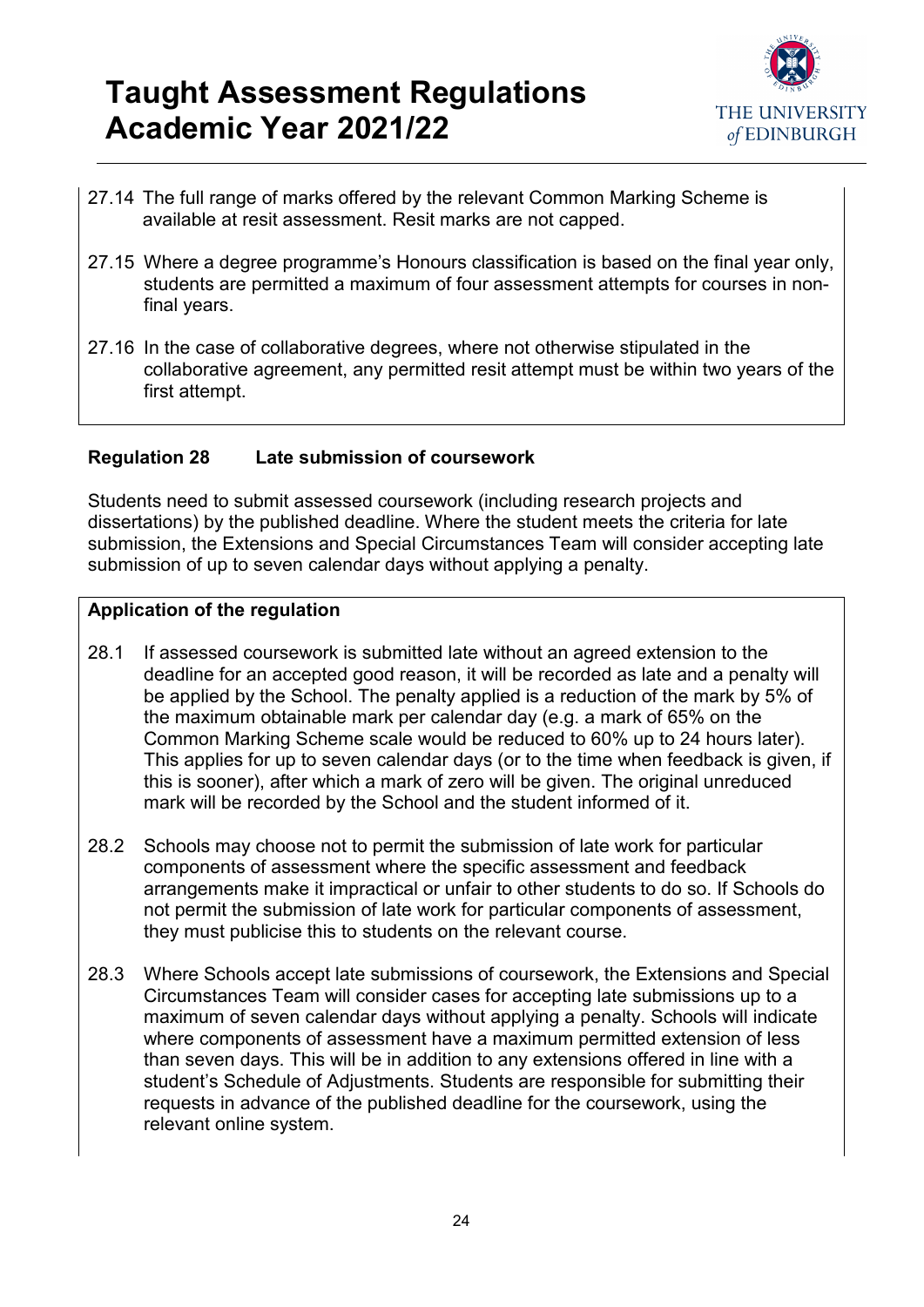

- 28.4 The Extensions and Special Circumstances Team decides whether the student has provided an accepted reason to justify an extension.
- 28.5 Self-certification will provide sufficient evidence in all circumstances. The Extensions and Special Circumstances Team are responsible for ensuring a record is kept of the decision and the information provided by the student with their request.
- 28.6 Accepted reasons for coursework extensions are unexpected short-term circumstances which are exceptional for the individual student, beyond that student's control, and which could reasonably be expected to have had an adverse impact on the student's ability to complete the assessment on time. Accepted reasons may include:
	- Recent short-term physical illness or injury;
	- Recent short-term mental ill-health;
	- A long-term or chronic physical health condition, which has recently worsened temporarily or permanently;
	- A long-term or chronic mental health condition, which has recently worsened temporarily or permanently;
	- The recent bereavement or serious illness of a person with whom the student has a close relationship;
	- The recent breakdown in a long-term relationship, such as a marriage;
	- **Emergencies involving dependents;**
	- Job or internship interview at short notice that requires significant time, e.g. due to travel;
	- Victim of a crime which is likely to have significant emotional impact:
	- Military conflict, natural disaster, or extreme weather conditions;
	- Experience of sexual harassment or assault;
	- Experience of other forms of harassment;
	- Exceptional and significant change in employment commitments, where this is beyond the student's control;
	- Exceptional (i.e. non-routine) caring responsibilities;
	- Severe financial difficulties;
	- Exposure to a difficult/challenging home environment;
	- Significant problems with access to teaching and learning materials, e.g. due to connectivity, power, or equipment issues;
	- Catastrophic technical failure preventing submission of an online assessment by the relevant deadline;
	- Lack of access to library resources, where there are no viable alternatives.
- 28.7 In addition to these unexpected circumstances, the Extensions and Special Circumstances Team will also consider requests for coursework extensions in relation to: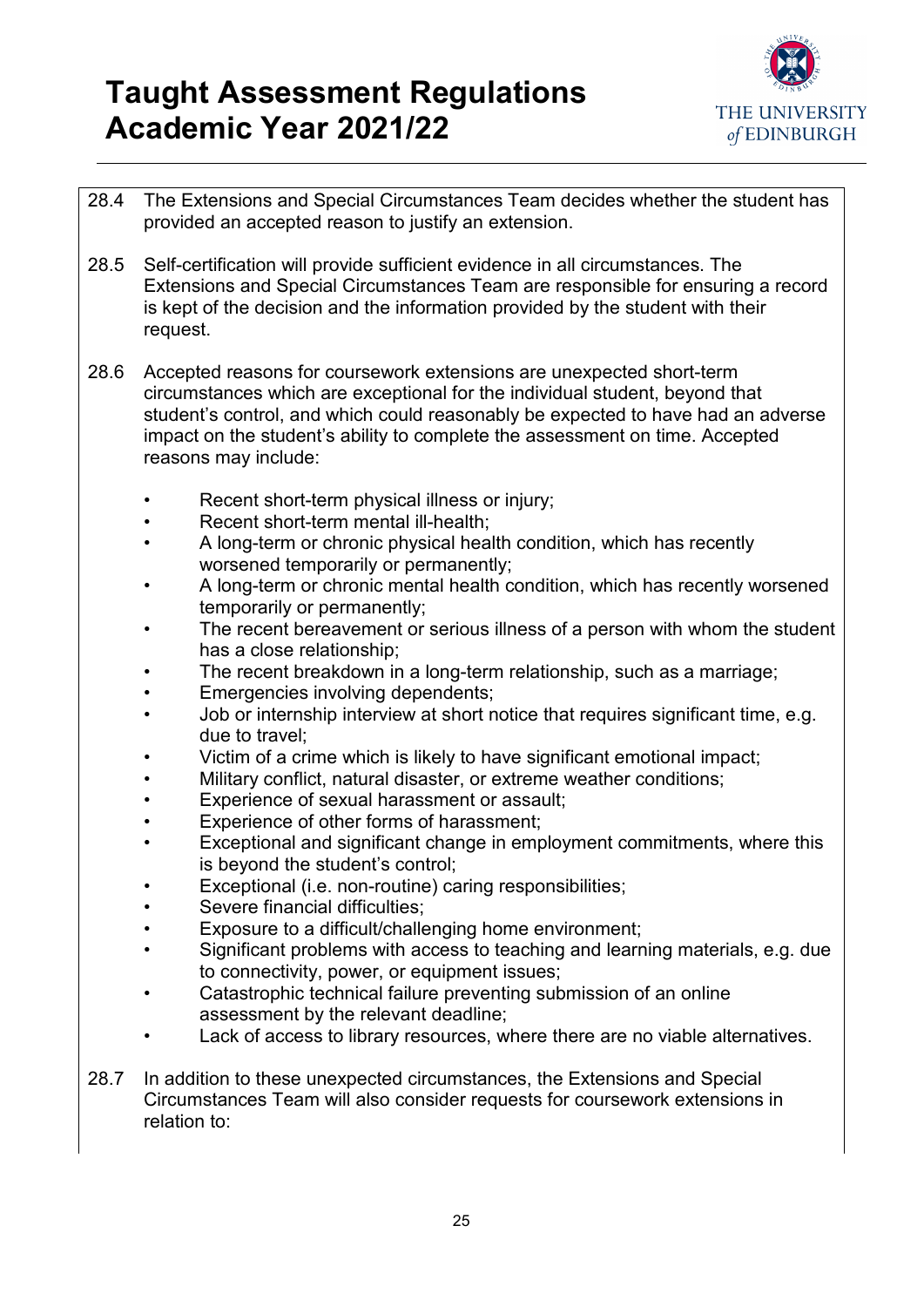

- A student's disability where the student's Schedule of Adjustments includes relevant provisions;
- Representation in performance sport at an international or national championship level, in line with the University's Performance Sport Policy: [www.ed.ac.uk/files/atoms/files/performance\\_sport\\_policy.pdf](http://www.ed.ac.uk/files/atoms/files/performance_sport_policy.pdf)
- 28.8 The following are examples of circumstances which are unlikely to be accepted reasons for coursework extensions:
	- A long-term or chronic health condition (including mental ill-health or similar ill-health) which has not worsened recently or for which the University has already made a reasonable adjustment;
	- A minor short-term illness or injury (e.g. a common cold), which would not reasonably have had a significant adverse impact on the student's ability to complete the assessment on time;
	- Occasional low mood, stress or anxiety;
	- Circumstances which were foreseeable or preventable;
	- Holidays;
	- Pressure of academic work (unless this contributes to ill-health);
	- Poor time-management;
	- Proximity to other assessments;
	- Lack of awareness of dates or times of assessment submission.
- 28.9 Where a student has a good reason for requiring a coursework extension of more than seven calendar days, the student should apply via the Special Circumstances process to request an alternate deadline. Accepted applications relating solely to extensions of more than seven days can be handled under the "expedited decisions" function of the Special Circumstances Policy (7.6).

### <span id="page-25-0"></span>**Regulation 29 Academic best practice**

All work submitted for assessment by students is accepted on the understanding that it is the student's own effort without falsification of any kind.

- 29.1 Students are expected to offer their own analysis and presentation of information gleaned from research, even when group exercises are carried out.
- 29.2 Where students rely on reference sources, they should indicate what these are according to the appropriate convention in their discipline. Students are given advice on appropriate referencing in their course.
- 29.3 Students may be asked to sign a declaration that the work submitted is their own work.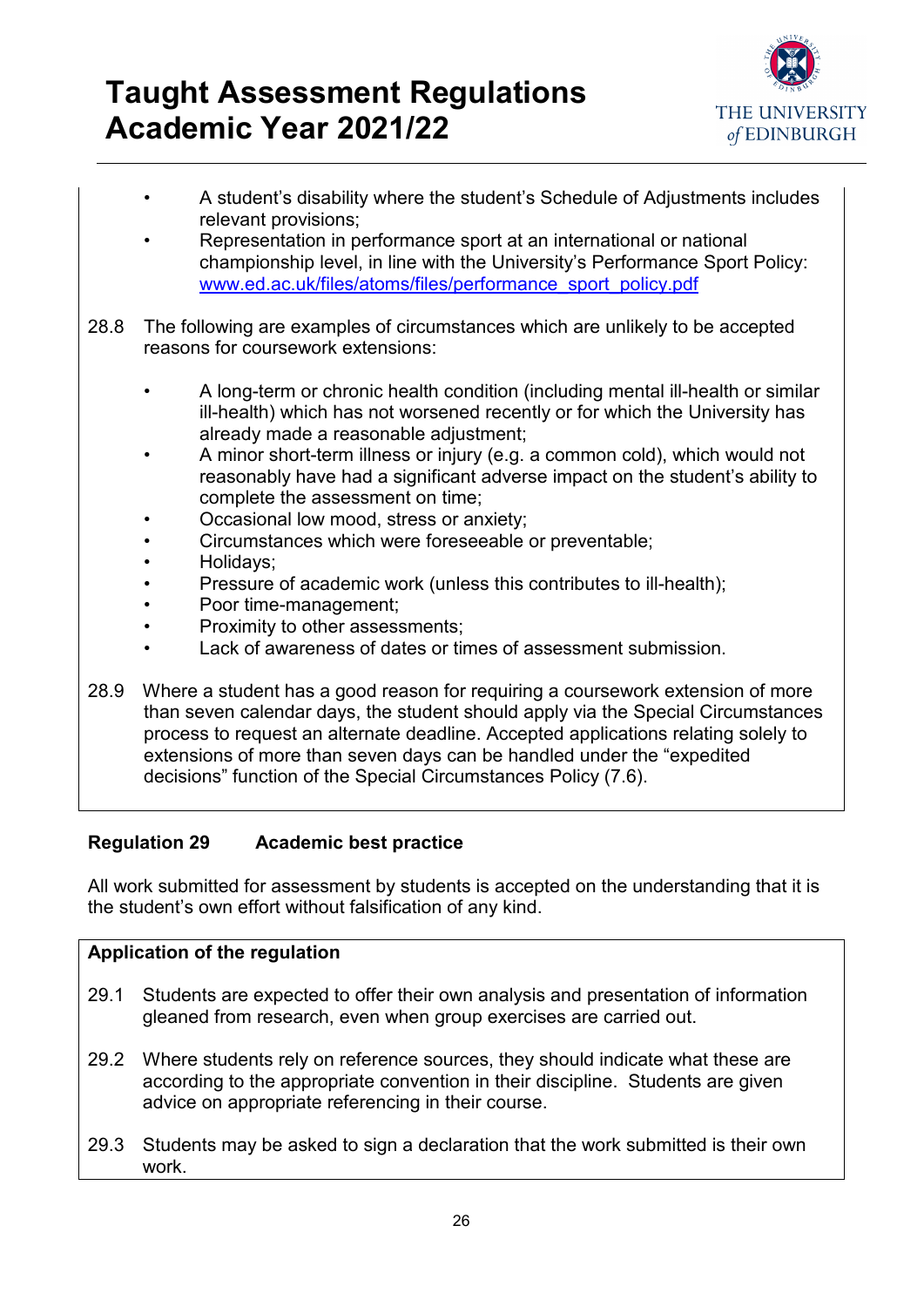

29.4 Students can get advice on studying effectively from the Institute for Academic Development: [www.ed.ac.uk/schools-departments/institute-academic](http://www.ed.ac.uk/schools-departments/institute-academic-development/undergraduate/good-practice)[development/undergraduate/good-practice](http://www.ed.ac.uk/schools-departments/institute-academic-development/undergraduate/good-practice)

### <span id="page-26-0"></span>**Regulation 30 Academic misconduct**

It is an offence for any student to make use of unfair means in any University assessment, to assist a student to make use of such unfair means, to do anything prejudicial to the good conduct of the assessment, or to impersonate another student or allow another person to impersonate them in an assessment. Any student found to have cheated or attempted to cheat in an assessment may be deemed to have failed that assessment and disciplinary action may be taken.

- 30.1 Marks or grades can only be given for original work by students at the University. Plagiarism is the act of copying or including in one's own work, without adequate acknowledgement, intentionally or unintentionally, the work of another or one's own previously assessed original work. It is academically fraudulent and an offence against University discipline. Plagiarism, at whatever stage of a student's course, whether discovered before or after graduation, may be investigated and dealt with appropriately by the University. The innocent misuse or quotation of material without formal and proper acknowledgement can constitute plagiarism, even when there is no deliberate intent to deceive. Work may be deemed to be plagiarised if it consists of close paraphrasing or unacknowledged summary of a source, as well as word-for-word transcription, or if it involves the use of essays or answers produced by another individual or service. Any failure adequately to acknowledge or properly reference other sources in submitted work could lead to lower marks and to disciplinary action being taken.
- 30.2 It is academically fraudulent and an offence against the University's Code of Student Conduct for a student to invent or falsify data, evidence, references, experimental results or other material contributing to any student's assessed work or for a student knowingly to make use of such material. It is also an offence against University's Code of Student Conduct for students to collude in the submission of work that is intended for the assessment of individual academic performance or for a student to allow their work to be used by another student for fraudulent purposes.
- 30.3 Students need to be careful when asking peers to proof-read their work. Proofreaders should only comment on the vocabulary, grammar and general clarity of written English. They should not advise on subject matter or argumentation.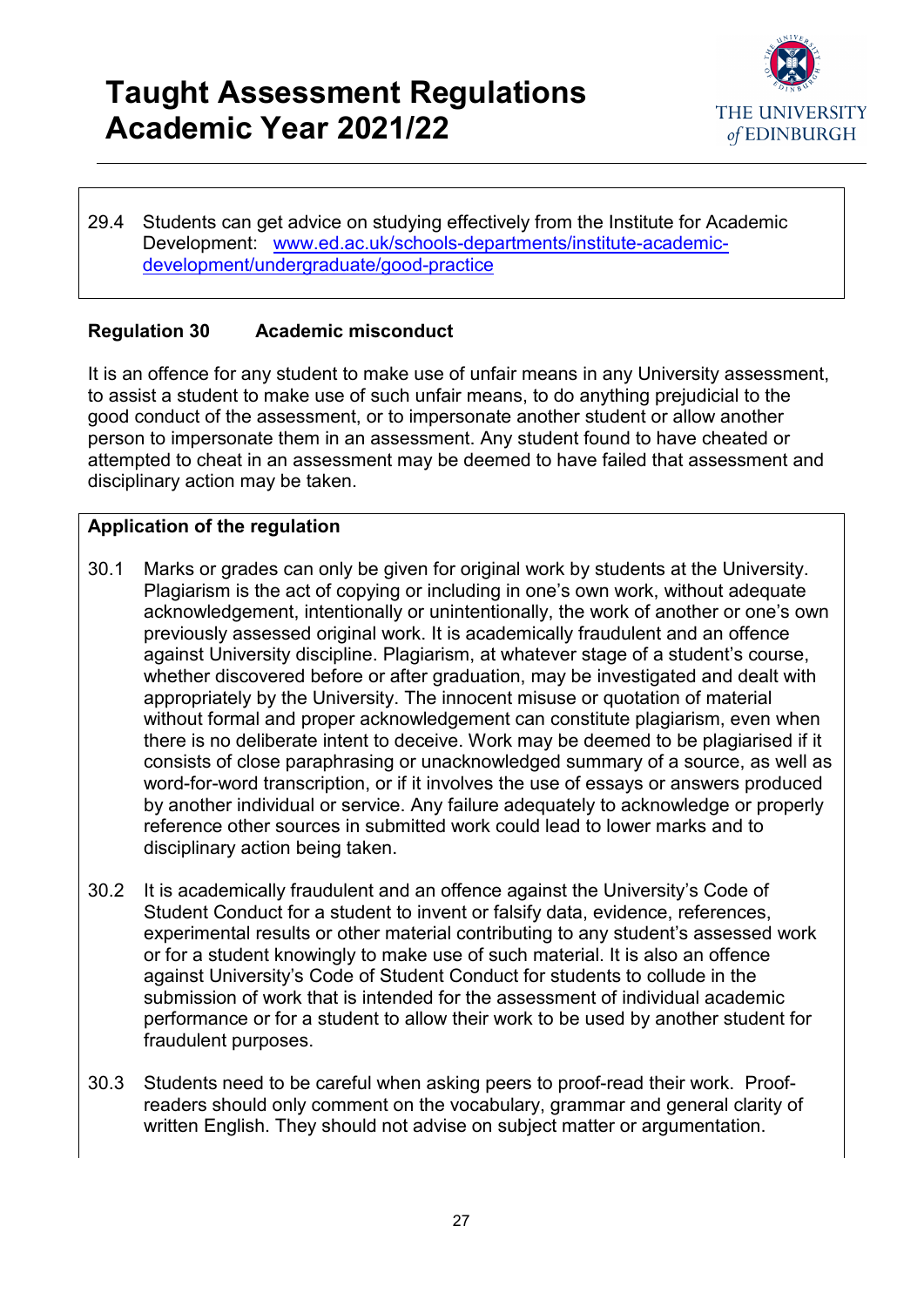

30.4 Students need to be careful to avoid academic misconduct when submitting group projects and to be clear about their individual contribution to the submission. 30.5 Information on academic misconduct and plagiarism, and how such cases will be handled, is given on the Academic Services website. [www.ed.ac.uk/academic-services/staff/discipline/academic-misconduct](http://www.ed.ac.uk/academic-services/staff/discipline/academic-misconduct) 30.6 Exam hall regulations can be found at: [www.docs.sasg.ed.ac.uk/registry/exams/ExamHallRegs.pdf](https://www.docs.sasg.ed.ac.uk/registry/exams/ExamHallRegs.pdf)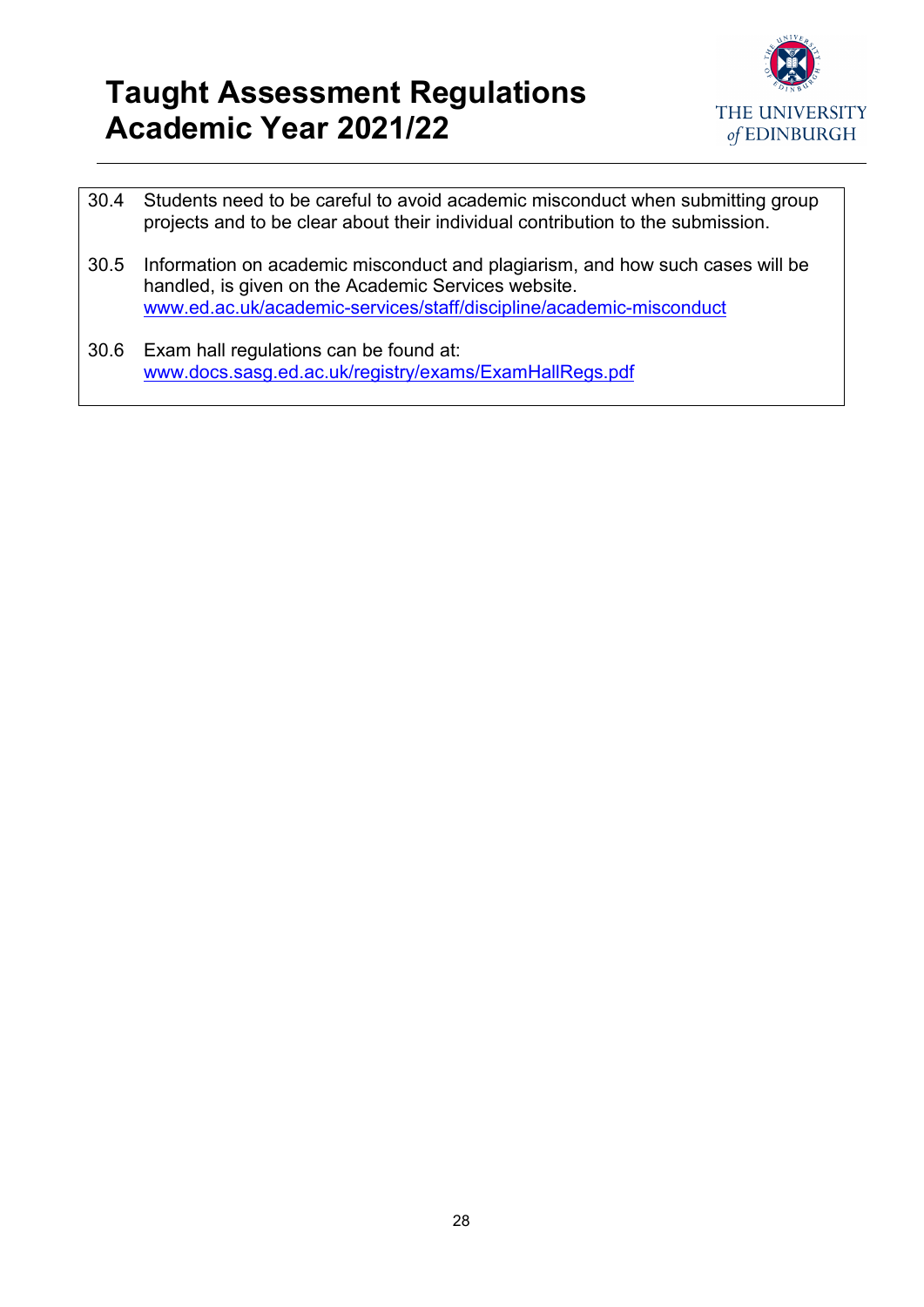

### **Section C. Marking of Assessment**

#### <span id="page-28-0"></span>**Regulation 31 Moderation and standard-setting**

The marking of all components of assessment must be subject to moderation in a way that is appropriate to the discipline, the nature of the assessment, and the credit weighting of the component of assessment. Boards of Examiners can apply standard-setting processes to the marks of assessments, provided that the choice of standard-setting methodology is defensible.

- 31.1 Moderation occurs before External Examiners review the operation of the marking and internal moderation process. Forms of moderation include sampled second marking, double-marking, and checking the operation of computer-based assessment. Any single item of assessment which is equivalent to 40 credits or more must be double marked.
- 31.2 Moderation may result in recommended mark or grade adjustments (including scaling of marks) and associated changes to feedback for a specific component of assessment. The purpose of any mark or grade adjustments is to ensure final marks for all students more accurately reflect performance against the learning outcomes on the relevant Common Marking Scheme. No changes can be made to marking without the original marker's knowledge. Where possible, any changes should take place in discussion with the original marker. Mark or grade adjustments may be made before or after the release of provisional marks to students. Where there are concerns about the appropriateness of marks for a whole cohort, any method of adjusting or scaling marks should be applied fairly to all students in the cohort. It is unlikely to be appropriate to adjust the mark for an individual student in isolation. Marks or grades may be adjusted by simple addition or subtraction, multiplication by a factor, or the use of another method of scaling deemed appropriate by the Board of Examiners. Boards of Examiners must keep clear records and publish explanatory information to students about any scaling that has been applied on a cohort basis.
- 31.3 Records of the operation of the occurrence and the outcome of the moderation processes must be kept. Records must show the rationale for decisions taken, including any decision that marks or grades should not be altered.
- 31.4 Boards of Examiners are responsible for determining the form of moderation for each component of assessment, and for ensuring the appropriate operation of moderation processes. Course Organisers are responsible for the organisation and supervising of the marking and moderation processes for their courses' assessments.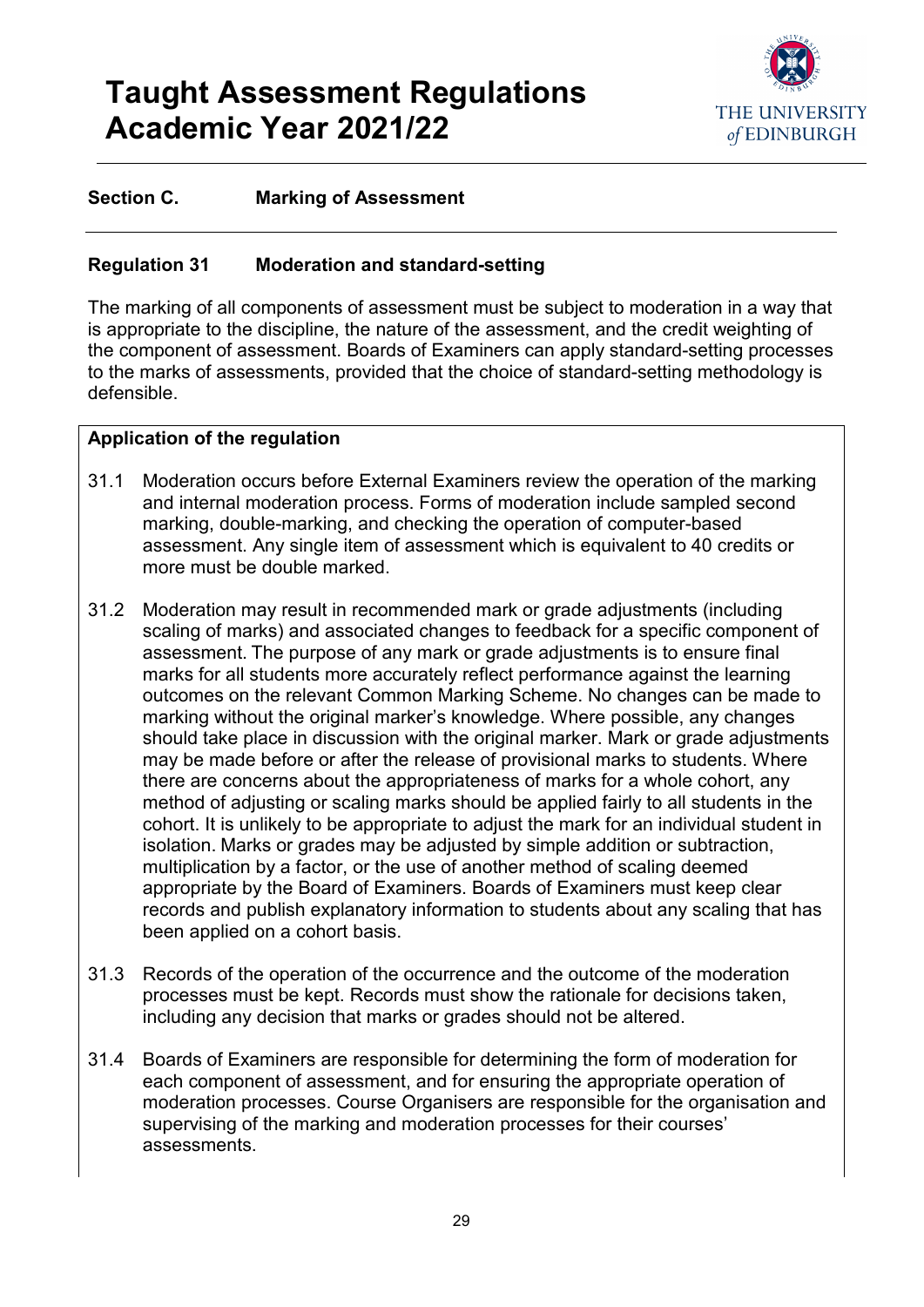

- 31.5 Boards of Examiners are responsible for reviewing marking and moderation arrangements, and the outcomes of students' assessments, across related courses (for example, Honours level courses in a subject area) in order to ensure that assessment criteria have been applied consistently.
- 31.6 Standard-setting is the process whereby decisions are made about boundaries or 'cut-points' between the marks or grades of candidates. It is separate from any process of retrospectively scaling or adjusting marks, following moderation. Any standard-setting process must aim to ensure that students' results reflect the learning outcomes they have achieved and that the assessment is fair. Standards can be relative or norm-referenced (taking account the performance of candidates), absolute (defining minimum levels of competence) or a compromise between these two approaches.
- 31.7 Schools need to state what practice each course uses for internal moderation, and (where relevant) the methods of standard-setting, in the Statement of Assessment (see Regulation 14).
- 31.8 Resources and publications are available from the Institute for Academic Development: [www.ed.ac.uk/iad](http://www.ed.ac.uk/iad)

### <span id="page-29-0"></span>**Regulation 32 Anonymous marking**

Assessed work must be marked anonymously when possible. Marks and grades must also be anonymised during processing.

### **Application of the regulation**

- 32.1 Marking work anonymously is an important aspect of fair marking.
- 32.2 There will be occasions when it is not possible to mark a piece of work anonymously, e.g. a performed piece, an oral presentation, a dissertation or other piece of work where the specialised nature of the topic identifies the student. However, students' identities should be concealed when marks are presented at the Board of Examiners' meeting.
- 32.3 Use of examination numbers in assessment can help maintain anonymity.

### <span id="page-29-1"></span>**Regulation 33 Security of marks**

Assessed work, marks and grades must be handled, transported, recorded and stored securely.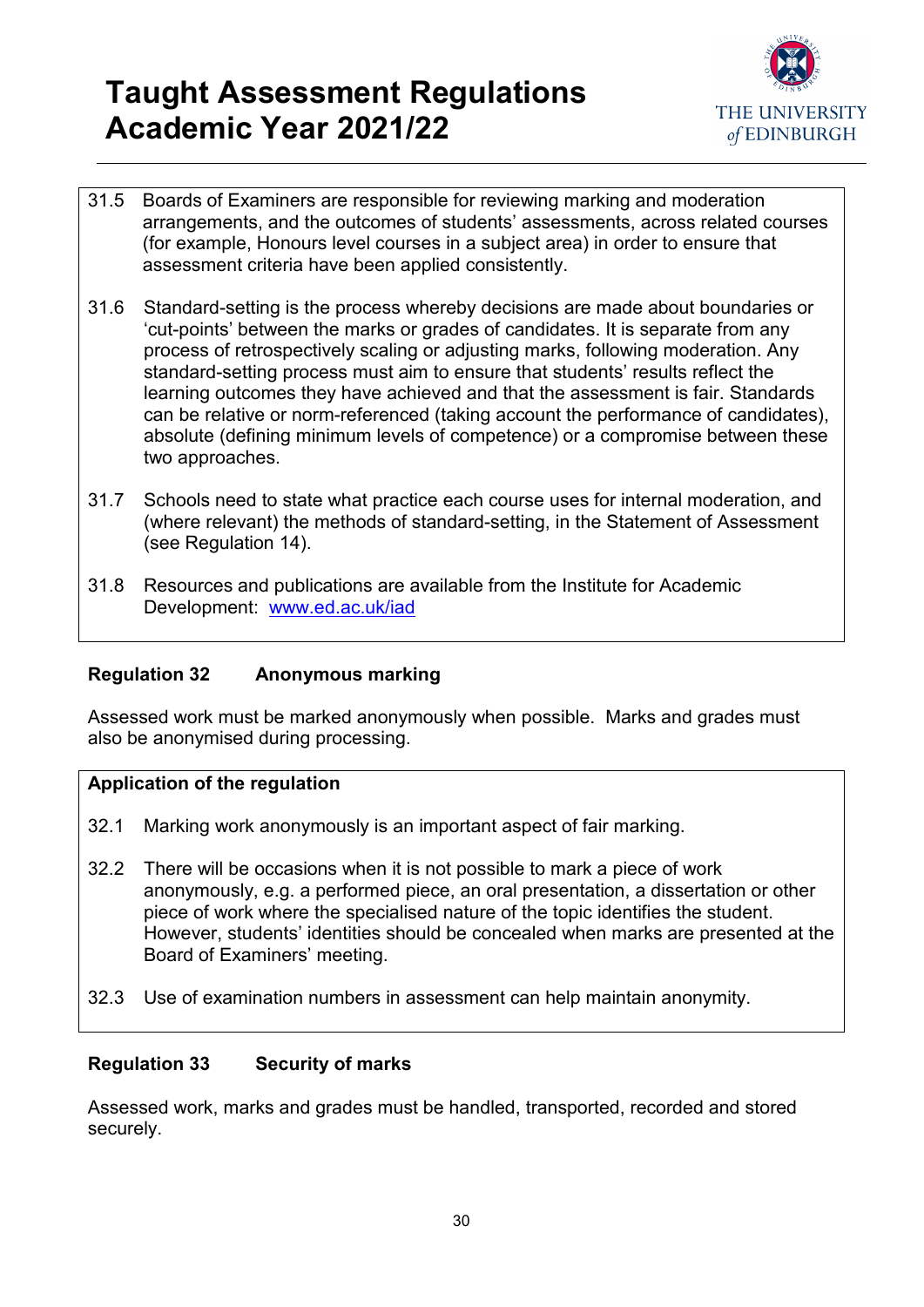

### **Application of the regulation**

- 33.1 The Convener of the Board of Examiners has responsibility for the security of arrangements. In practice, the operation of this may be delegated to the Teaching Organisation or equivalent.
- 33.2 Security arrangements must also include sending assessed work and marks and grades to examiners, including External Examiners; marking arrangements for online assessment; and correspondence about marks, which may be by email.
- 33.3 Marks or grade information about more than 50 individuals is classified as medium risk information under the University's policy on taking sensitive information and personal data outside the secure computing environment. Under this policy, if exam scripts, marks or grade information leave University premises or University computing systems then additional security measures, such as encryption or locked cabinets, must be used.

### <span id="page-30-0"></span>**Regulation 34 Legibility and accessibility of assessed work**

It is a student's responsibility to ensure that their submitted assessed work is legible and accessible.

### **Application of the regulation**

- 34.1 If markers consider a significant proportion of a student's assessed work to be so illegible that they cannot reach a robust mark they must consult the Convener of the Board of Examiners.
	- (a) Where the Convener suspects that disability has impaired the student's ability to write legibly, the Convener, in consultation with the Student Disability Service, can decide whether the work should be marked normally or whether the disability justifies transcription. If transcription is not justified and the work is completely illegible, a zero will be awarded. If it is partially legible then the legible part will be marked.
	- (b) Where there are no issues of disability, the Convener should ensure that the legible part of the work is marked normally. If the work is completely illegible, a zero will be awarded.

All such cases need to be drawn to the attention of the relevant Dean and the External Examiner and feedback needs to be given to the student.

34.2 Schools are responsible for informing students of the format in which assessed work must be submitted, e.g. they may require work to be submitted electronically.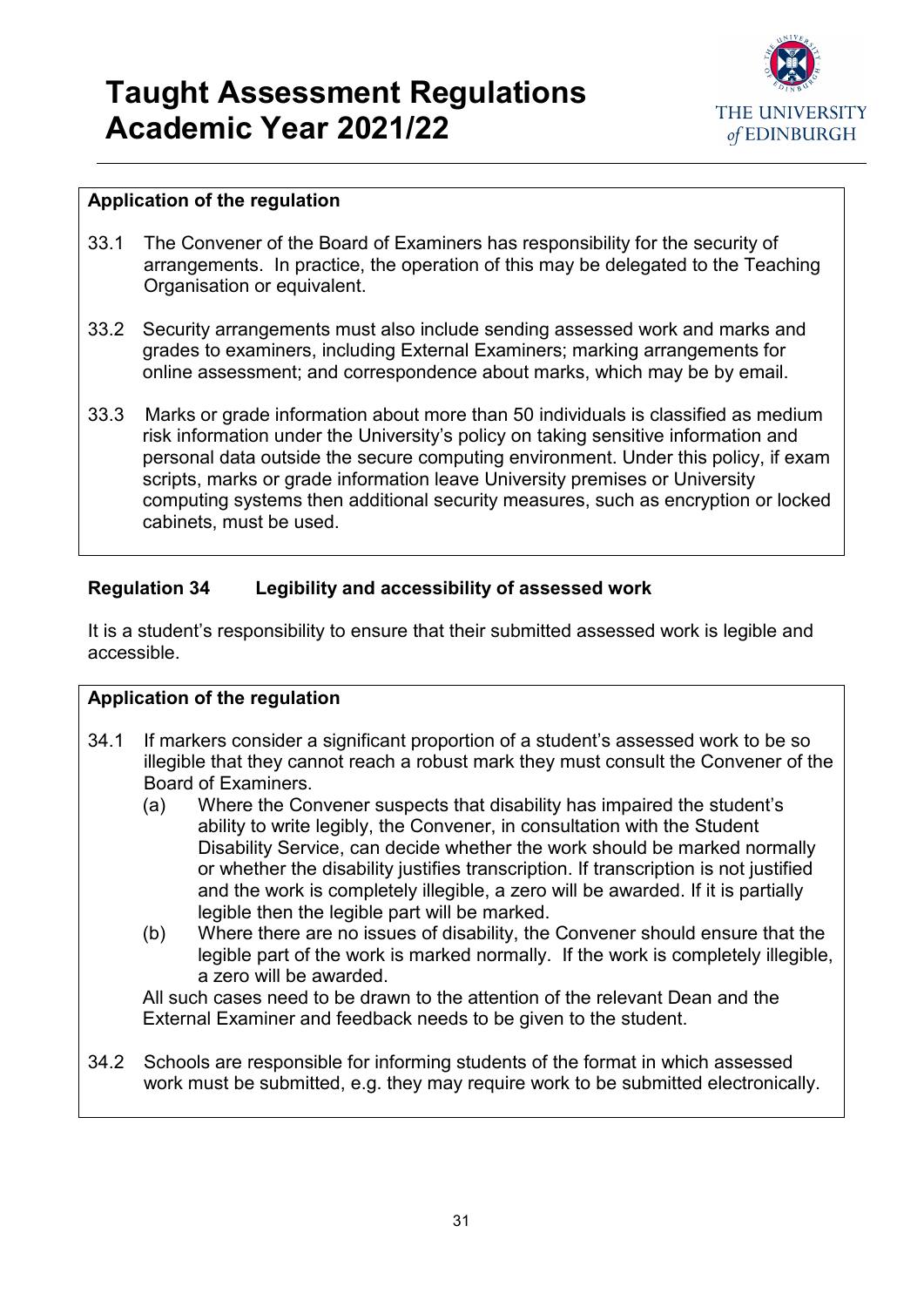

### <span id="page-31-0"></span>**Regulation 35 Common Marking Schemes**

The final mark, grade, result and award and classification decision must be expressed using the relevant Common Marking Scheme: [www.ed.ac.uk/timetabling-examinations/exams/regulations/common-marking-scheme](https://www.ed.ac.uk/timetabling-examinations/exams/regulations/common-marking-scheme)

#### **Application of the regulation**

| 35.1 The University operates the following Common Marking Schemes: |                                                               |  |  |  |  |
|--------------------------------------------------------------------|---------------------------------------------------------------|--|--|--|--|
|                                                                    | CMS1 Undergraduate degree assessment (except BVM&S and MBChB) |  |  |  |  |
| CMS2                                                               | Bachelor of Veterinary Medicine and Surgery (BVM&S)           |  |  |  |  |
| CMS3                                                               | Bachelor of Medicine and Bachelor of Surgery (MBChB)          |  |  |  |  |
| CMS4                                                               | <b>Postgraduate Assessment</b>                                |  |  |  |  |

- 35.2 In each Common Marking Scheme, Colleges and Schools may amplify, but not alter, the overall description of grades*.*
- 35.3 Where the relevant Board of Studies has approved the operation of assessment for a course on a Pass/Fail basis, Boards of Examiners may award credit for the course without awarding a mark or grade under the Common Marking Scheme. Courses whose assessment operates on a Pass/Fail basis are permitted during the pre-Honours stage of undergraduate Honours programmes, or on non-Honours undergraduate programmes and postgraduate taught programmes. Courses with Pass/Fail assessment may not be offered during the Honours years of a programme unless Academic Policy and Regulations Committee has approved an exemption.
- 35.4 Boards of Examiners make a statement on how marks are held, and to how many decimal places, during the internal processing of the component marks for a course. Practice within a Board of Examiners needs to be consistent.

#### <span id="page-31-1"></span>**Regulation 36 Provisional marks**

Students need to be made aware that marks for assessed coursework are provisional and may be modified when considered at the Board of Examiners meeting.

#### **Application of the regulation**

36.1 Course handbooks and other sources of advice for students are used to inform students that marks are provisional until agreed by a Board of Examiners.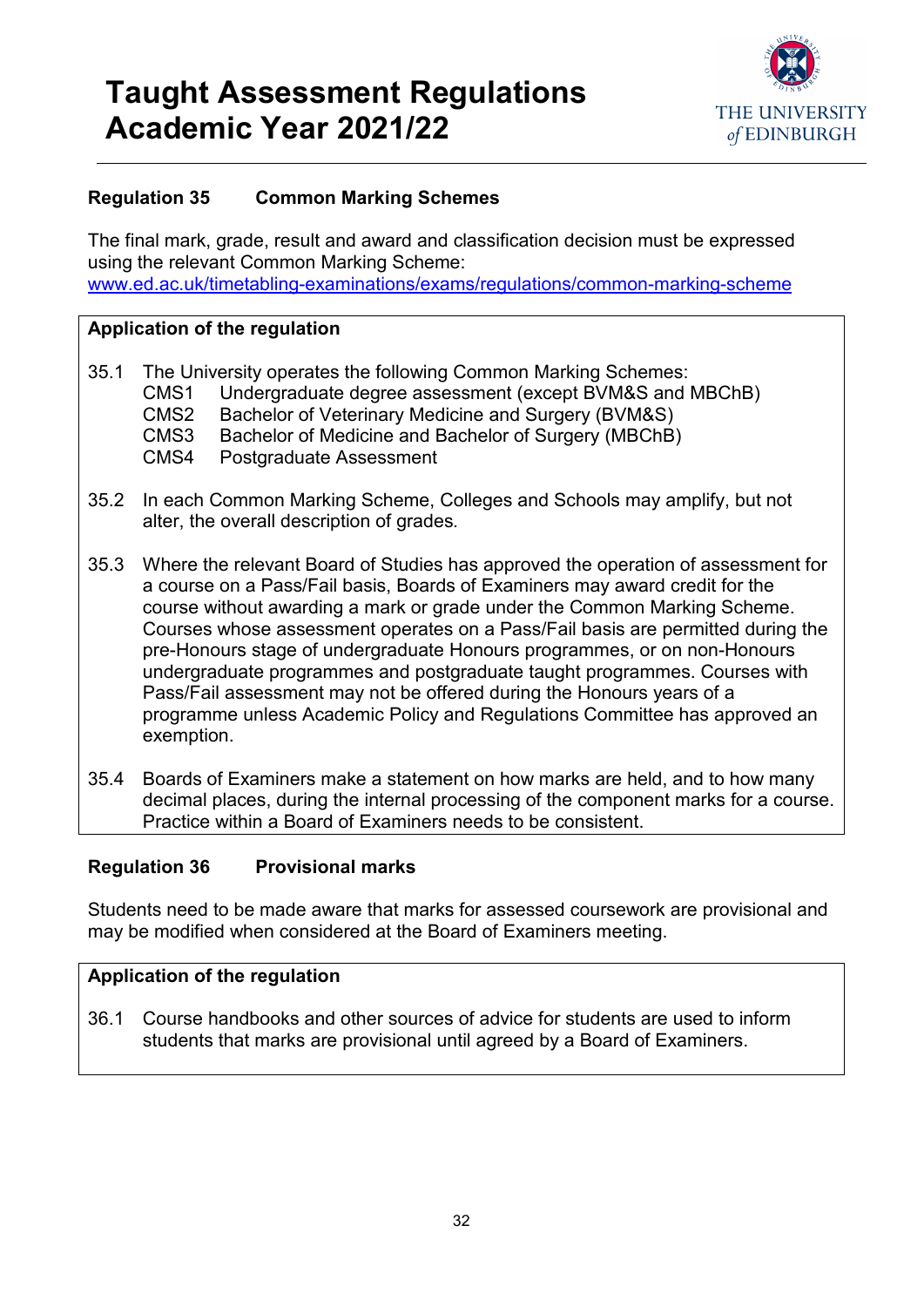

### <span id="page-32-0"></span>**Regulation 37 Final marks**

Boards of Examiners confirm marks as final in the minutes of the Board of Examiners meeting. A Board of Examiners must not revise marks agreed as final by a previous Board of Examiners (except in line with Taught Assessment Regulation 64).

- 37.1 For undergraduates and postgraduate students, the Board of Examiners agrees marks as final in the year in which they are obtained.
- 37.2 The Board of Examiners for final year students is responsible for determining the award of degree. The Board of Examiners, in determining final classifications and awards, may exercise discretion by taking into account special circumstances. See taught assessment regulation 43.
- 37.3 The Board of Examiners approves a single mark for each component of assessment for which final marks are to be released; marks for components of assessment are not rounded. The final component marks are used by the Board of Examiners when determining the overall result for the course. Rounding is only applied to final course marks (see regulation 63).
- 37.4 Students are informed of the status of the marks released and are reminded that the Board of Examiners, in determining the final marks or award, may have exercised discretion by taking into account additional relevant information.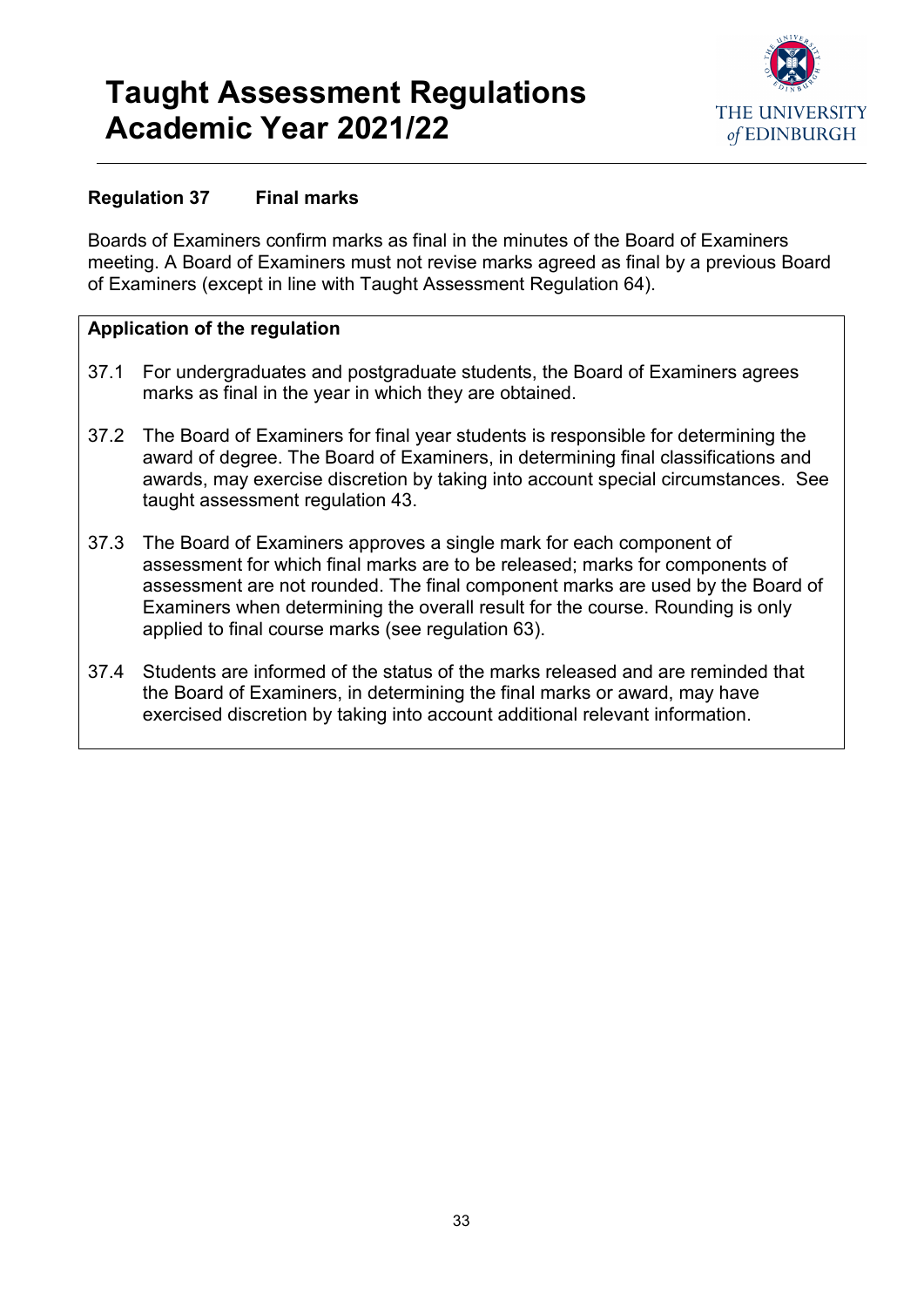

#### **Section D. Operation of Boards of Examiners**

#### <span id="page-33-0"></span>**Regulation 38 Board of Examiners meetings**

Meetings of Boards of Examiners are held to reach assessment, progression and award decisions.

#### **Application of the regulation**

- 38.1 See taught assessment regulation 8.1 for additional information on responsibilities of the Convener of the Board of Examiners. Further information can also be found in the Handbook for Boards of Examiners for Taught Courses and Programmes [www.ed.ac.uk/files/atoms/files/boe\\_handbook.pdf](http://www.ed.ac.uk/files/atoms/files/boe_handbook.pdf)
- 38.2 The minutes of the Board of Examiners meeting needs to be an accurate record of the meeting and the approved results and decisions. Guidance on minuting Board of Examiners meetings is available: [www.ed.ac.uk/files/atoms/files/boe\\_handbook.pdf](http://www.ed.ac.uk/files/atoms/files/boe_handbook.pdf)
- 38.3 Students are informed in advance about progression and award criteria.

#### <span id="page-33-1"></span>**Regulation 39 Board of Examiners: quorum**

A Board of Examiners meeting is quorate if at least half the internal examiners participate and at least one External Examiner participates in and approves the decisions of the Board. No Board may have fewer than two internal examiners participating. See taught assessment regulation 2.4 for the definition of an internal examiner.

- 39.1 Meetings of Boards of Examiners may be held in-person or virtually, at the discretion of the relevant Convener. Where meetings are held virtually, these should operate synchronously wherever possible, with all present members participating in real-time. However, virtual meetings may operate asynchronously where necessary, provided that a quorum of members take part. Any External Examiner must have sufficient information and access to the Board's deliberations to allow them to approve the decisions taken by the Board. The minute needs to reflect the nature of their participation.
- 39.2 In exceptional circumstances and by prior written agreement with the Head of the College and the Convener of the Board, representatives nominated and authorised by them may substitute for internal examiners.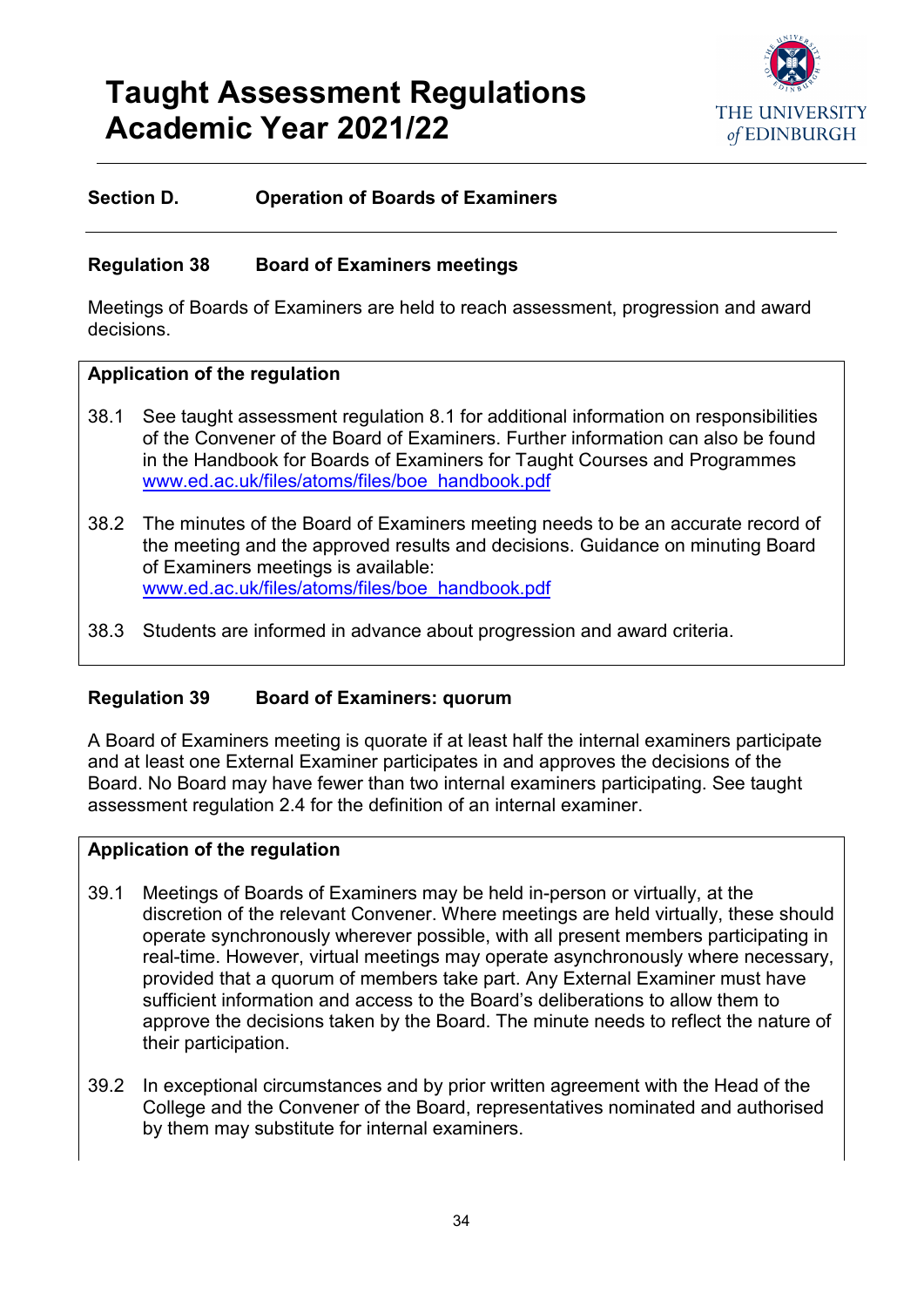

- 39.3 Each subject discipline must be represented and, whenever practicable, an External Examiner from each subject should participate. Where more than one School is involved, the composition of the Board reflects the contribution of the Schools to the assessment of the courses or programmes.
- 39.4 The University's External Examiners for Taught Programmes Policy outlines External Examiners' participation in Boards of Examiners meetings. [www.ed.ac.uk/files/atoms/files/externalexaminerstaught.pdf](http://www.ed.ac.uk/files/atoms/files/externalexaminerstaught.pdf)
- 39.5 It is not necessary for the same members of a Board of Examiners to attend all meetings of the Board in an academic year, provided each Board is quorate.

### <span id="page-34-0"></span>**Regulation 40 Undergraduate Progression Board meetings**

Meetings of Undergraduate Progression Boards are held to reach progression decisions. Each undergraduate student's progression status needs to be decided and recorded at least once each year by a Progression Board which is the responsibility of the School that has responsibility for the student's degree programme. [www.ed.ac.uk/files/atoms/files/ug\\_progression\\_boards.pdf](http://www.ed.ac.uk/files/atoms/files/ug_progression_boards.pdf)

#### **Application of the regulation**

- 40.1 The status, governance, and decision making and reporting responsibilities, of Undergraduate Progression Boards are provided in the Policy on Undergraduate Progression Boards.
- 40.2 The Policy on Undergraduate Progression Boards sets out the role of the External Examiner; the quorum; the role of the Special Circumstances Committee; student anonymity in discussions and the role of the Convener of the Board, for example for ensuring the accurate recording, minuting and reporting of decisions of the Board.
- 40.3 College Progression Boards make decisions on the credit obtained by students who have optional periods of study abroad.

#### <span id="page-34-1"></span>**Regulation 41 Attendance by non-members at a Board of Examiners meeting**

The Convener of the Board may invite any person who is not an internal or external examiner but has been involved in the teaching or assessment of the work under consideration by the Board to be present "in attendance". People "in attendance" at the meeting of the Board are not involved in the decision making process.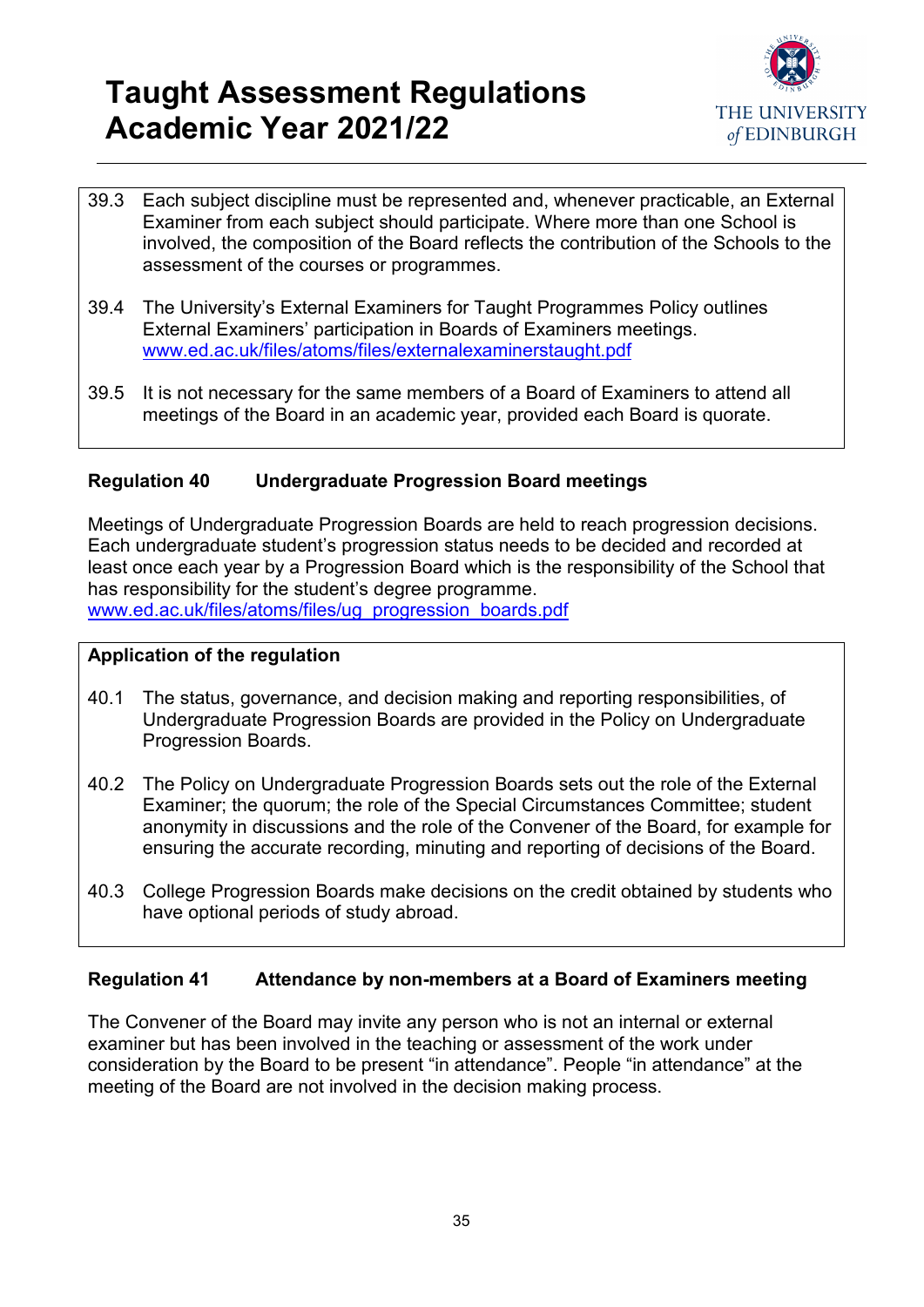

### <span id="page-35-0"></span>**Regulation 42 Board of Examiners: anonymity**

Anonymity should be retained until, in the opinion of the Convener of the Board of Examiners, the best interests of the students are no longer being served.

#### **Application of the regulation**

- 42.1 When students' marks and grades are presented, considered and agreed by the Board, the Board should not be informed of the identity of the students.
- 42.2 Where students have to attend oral examinations, perform or otherwise present some of their work, or are on courses or programmes taken by small numbers of students, anonymity may be unachievable during the assessment process. Anonymity should be breached only for those examiners directly involved in the relevant assessment, and students' identities should be concealed when marks are presented at the Board of Examiners' meeting.
- 42.3 Once decisions have been agreed by the Board of Examiners there should be a final check of the marks and decisions by the Convener of the Board, based on the knowledge of the students' identities.
- 42.4 The nature of some assessment means that the Board of Examiners establishes that the interests of the students are served best by ceasing anonymity at the start of the assessment process. This requires the prior approval of the Academic Policy and Regulations Committee (APRC) on the basis of a case presented by College.

### <span id="page-35-1"></span>**Regulation 43 Special circumstances**

Where a student's performance in assessment has been affected by illness, accident or circumstances beyond their control, it is the student's responsibility to submit an application containing an account of these special circumstances, along with supporting evidence, for consideration by the Extensions and Special Circumstances (ESC) service. Where the ESC service accepts an application, it is referred to the relevant Board of Examiners, who decide what action to take.

### **Application of the regulation**

43.1 The Special Circumstances Policy sets out the arrangements for students to request consideration of special circumstances, types of circumstances which are and are not likely to be accepted by ESC, requirements for evidence to support special circumstances, the composition and operation of Special Circumstances Committees, and the actions available to Boards of Examiners (including Progression Boards) in relation to an accepted Special Circumstances application. The policy is available at:

[www.ed.ac.uk/files/atoms/files/special\\_circumstances.pdf](http://www.ed.ac.uk/files/atoms/files/special_circumstances.pdf)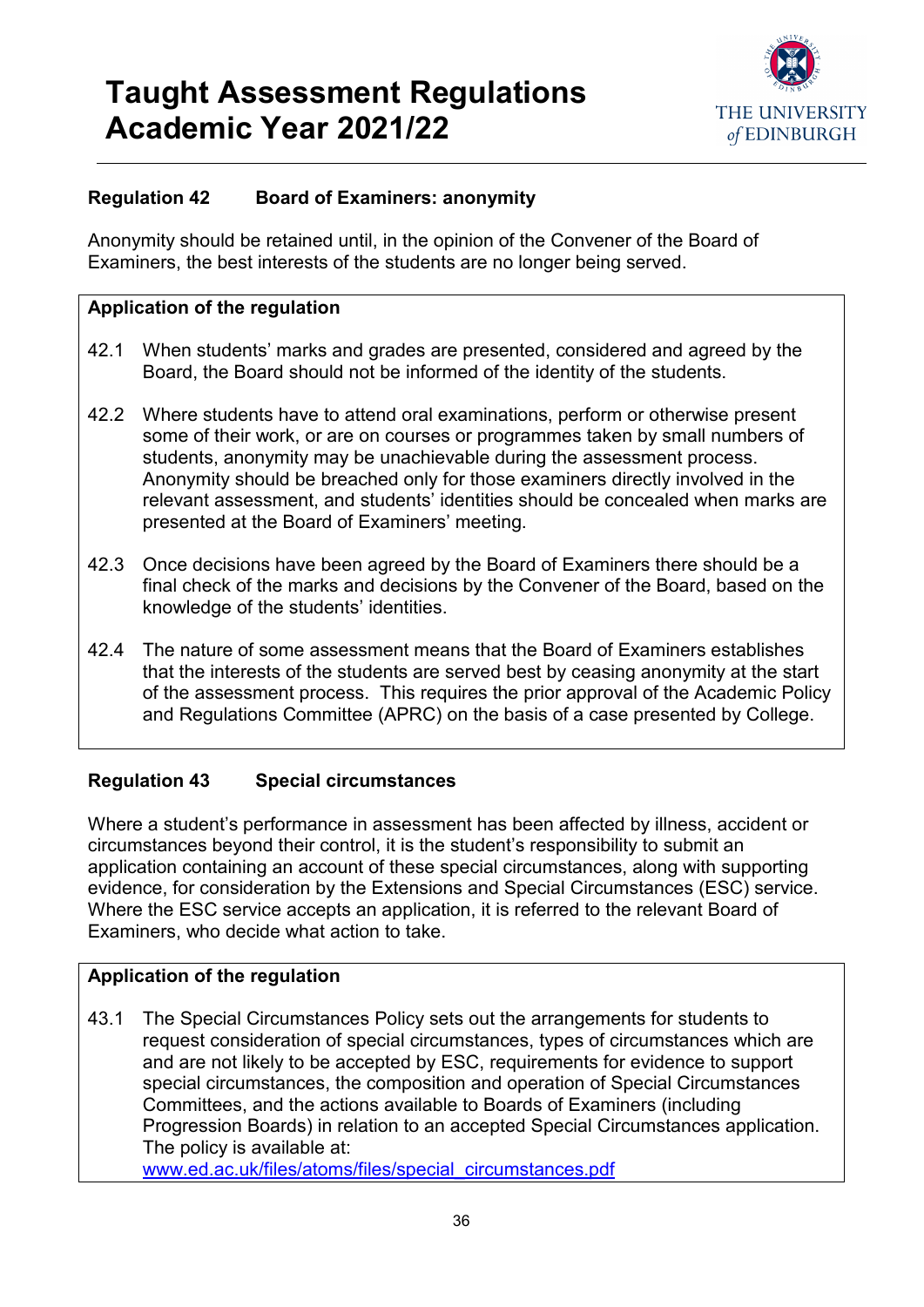

### <span id="page-36-0"></span>**Regulation 44 Borderlines**

Boards of Examiners must consider students whose marks are borderline for progression, award or classification purposes. Boards of Examiners can also consider students whose marks are borderline for passing a course, where special circumstances apply. Borderline marks are defined as marks from two percentage points below the class or grade boundary up to the boundary itself, e.g. 58.00% to 59.99% for an undergraduate 2.1 classification or 38% to 39% for a pass in a course. Boards of Examiners and Progression Boards must use the University borderline definition and must not set and use a different definition.

- 44.1 Boards of Examiners must publish in advance the factors that will be taken into account for borderline progression, award, or classification decisions, which can include:
	- (a) cases in which a student has performed better in courses at a higher level;
	- (b) cases where the amount of credited assessed work to be used for classification or award decisions is less than the norm (e.g., where credits have been awarded for progression purposes only in recognition of special circumstances); and
	- (c) individual student profiles of performance.
- 44.2 Boards of Examiners cannot selectively use any additional assessment to reach assessment decisions for specific students. See taught assessment regulation 19.
- 44.3 Examples of borderlines for progression decisions include:
	- (a) where a student has a final mark of 38% or 39% for a course in first year that they need to pass to progress to second year;
	- (b) where a student is within two percentage points of a requirement for progression into honours or postgraduate dissertation, for example where the Degree Programme Table specifies the attainment of 50% as an average across a number of courses, the progression borderline is 48.00% to 49.99%;
	- (c) where a student being considered for progression on a postgraduate taught programme has achieved an average of 50% or more across 120 credits of taught courses, and a mark of 50% or more in 60 or 70 credits, with a further course or courses carrying a mark of 48 or 49%; and
	- (d) for the award of credit on aggregate, where a student has an average of 38.00% to 39.99% over their 120 credits.
- 44.4 Boards of Examiners may award a pass for a course where a student has a borderline fail mark (i.e.38% to 39%) and has had a request for consideration of special circumstances approved (see the Special Circumstances Policy: [www.ed.ac.uk/files/atoms/files/special\\_circumstances.pdf\)](http://www.ed.ac.uk/files/atoms/files/special_circumstances.pdf).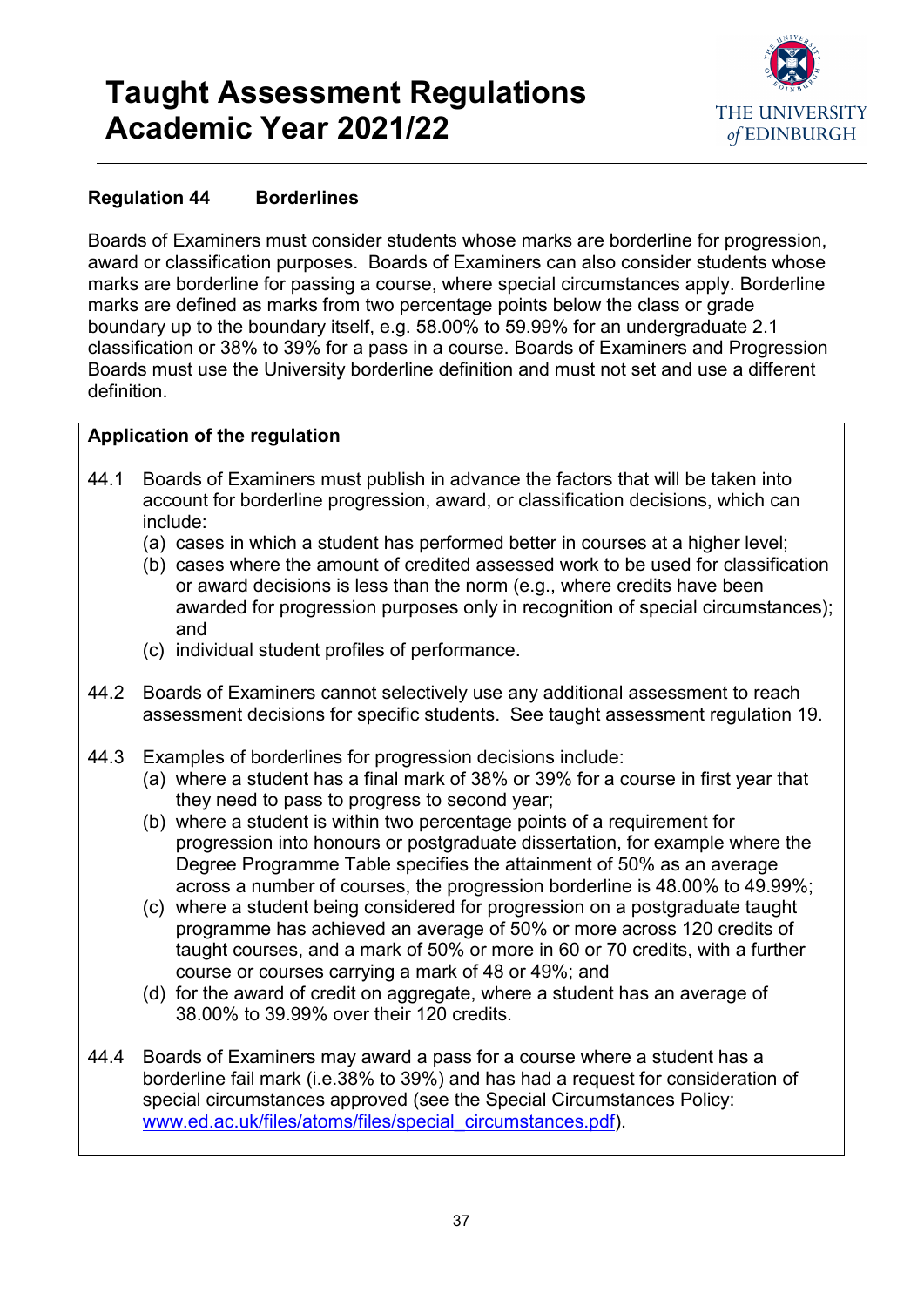

### <span id="page-37-0"></span>**Regulation 45 Confidentiality**

All discussion at a Board of Examiners' meeting is confidential.

### **Application of the regulation**

- 45.1 Boards of Examiners reach a collective decision. The decision does not need to be unanimous.
- 45.2 No comments or remarks should be reported to any students, whether or not they are unattributed.
- 45.3 The views of a particular examiner should not be made known to a student. If a student makes a request to see the minutes of a Board of Examiners meeting, the information recorded in the minutes on that particular student will need to be disclosed. In doing so examiners' comments should be anonymised, e.g. assigned to "Examiner1, Examiner2". Further information is available at: [http://www.ed.ac.uk/files/atoms/files/boe\\_handbook.pdf](http://www.ed.ac.uk/files/atoms/files/boe_handbook.pdf)
- 45.4 Students have a right to see information about themselves recorded in minutes of Board of Examiner meetings.
- 45.5 Other than with the written permission of the student concerned, members of staff should not make available information about marks to persons or bodies outside the University except when necessary in the context of a reference.
- 45.6 Guidance on disclosing information on students can be found at: [www.ed.ac.uk/data-protection/data-protection-guidance/sharing-personal-data](http://www.ed.ac.uk/data-protection/data-protection-guidance/sharing-personal-data)

#### <span id="page-37-1"></span>**Regulation 46 Release of marks**

Students are informed of marks or grades for each discretely identified unit of assessment used by the Board in reaching its final mark for the course or its progression or award decision.

- 46.1 Marks and grades are made available to the student, together with guidance on their meaning.
- 46.2 Boards of Examiners are not obliged to provide this information if the request is made more than one year after the date of the assessment.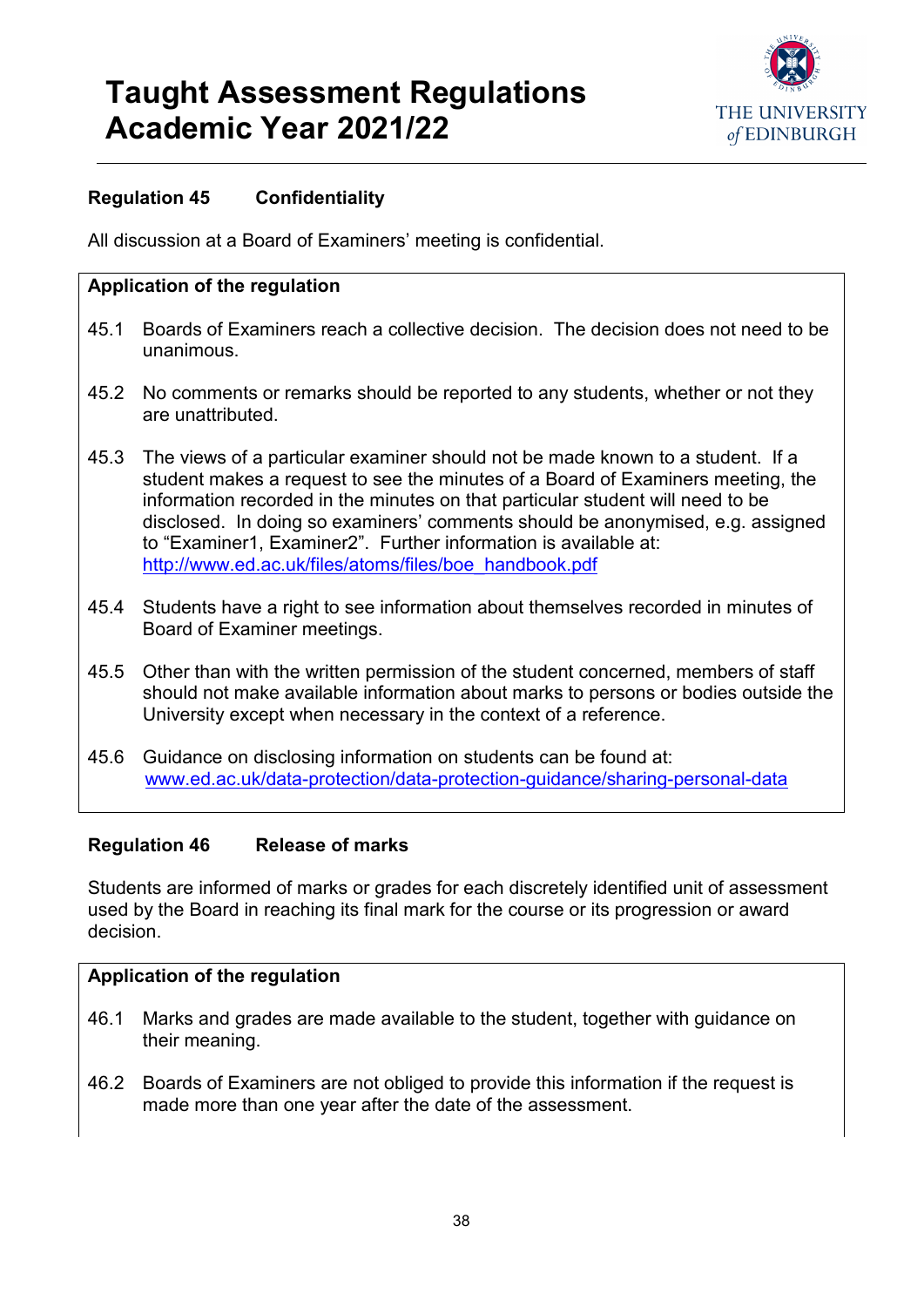

- 46.3 Assessed coursework marks which contribute to the overall result for a course are provided to students at the time that the assessment is marked, as a guide to each student's performance, together with guidance on the meaning of the marks.
- 46.4 Throughout the year, before consideration by a Board of Examiners, marks for examinations and assessed coursework are provisional and have no status until they are approved or modified by the Board. If such marks are released before confirmation by the Board of Examiners, students must be advised that the marks are provisional and may be modified when considered at the Board of Examiners meeting.
- 46.5 **Undergraduate non-honours degree examination marks; and professional degree examination marks or grades in Medicine and Veterinary Medicine (other than final professional degree examination marks): Overall marks**: The final overall mark agreed by Boards of Examiners for diets of examinations for graduating courses of study will be made available to the student via EUCLID Student View.
- 46.6 **Undergraduate Honours degree examination marks; and final professional degree examination marks in Medicine and Veterinary Medicine: Overall classification**: The final overall classification of honours degrees will be communicated to students via EUCLID Student View. The professional degrees may be awarded with honours in Medicine, or with distinction in Veterinary Medicine, but are not otherwise classified.

### <span id="page-38-0"></span>**Regulation 47 Publication of results**

Students will be notified of their assessment results and their progression status. Students have the right to exclude their name and/or final award results from being publicly announced.

- 47.1 Concessions from the following application of the regulation on Publication of results require the approval of the Academic Policy and Regulations Committee (APRC) based on a case presented by the relevant College.
- 47.2 Students are officially notified of their results (including course marks, progression and programme outcomes or awards) via EUCLID Student View. This may be supplemented by the communication of assessment component results via virtual learning environments. Results are entered on to students' records by the relevant **School**
- 47.3 The host School of the degree programme is responsible for overseeing the communication of all undergraduate award and final programme results and all taught progression decisions. The host School of the course is responsible for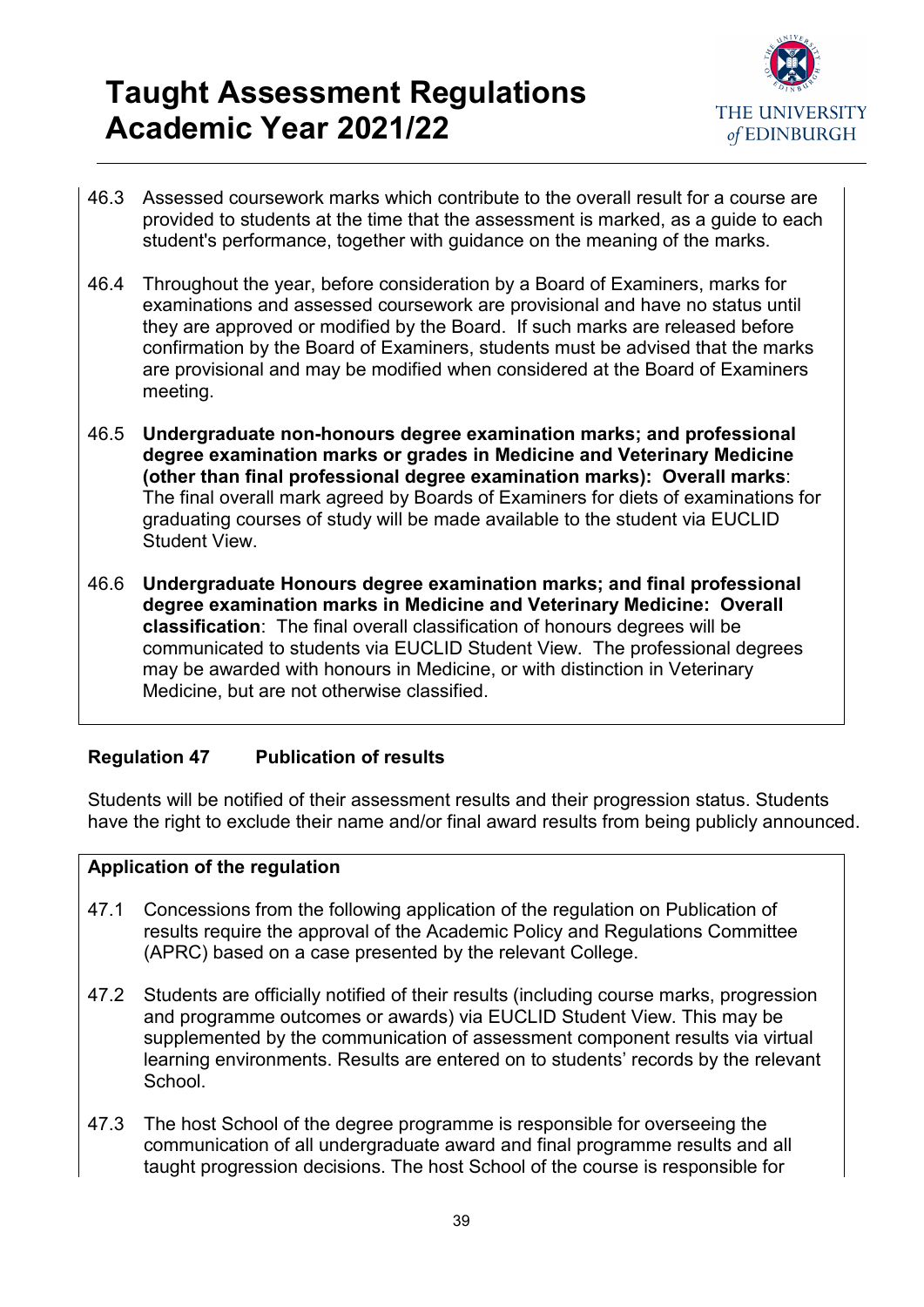

overseeing the communication of all final course results to the students on the course. Students will be notified in advance of the date on which they can expect to hear their results.

- 47.4 Notification of final postgraduate results and the award of qualification to students, following the final meeting of the Board, is the responsibility of the College Postgraduate Office, except where this has been devolved to the School.
- 47.5 Students' results (including assessment component and course marks, programme and progression outcomes) may not be released over the telephone or informally via email. Students only receive their results via formal communication channels.
- 47.6 There should be no public display in any media of any formative or summative assessment results from any course or programme.
- 47.7 The host School will communicate a clear plan of action to each student when the student has failed an assessment that is required. This applies to final course results and some "in course" assessments where a pass is required. The communication is to take account of the student's progression and/or award status.
- 47.8 Each School will provide a general statement on their website describing their local process, indicating to their students how they should proceed in the event of failure.
- 47.9 Where a student has failed a summative assessment (either "in course" or "final") and a resubmission or retake is required and permitted, the host School ensures that the student is provided with timely academic feedback, guidance and support prior to their re-assessment.
- 47.10 The Head of the host School, or their designated representative, has responsibility for ensuring that, where a student has failed their programme of study at the final stage, the student is supported in a timely and personal manner. If appropriate, an offer of a private consultation may be made.
- 47.11 Once a final award, final degree programme or final course result and progression decision has been agreed by the Board of Examiners and other relevant bodies, then Schools may contact students who have failed before the decision is published in EUCLID Student View. Schools should not give informal indications about the final award, final degree programme or final course result or progression decision in advance of the decision of the Board of Examiners and/or other relevant bodies. See regulation 46.4 for the release of provisional marks.
- 47.12 Where there is a requirement to confirm pass lists to a Professional, Statutory and/or Regulatory Body (PSRB), the assessment results should not be collated and sent until the results of individual assessments have been made available to the student.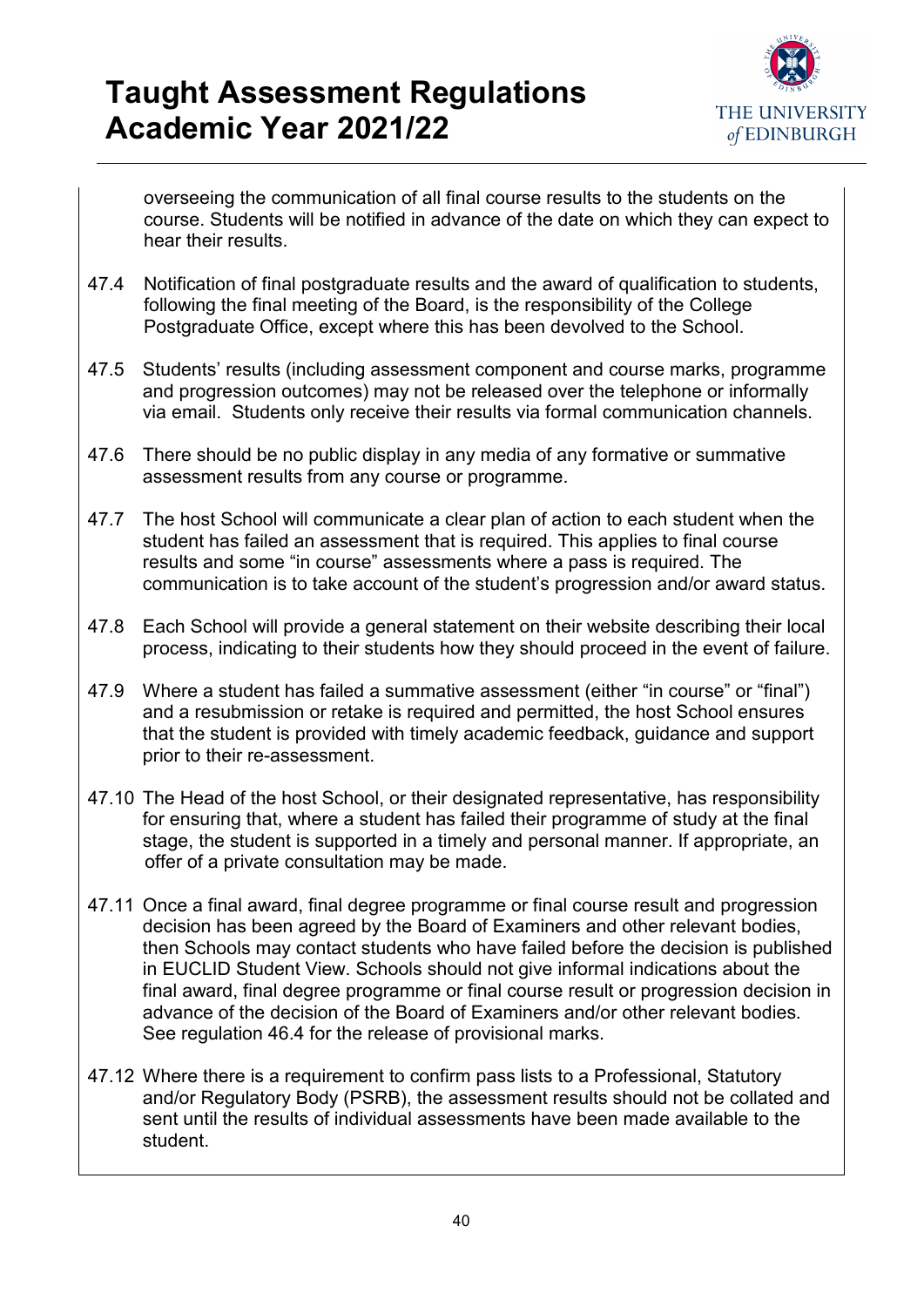

47.13 If students attend the graduation ceremony their names and degrees are included in the graduation programme. The Student Administration team is responsible for the final award listing in the graduation ceremony programme (if the student registers their intention to graduate in person) and the listing in the press (students may opt out of this listing).

### <span id="page-40-0"></span>**Regulation 48 Degree examination scripts**

Degree examination scripts are received by the University in confidence. Physical degree examination scripts, or copies of such scripts, may be returned to students on SCQF Level 7 and 8 (usually Year 1 and 2 pre-honours) courses after the Board of Examiners has published ratified course results. Physical scripts will not be returned to students on courses at SCQF levels 9-12 (usually Honours and postgraduate taught level). However, students may be provided with copies of examination scripts for examinations completed electronically at all levels.

### **Application of the regulation**

- 48.1 Students are entitled to see their examination scripts to assist with the provision of feedback and their self-reflective learning.
- 48.2 Course organisers, or their delegates, may show and discuss students' examination scripts with them for feedback purposes. Local arrangements are made for ways to implement the opportunity for students to see their exam scripts.
- 48.3 Other forms of assessed summative work may be returned to students after the Board of Examiners has published ratified course results.
- 48.4 The potential return of scripts to students on Year 1 and 2 pre-Honours courses does not apply to multiple choice questions which are not defined as degree examination scripts.
- 48.5 Schools will need to make arrangements to make exam scripts available to students taking Year 1 and 2 pre-Honours courses to take away (on individual request) after the retention period is over. Schools may wish to decide to keep the scripts for longer than the minimum required retention period, for example in order to make them available for release to the relevant students returning in the following semester (this is at the discretion of individual Schools).

### <span id="page-40-1"></span>**Regulation 49 Retention and destruction of material**

Assessed material must be retained and destroyed in accordance with the University's student records retention guidance.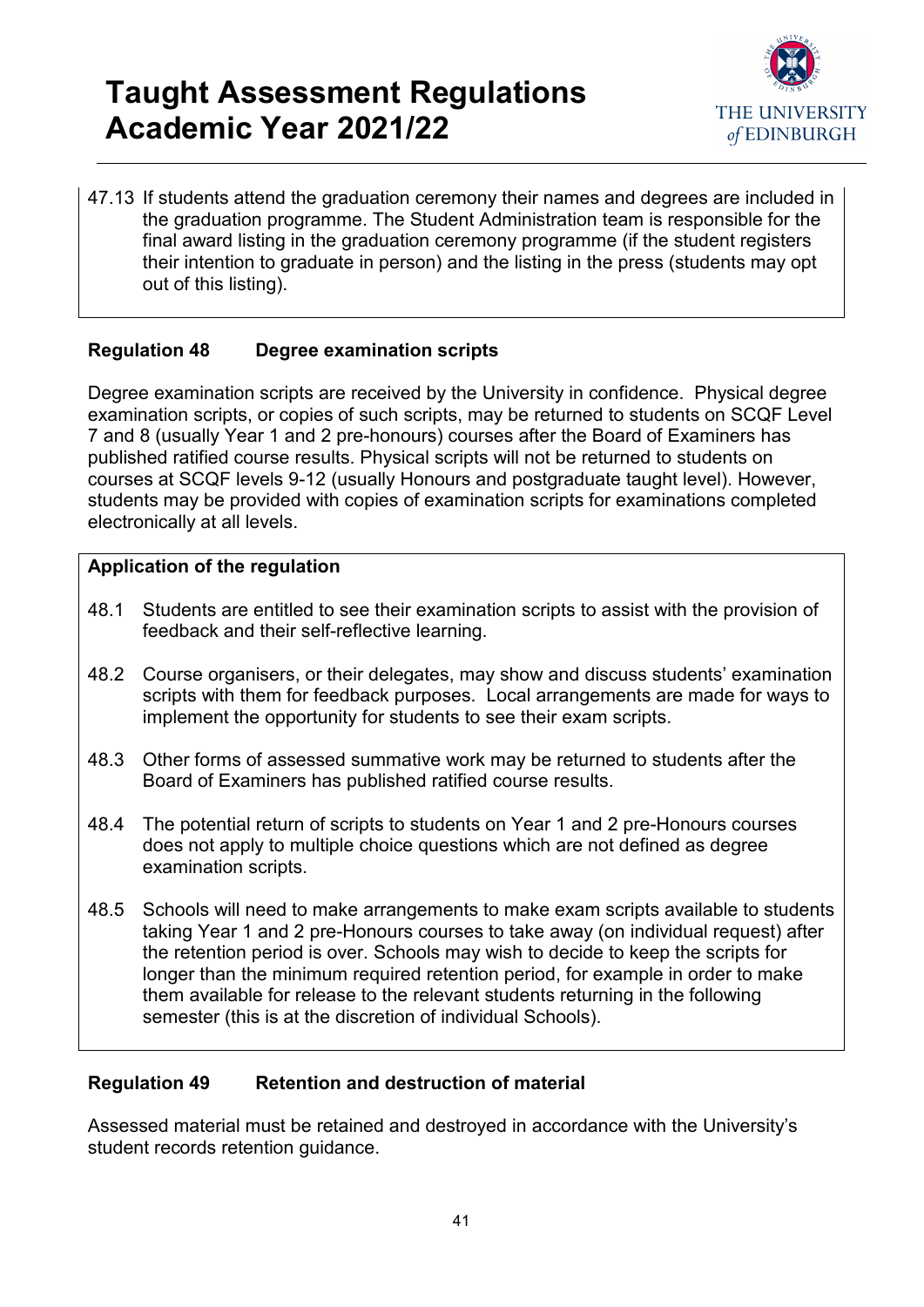

- 49.1 Information about the student records retention schedule is online: [www.ed.ac.uk/records-management/guidance/records/retention/student-records](http://www.ed.ac.uk/records-management/guidance/records/retention/student-records)
- 49.2 Schools need to maintain an adequate documentary record of assessed work, which is necessary to inform decisions of original, resit and reconvened Boards of **Examiners**
- 49.3 Material which contributes to the assessment of the degree, including any written examinations, dissertations, essays, laboratory or studio work and projects, should be retained in the School for a suitable period after the Board of Examiners meeting which decides the overall classification or award of the degree, diploma or certificate. This enables the Board to respond to any student appeal.
- 49.4 Assessment material should be destroyed at the end of the retention period, or at the end of the period in which the School has agreed it will retain the information for (see regulation 48.5). For students who submit appeals, the retention period will need to be extended until the end of the appeal process. Other material which contributes to the final assessment of the degree or overall assessment of the course may be returned to the student after the expiry of the retention period. The Freedom of Information (Scotland) Act 2002 requires the University to make available to any enquirer any information held by the University, including copies of assessments, unless one of the legislation's narrowly defined exemptions applies. While there is an exemption for personal data, it must be considered on a case-bycase basis. Assessment samples may be retained for specified periods as supporting documentation for accreditation and quality assurance purposes, e.g. Internal Periodic Reviews.
- 49.5 Where students have consented, assessment material can be retained for longer and be used as exemplars for future students. The material can be kept for as long as the course exists or until the student withdraws consent, whichever happens earlier. All student names must be removed before use.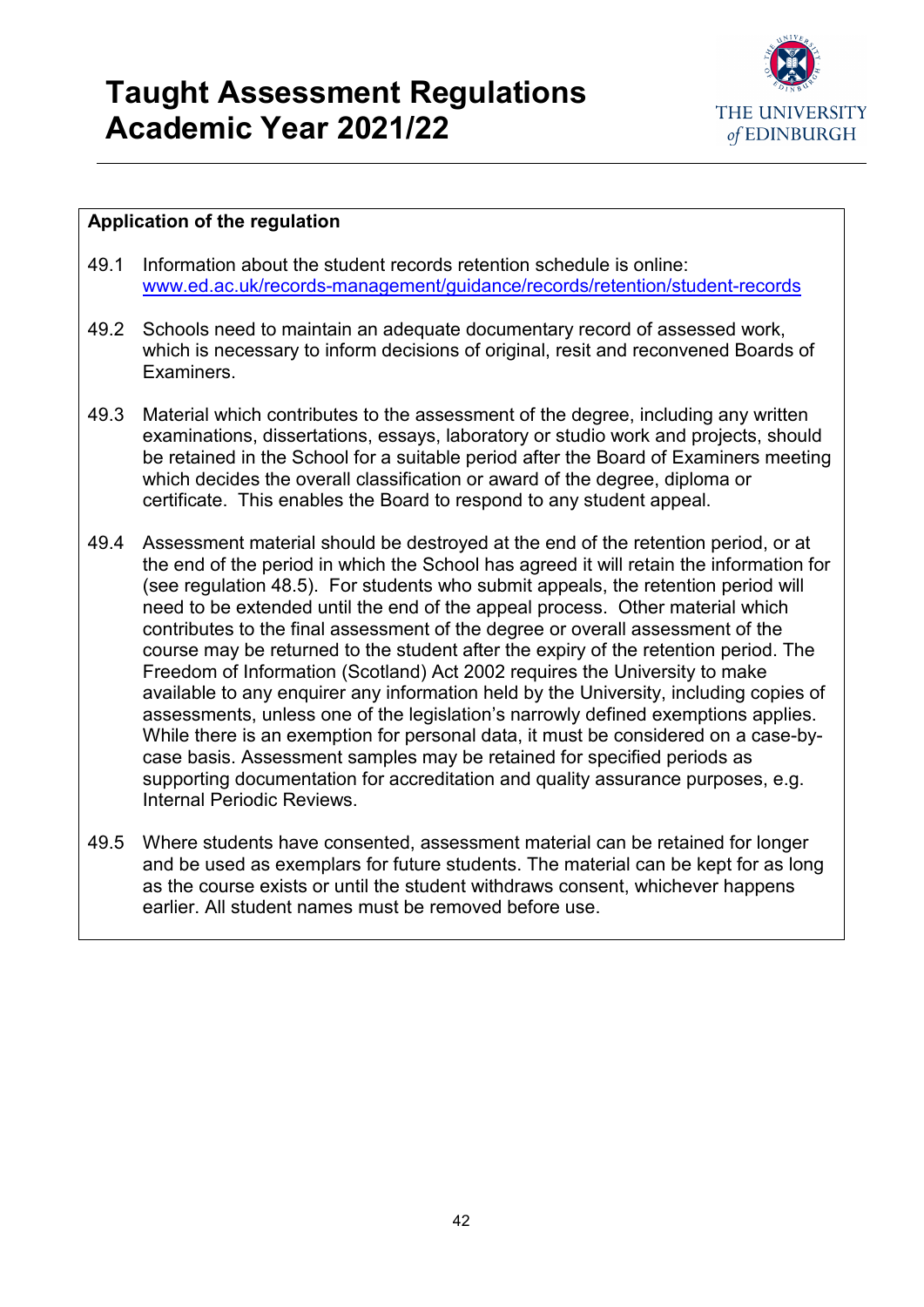

#### **Section E. Assessment decisions**

#### <span id="page-42-0"></span>**Regulation 50 Award of degrees, diplomas and certificates**

Degrees, diplomas and certificates are awarded by the Senatus on the basis of Board of Examiners' recommendations. Each honours programme of study, the MBChB and the BVM&S, has a Board of Examiners responsible for recommending the award of the degree and determining the classification of the degree. Each postgraduate degree, diploma or certificate examination has a Board of Examiners responsible both for determining progression to diploma/masters dissertation (on programmes where there is an identifiable taught component followed by a dissertation/research project) and for determining the final award of the qualification.

#### **Application of the regulation**

50.1 Information on the criteria for award of degrees, diplomas and certificates is published in advance.

#### <span id="page-42-1"></span>**Regulation 51 Undergraduate progression: pre-honours and into honours**

To progress to the next year of study and into honours, students must meet the requirements for progression which are specified in the Degree Regulations and Programmes of Study and degree programme tables. [www.drps.ed.ac.uk/](http://www.drps.ed.ac.uk/)

#### **Application of the regulation**

51.1 The Undergraduate Progression Board has responsibility for ensuring that students have met the requirements for progression, on the basis of information provided by Boards of Examiners. [www.ed.ac.uk/files/atoms/files/ug\\_progression\\_boards.pdf](http://www.ed.ac.uk/files/atoms/files/ug_progression_boards.pdf)

51.2 The requirements for degrees are set out in the University's Curriculum Framework: [www.ed.ac.uk/files/atoms/files/models\\_for\\_curricula.pdf](http://www.ed.ac.uk/files/atoms/files/models_for_curricula.pdf)

#### <span id="page-42-2"></span>**Regulation 52 Undergraduate honours assessment progression**

The Undergraduate Progression Board has the responsibility to decide which students can progress to the next year of honours study. Progressing students must:

- (a) pass at least 80 credits at SCQF level 9 or above in junior honours and level 10 or above in senior honours for undergraduate Masters degrees; and
- (b) have an overall average of 40% or more for the 120 credits of study taken in the relevant honours year; and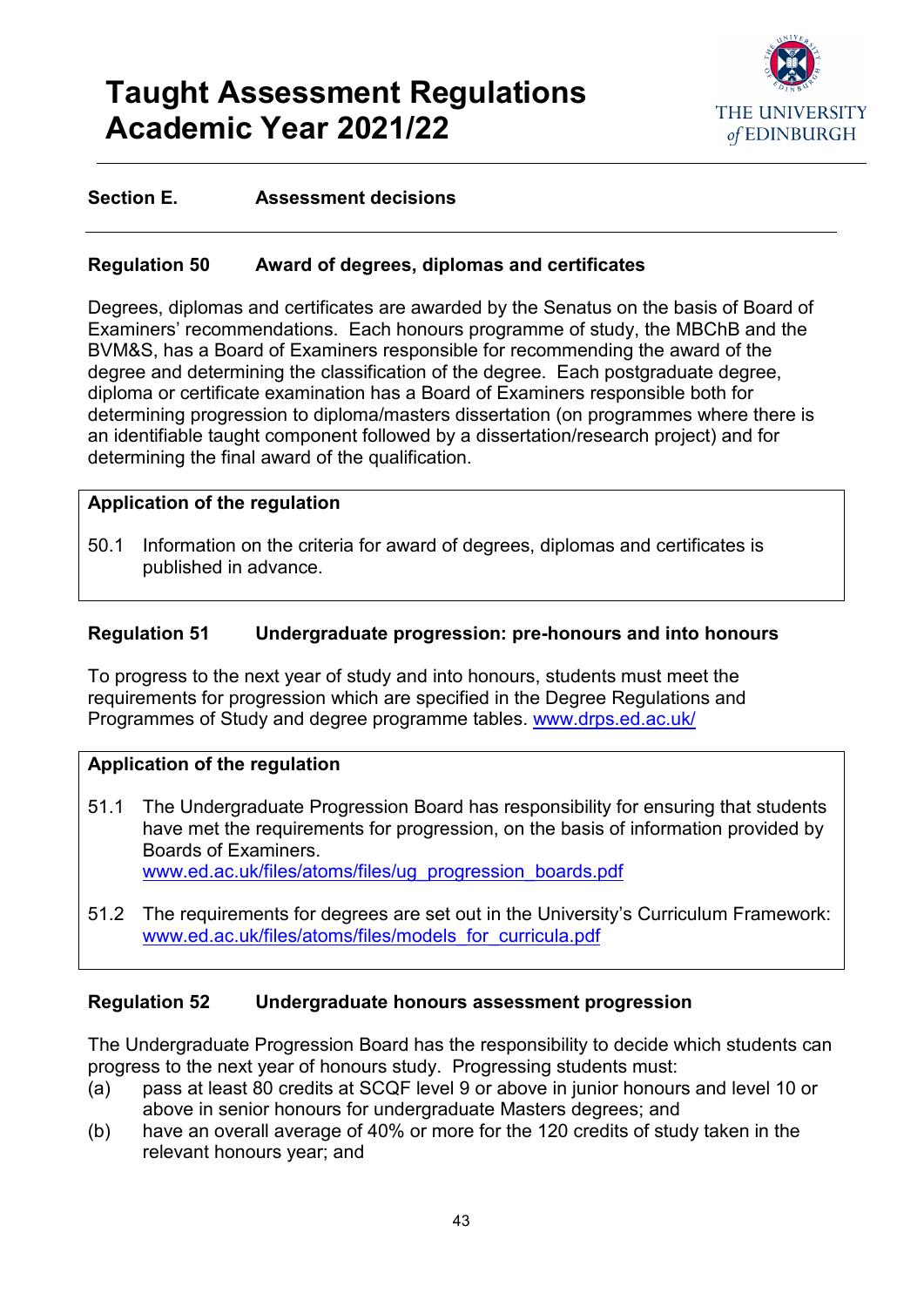

(c) must satisfy any other specific requirements for the degree programme, as published in the programme handbook.

When all the marks for the taught components of the relevant year of the programme (120 credits) are available, if the student has achieved PASS marks in at least 80 credits and has an overall average of 40% or more over the full 120 credits, then they will be awarded credits on aggregate for the failed courses.

### **Application of the regulation**

- 52.1 The Undergraduate Progression Board has responsibility for ensuring that students have met the requirements for progression, on the basis of information provided by Boards of Examiners. [www.ed.ac.uk/files/atoms/files/ug\\_progression\\_boards.pdf](http://www.ed.ac.uk/files/atoms/files/ug_progression_boards.pdf)
- 52.2 The requirements for degrees are set out in the University's Curriculum Framework: [www.ed.ac.uk/files/atoms/files/models\\_for\\_curricula.pdf](http://www.ed.ac.uk/files/atoms/files/models_for_curricula.pdf)
- 52.3 In general failed courses are not included in the student's transcript, but any failed course for which the student has been awarded credits on aggregate must be shown in the transcript as a fail but with credit on aggregate. In reporting course marks, Schools are required to upload a fail but with credit on aggregate outcome on to the student record system, in addition to other final course marks.
- 52.4 PASS marks are defined in the "PASS" section (A1 to PS) of "Recording of Course Assessment Results within EUCLID", as are EUCLID grades for Credit on aggregate (AA, CA and UA). [www.studentsystems.ed.ac.uk/Staff/FAQ/Assessment\\_Results.html](http://www.studentsystems.ed.ac.uk/Staff/FAQ/Assessment_Results.html)
- 52.5 Where a student studies abroad for a single semester in the junior Honours year, decisions regarding eligibility for credit on aggregate are made separately for the semester spent studying abroad and the semester spent in Edinburgh. Students are eligible for up to 20 credits to be awarded on aggregate in each semester, in line with the criteria above.

### <span id="page-43-0"></span>**Regulation 53 Award of undergraduate Ordinary and General degrees**

Students registered for an Ordinary or General (non-Honours) degree may be awarded the degree if they satisfy the requirements in the Degree Regulations and Programmes of Study.

### **Application of the regulation**

53.1 The Board of Examiners or Undergraduate Progression Board may propose the award of an Ordinary or General degree to those students who have met the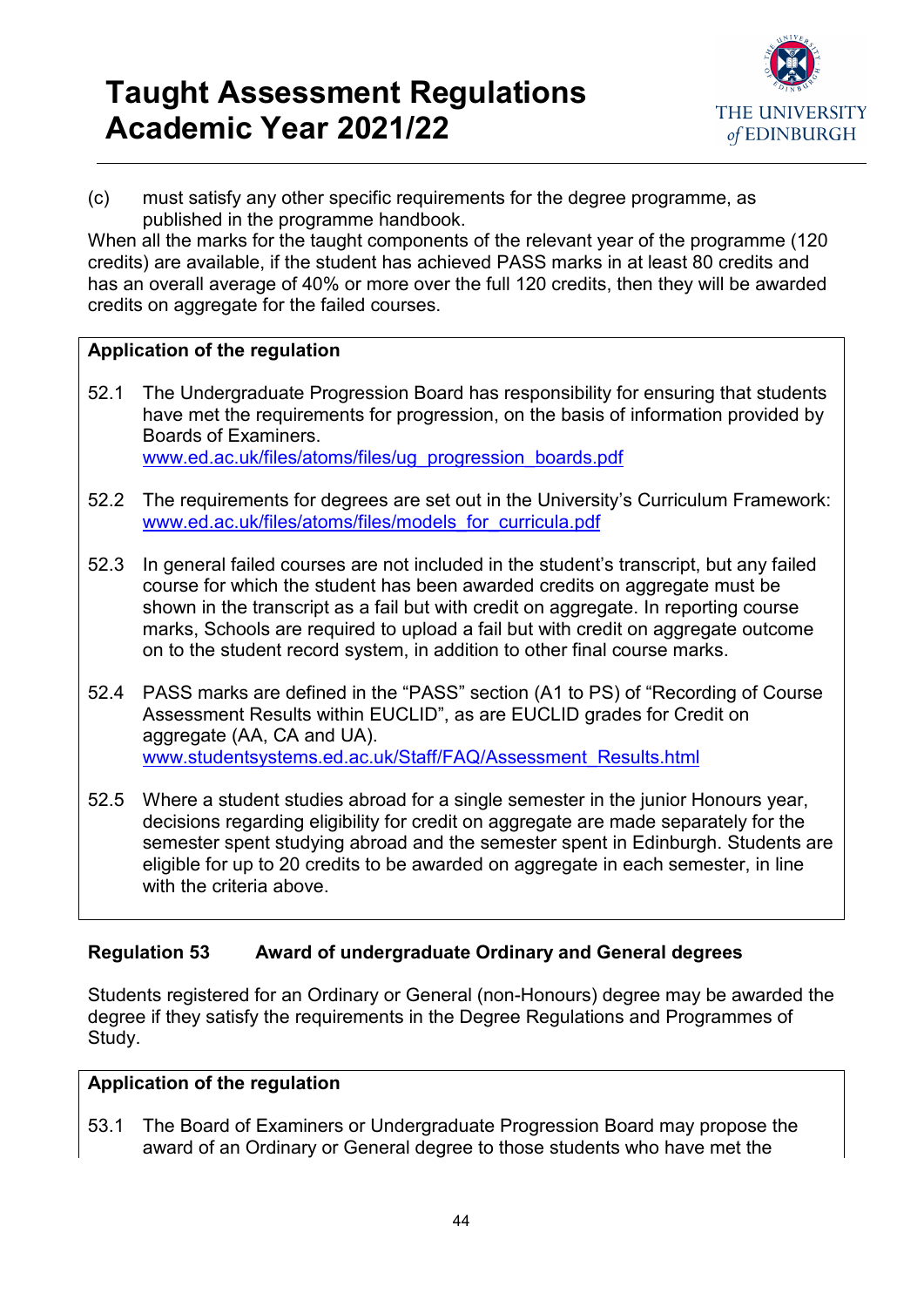

requirements of one of these degrees but who do not satisfy the honours degree requirements.

53.2 The Board of Examiners or Undergraduate Progression Board should take account of the recommendations of the Special Circumstances Committee and the student's general academic record when determining the award of a degree. However, it is not within the power of a Board of Examiners or Undergraduate Progression Board to recommend the award of a degree without substantial evidence of attainment to at least the lowest level required for the award of that qualification. Boards of Examiners or Undergraduate Progression Board may not be generous in cases of failure other than within the limits already set out in these regulations.

#### <span id="page-44-0"></span>**Regulation 54 Undergraduate honours degree award**

The Board of Examiners has the responsibility to decide which students can be awarded a classified honours degree. To graduate students must:

- (a) pass at least 80 credits at SCQF level 10 or above in their final honours year; and
- (b) have an overall average of 40% or more for the 120 credits of final honours; and
- (c) must satisfy any other specific requirements for the degree programme.

When all the marks for the taught components of the final year of the programme (120 credits) are available, if the student has achieved PASS marks in at least 80 credits and has an overall average of 40% or more over the full 120 credits, then they will be awarded credits on aggregate for the failed courses.

- 54.1 The requirements for degrees are set out in the University's Curriculum Framework: [www.ed.ac.uk/files/atoms/files/models\\_for\\_curricula.pdf](http://www.ed.ac.uk/files/atoms/files/models_for_curricula.pdf)
- 54.2 In general failed courses are not included in the student's transcript, but any failed course for which the student has been awarded credits on aggregate must be shown in the transcript as a fail but with credit on aggregate. In reporting course marks, Schools are required to upload a fail but with credit on aggregate outcome on to the student record system, along with other final course marks.
- 54.3 The Board of Examiners may propose the award of an Ordinary or General degree be made to students who do not achieve the honours classification requirements, on the basis of their honours achievements.
- 54.4 The Board of Examiners may propose the award of an honours degree to students who do not achieve the requirements for an undergraduate masters, on the basis of their senior honours achievements.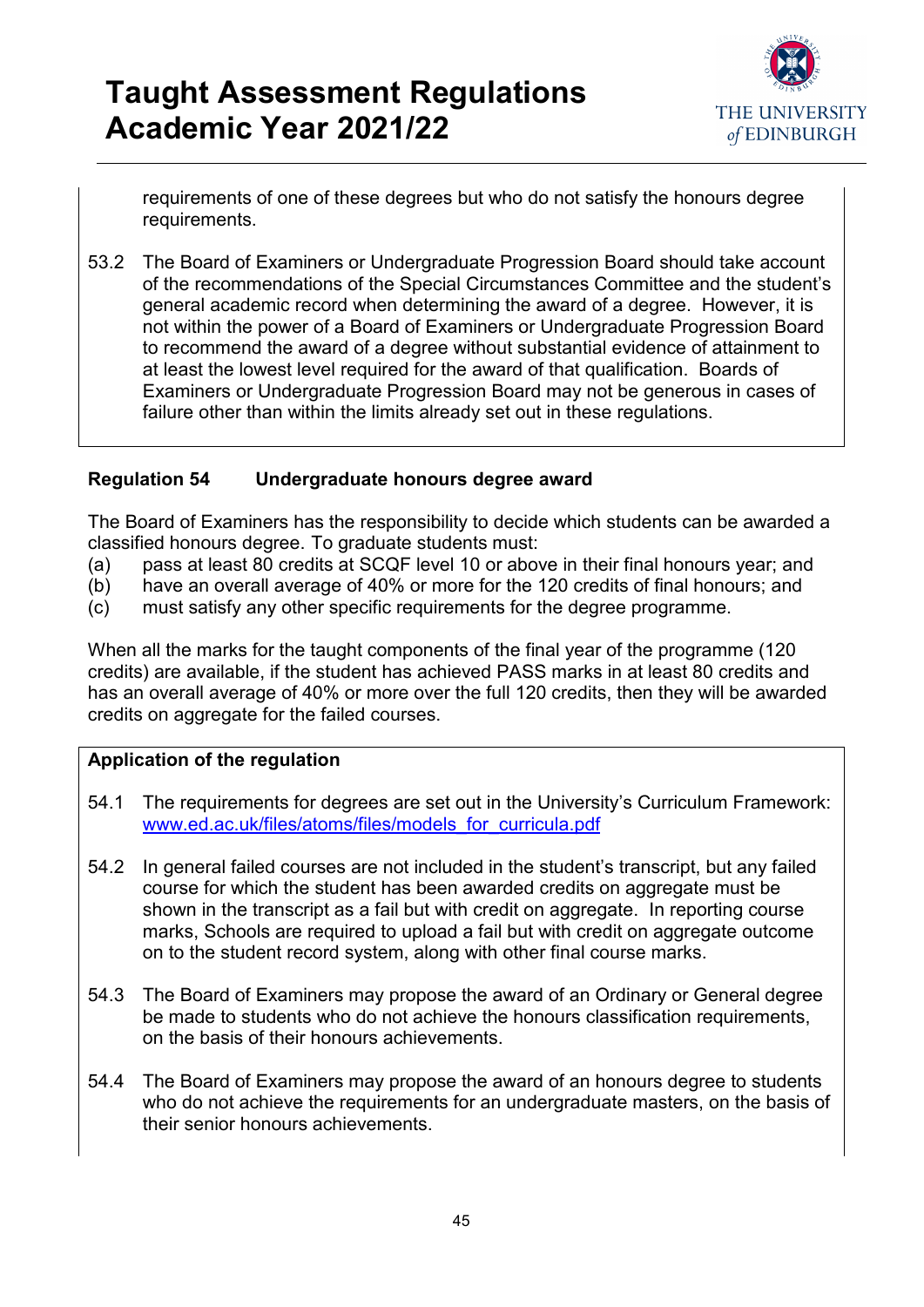

- 54.5 The Board of Examiners should take account of the recommendations of the Special Circumstances Committee and of the student's general academic record, when determining the classification and award of a degree. However, it is not within the power of a Board of Examiners to recommend the award of a degree without substantial evidence of attainment to at least the lowest level required for the award of that qualification or classification. Boards of Examiners may not be generous in cases of failure other than within the limits already set out in these regulations.
- 54.6 PASS marks are defined in the "PASS" section (A1 to PS) of "Recording of Course Assessment Results within EUCLID".

### <span id="page-45-0"></span>**Regulation 55 Undergraduate degree classification**

The Board of Examiners for assessment of students in their final year is responsible for deriving the classification for award of an honours degree. Degree classification is derived by calculating the mean of marks of the individual courses, weighted by the number of credit points of each course. Exceptions are outlined in the guidance on the regulation.

- 55.1 The assessment weighting of a course within the classification calculation is proportional to its credit value.
- 55.2 For degrees with two honours years, including degree programmes with an obligatory period of residence/study abroad, the classification is based on a creditweighted average of performance across both honours years, except for:
	- (a) modern language degree programmes with a prescribed period of residence abroad where credit points for language acquisition through residence are aggregated with those associated with the language learning in the final year and where the classification is based on two honours years in line with this aggregation;
	- (b) degree programmes where students can opt to spend a period of residence/study abroad, where credits will be allocated for the study abroad but these are weighted zero in the final classification;
	- (c) the MA in International Business, where the classification for these students is based solely on the final honours year; and
	- (d) the BSc Honours degrees in the School of Biological Sciences and Deanery of Biomedical Sciences which are weighted 2:1 Senior: Junior Honours; and the BSc degrees in Chemistry which are weighted 2:1 Senior: Junior Honours.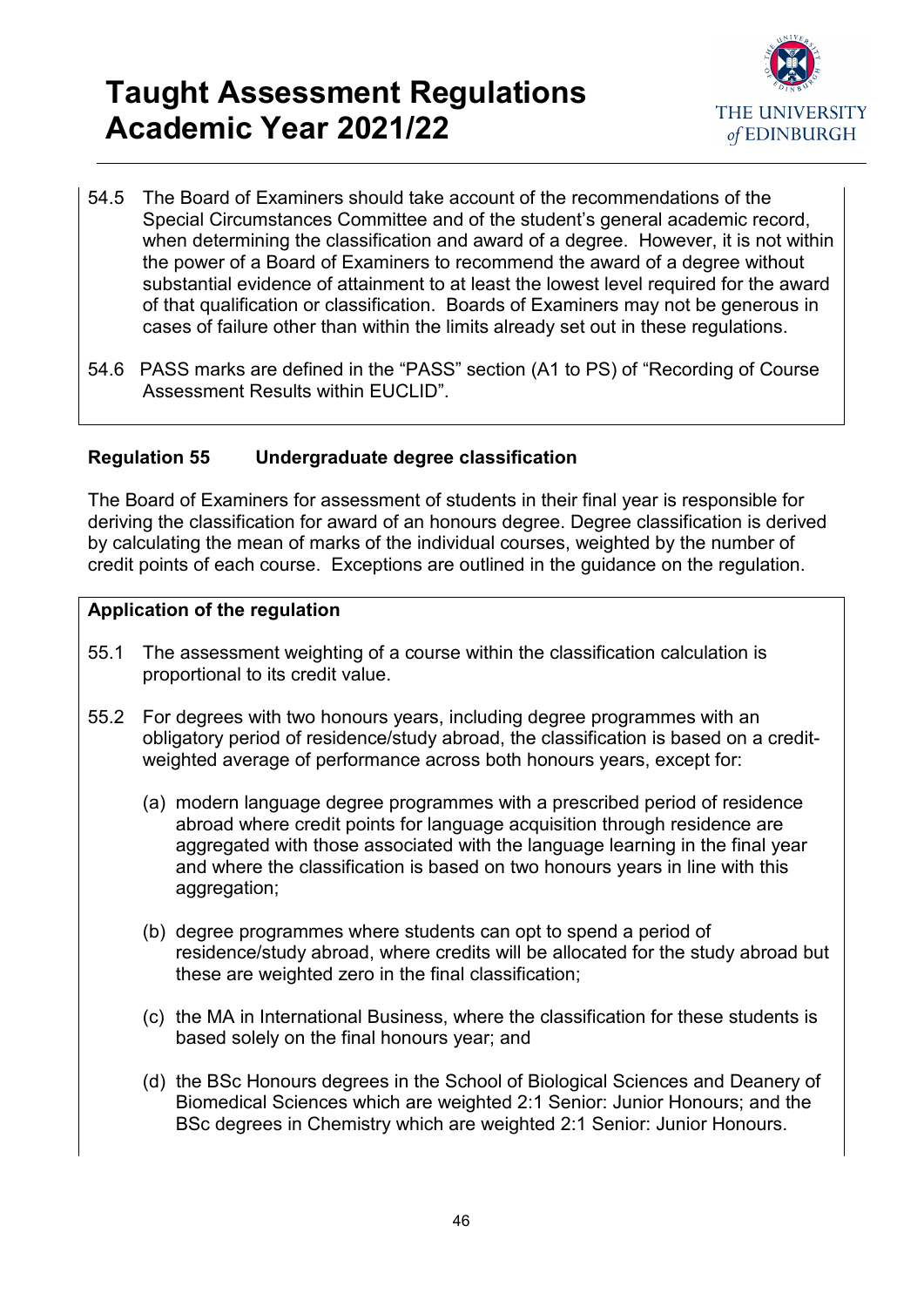

- 55.3 Integrated Masters degrees have three honours years and their classification is based on all these years, in which the three honours years are weighted respectively 20, 40, 40 (in percentage terms), with the exception of: the MChem and MChemPhys degrees "with Industrial Experience" and "with a Year Abroad", and the MPhys degrees "with a Year Abroad" which are weighted 20, 20, 60; and the Geophysics degrees (with a placement year) which are weighted 30,30,40.
- 55.4 The relevant Board of Examiners will specify which courses will be used for classification purposes for students who exit with a BSc who were previously on an Integrated Masters degree.
- 55.5 Intercalated honours degrees have a one-year honours component and their classification is based solely on the honours year. Degree classification is derived

by calculating the mean of marks of the individual courses, weighted by the number of credit points of each course.

- 55.6 Honours degree programmes in the Art and Design subject areas (except the MA Fine Art) within Edinburgh College of Art calculate classification based solely on performance the final honours year.
- 55.7 Classification models for credit for study abroad are contained in the College Progression Boards for Optional Study Abroad: Terms of Reference. [www.ed.ac.uk/files/atoms/files/studyabroadcollegeboards-termsofreference.pdf](http://www.ed.ac.uk/files/atoms/files/studyabroadcollegeboards-termsofreference.pdf)

### <span id="page-46-0"></span>**Regulation 56 Postgraduate assessment progression**

For programmes where there is an identifiable taught component followed by a project or dissertation component, students must pass the assessment requirements of the taught stage at an appropriate level at the first attempt before progression to the dissertation. In order to progress to the masters dissertation students must:

- (a) pass at least 80 credits with a mark of at least 50% in each of the courses which make up these credits; and
- (b) attain an average of at least 50% for the 120 credits of study examined at the point of decision for progression; and
- (c) satisfy any other specific requirements for the masters degree programme, that are clearly stated in respective programme handbooks.

When all the marks for the taught components of the programme (120 credits) are available, if the student has achieved PASS marks in at least 80 credits and has an overall average of 40% or more over the full 120 credits, then they will be awarded credits on aggregate for the failed courses.

For programmes where the taught and project or dissertation components are taken in parallel, or where there are not identifiable taught and research project or dissertation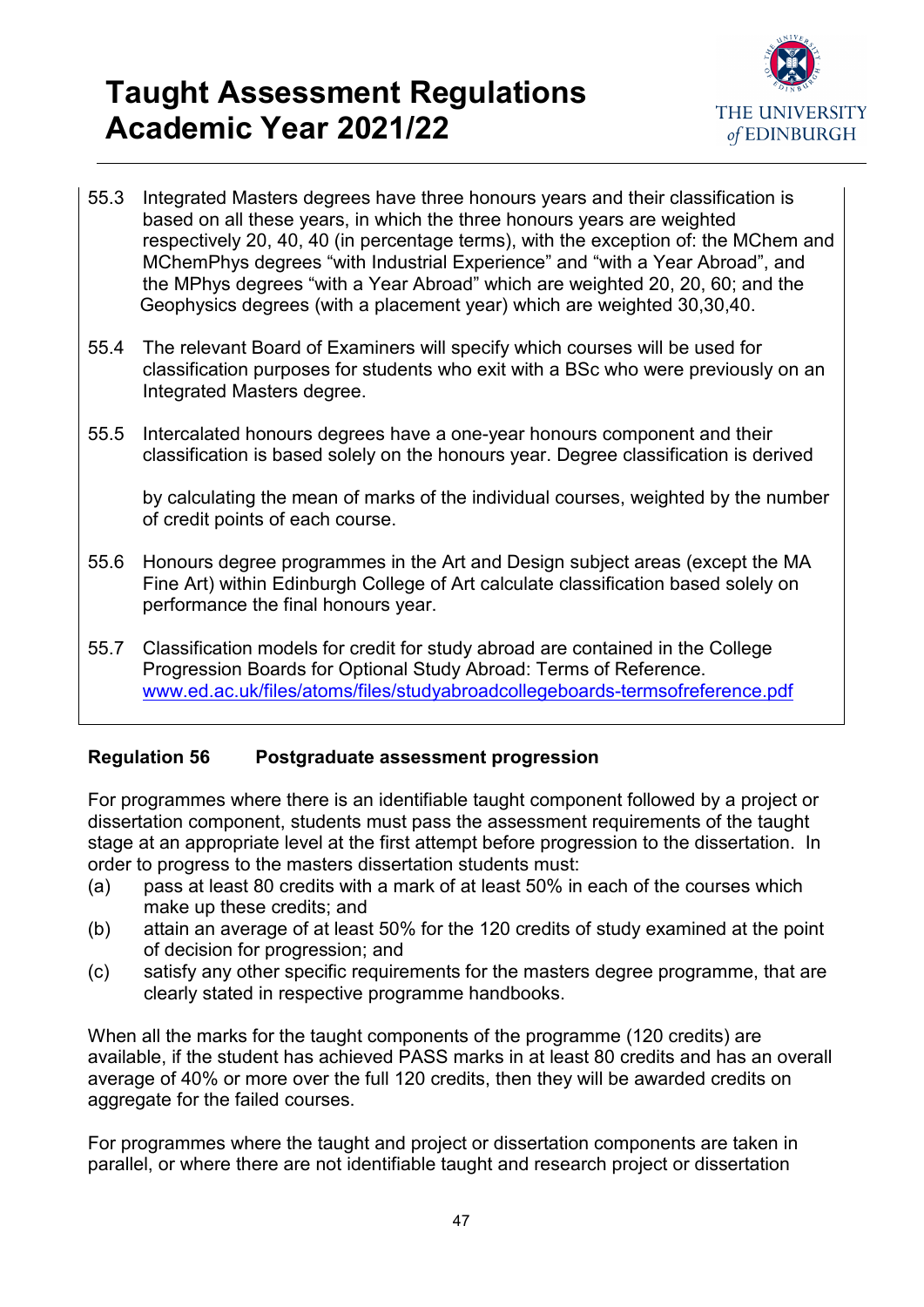

components, the requirements for progression are determined at programme level, stated in the Programme Handbook.

### **Application of the regulation**

- 56.1 For programmes where there is an identifiable taught component followed by a project / dissertation component (e.g. 120 credits of taught courses in semesters 1 and 2, followed by a 60 credit project / dissertation component):
	- (a) Postgraduate Boards of Examiners are normally convened at least twice during the year for full-time students. The initial meeting to decide matters

relating to progression (to masters), or failure, is held at the end of the coursework component. A second meeting to consider the dissertation results and the final award of degrees (or diplomas) is held soon after completion of the programme. Both meetings are equally important.

- (b) The Postgraduate Board of Examiners has the responsibility to decide which students can progress to the dissertation required for candidature for the award of a masters degree; or, in the case of other awards, exit either directly or following satisfaction of any outstanding requirement.
- (c) Exceptionally, with the permission of the relevant College Committee, a student who has been unable to sit an examination because of illness or other extenuating circumstance may, if that circumstance is certified, be allowed to progress to the dissertation stage prior to completion of the coursework assessment on condition that the dissertation will subsequently be set aside if the student is eventually unsuccessful in the coursework element of the programme.
- 56.2 For MFA programmes (240 credits) where there is an identifiable taught component, in order to progress to masters dissertation/project the student must pass at least 120 credits with a mark of at least 50% in each of the courses which make up these credits, and attain an average of at least 50% for the 180 credits of study examined at the point of decision for progression to dissertation/project, and satisfy any other requirements as outlined in 56 (c) above.
- 56.3 For postgraduate taught programmes involving 360 credits, information regarding progression requirements is included in the relevant programme handbook.
- 56.4 In general failed course are not included in the student's transcript, but any failed course for which the student has been awarded credits on aggregate must be shown in the transcript as a fail but with credit on aggregate. In reporting course marks, Schools are required to upload a fail but with credit on aggregate outcome on to the student record system, along with other final course marks.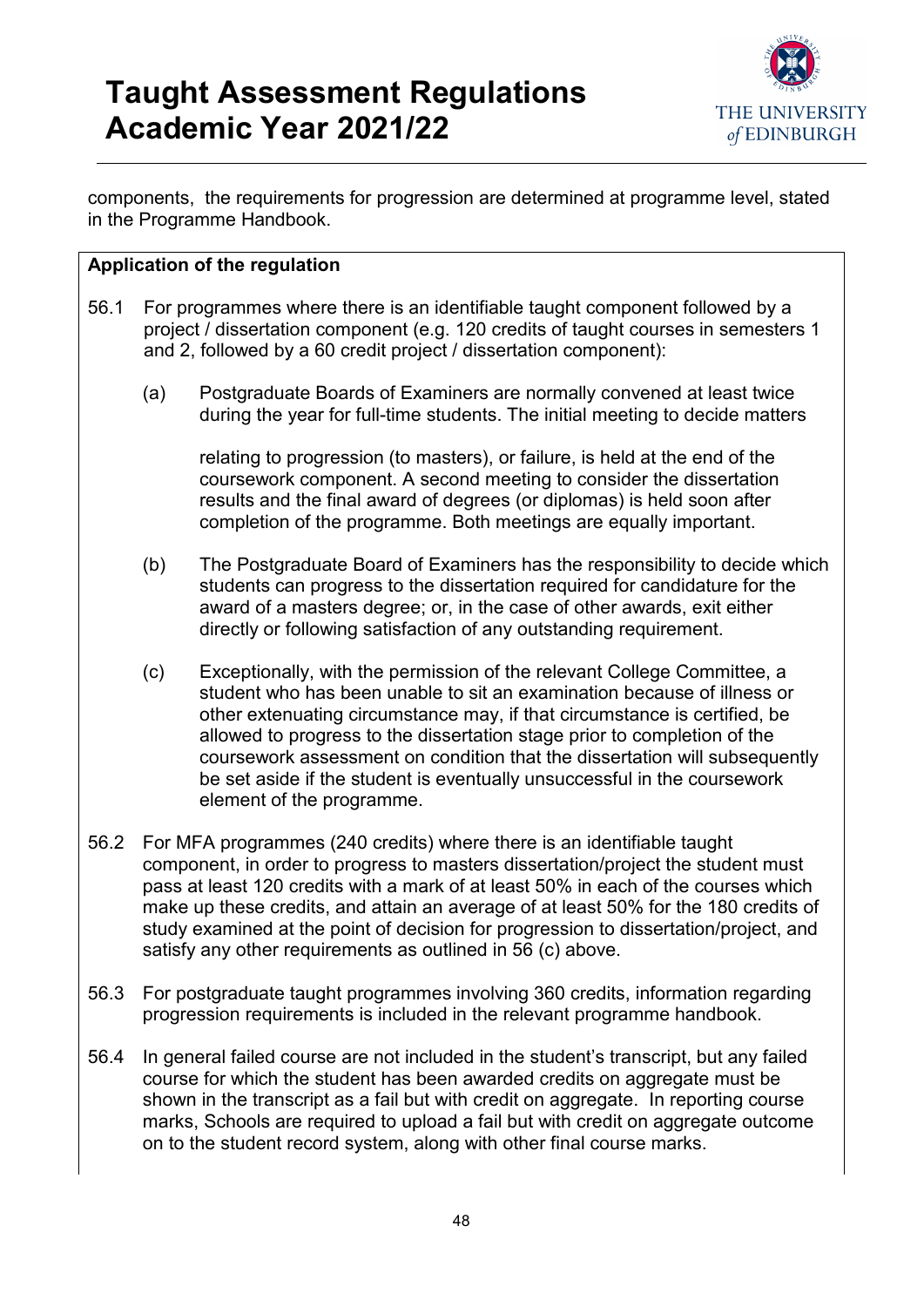

56.5 In Regulation 56(a) above, where some of the 80 credits are pass/fail courses, then where these courses are passed, they can be included in the 80 credit total. However, a mark of 50% is the mark that is to be applied in calculations under Regulation 56 (b). [www.ed.ac.uk/timetabling-examinations/exams/regulations/common-marking](http://www.ed.ac.uk/timetabling-examinations/exams/regulations/common-marking-scheme)[scheme](http://www.ed.ac.uk/timetabling-examinations/exams/regulations/common-marking-scheme)

- 56.6 PASS marks are defined in the "PASS" section (A1 to PS) of "Recording of Course Assessment Results within EUCLID" [www.studentsystems.ed.ac.uk/Staff/FAQ/Assessment\\_Results.html](http://www.studentsystems.ed.ac.uk/Staff/FAQ/Assessment_Results.html)
- 56.7 For MBA programmes (180 credits) where there is an identifiable taught component, in order to progress to the Capstone Project the student must pass at least 110 credits with a mark of at least 50% in each of the courses which make up these credits, and attain an average of at least 50% for the credits of study examined at the point of decision for progression, and satisfy any other requirements as outlined in 56 (c) above. If the student does not meet the progression criteria above, but is in a position to be able to meet the criteria based on the outcome of the outstanding credits, the progression decision will be deferred until the result of the outstanding credits are known.
- 56.8 For the EMBA programme (180 credits) where there is an identifiable taught component, in order to progress to the Capstone project the student must pass at least 100 credits with a mark of at least 50% in each of the courses which make up these credits, and attain an average of at least 50% for the credits of study examined at the point of decision for progression, and satisfy any other requirements as outlined in 56 (c) above. If the student does not meet the progression criteria above, but is in a position to be able to meet the criteria based on the outcome of outstanding credits, the progression decision will be deferred until the result of the outstanding credits are known.

### <span id="page-48-0"></span>**Regulation 57 Postgraduate degree, diploma and certificate award**

In order to be awarded the certificate students must:

- (a) pass at least 40 credits with a mark of at least 40%; and
- (b) attain an average of at least 40% for the 60 credits of study examined for the certificate; and
- (c) satisfy any other specific requirements for the named certificate that are clearly stated in respective programme handbooks.

In order to be awarded the diploma students must:

- (a) pass at least 80 credits with a mark of at least 40%; and
- (b) attain an average of at least 40% for the 120 credits of study examined for the diploma; and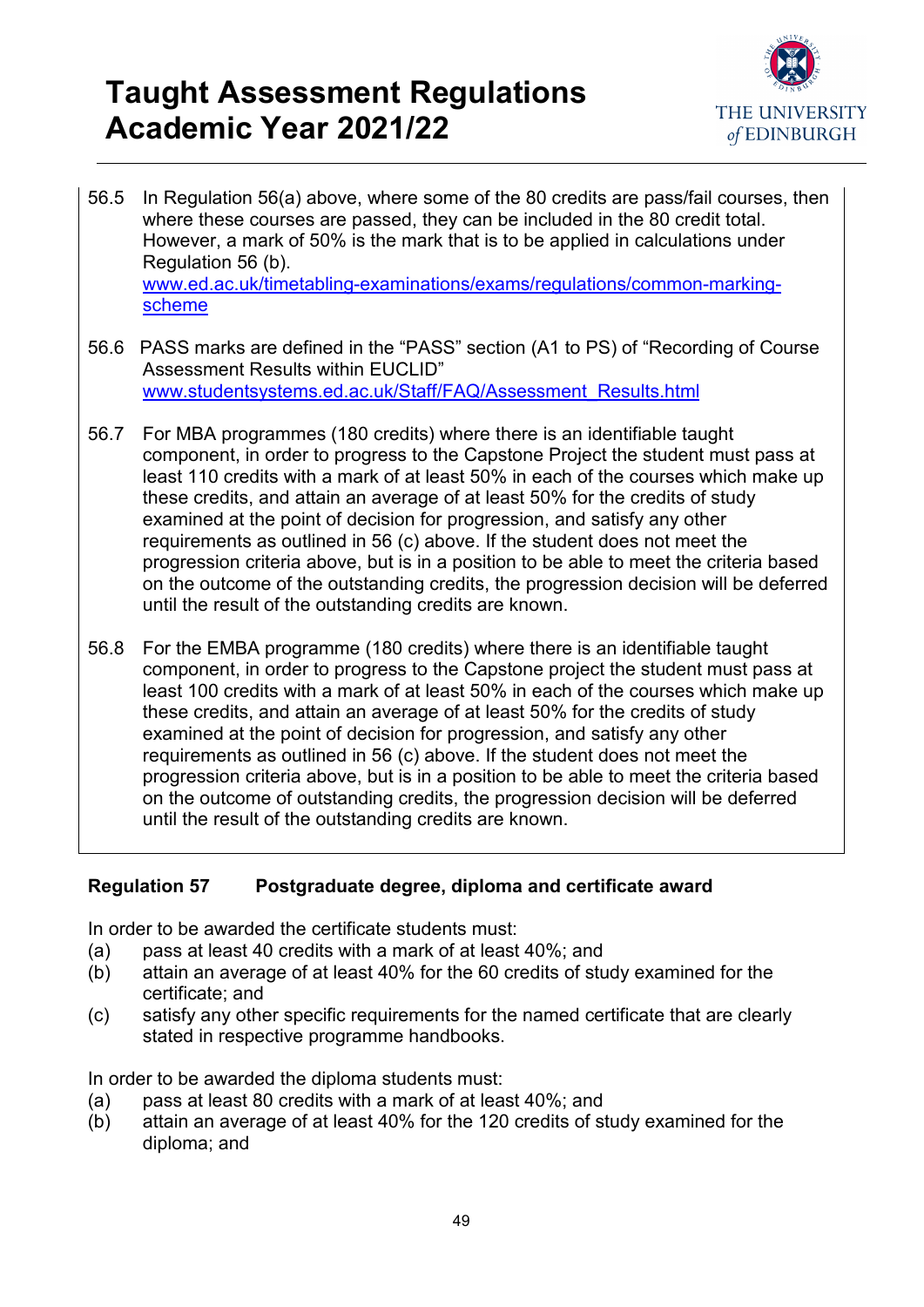

(c) satisfy any other specific requirements for the named diploma that are clearly stated in respective programme handbooks.

In order to be awarded a masters degree students must:

- (a) have satisfied any requirements for progression, as laid out in taught assessment regulation 56 above, and
- (b) attain an additional 60 credits, by achieving a mark of at least 50% for the dissertation or project component (if the programme has a dissertation or project element) and
- (c) satisfy any other specific requirements for the masters degree programme, that are clearly stated in respective Programme Handbooks.

When all the marks for the taught components of the programme or diploma are available, if the student has achieved a mark of at least 40% in at least 80 credits and has an overall average of 40% or more over the full 120 credits, then they will be awarded credits on aggregate for the failed courses, up to a maximum of 40 credits. For a certificate, a maximum of 20 credits may be awarded on aggregate.

- 57.1 Boards of Examiners, including those involving subjects from two or more of the Schools, are required to establish guidelines in advance on how the results of individual papers or units of assessment are to be aggregated, averaged or profiled to produce the overall final result. These guidelines are an integral part of the disclosure process and must be published to students within one month of the start of the programme.
- 57.2 In line with the Postgraduate Degree Regulations, postgraduate taught programmes may include some courses at SCQF levels below 11. Where courses at SCQF level 9 or below are included in a programme, marks for these courses are disregarded for the purposes of calculating averages for the award of credit on aggregate, progression, award, and the award of Merit and Distinction.
- 57.3 In general failed courses are not included in the student's transcript, but any failed course for which the student has been awarded credits on aggregate must be shown in the transcript as a fail but with credit on aggregate. Exam Boards must make this distinction clear when reporting course marks.
- 57.4 The Board of Examiners should take account of any relevant special circumstances and of the student's general academic record, when determining the award of a degree. However, it is not within the power of a Board of Examiners to recommend the award of a degree without substantial evidence of attainment to at least the lowest level required for the award of that qualification. Boards of Examiners may not be generous in cases of failure other than within the limits already set out in these regulations.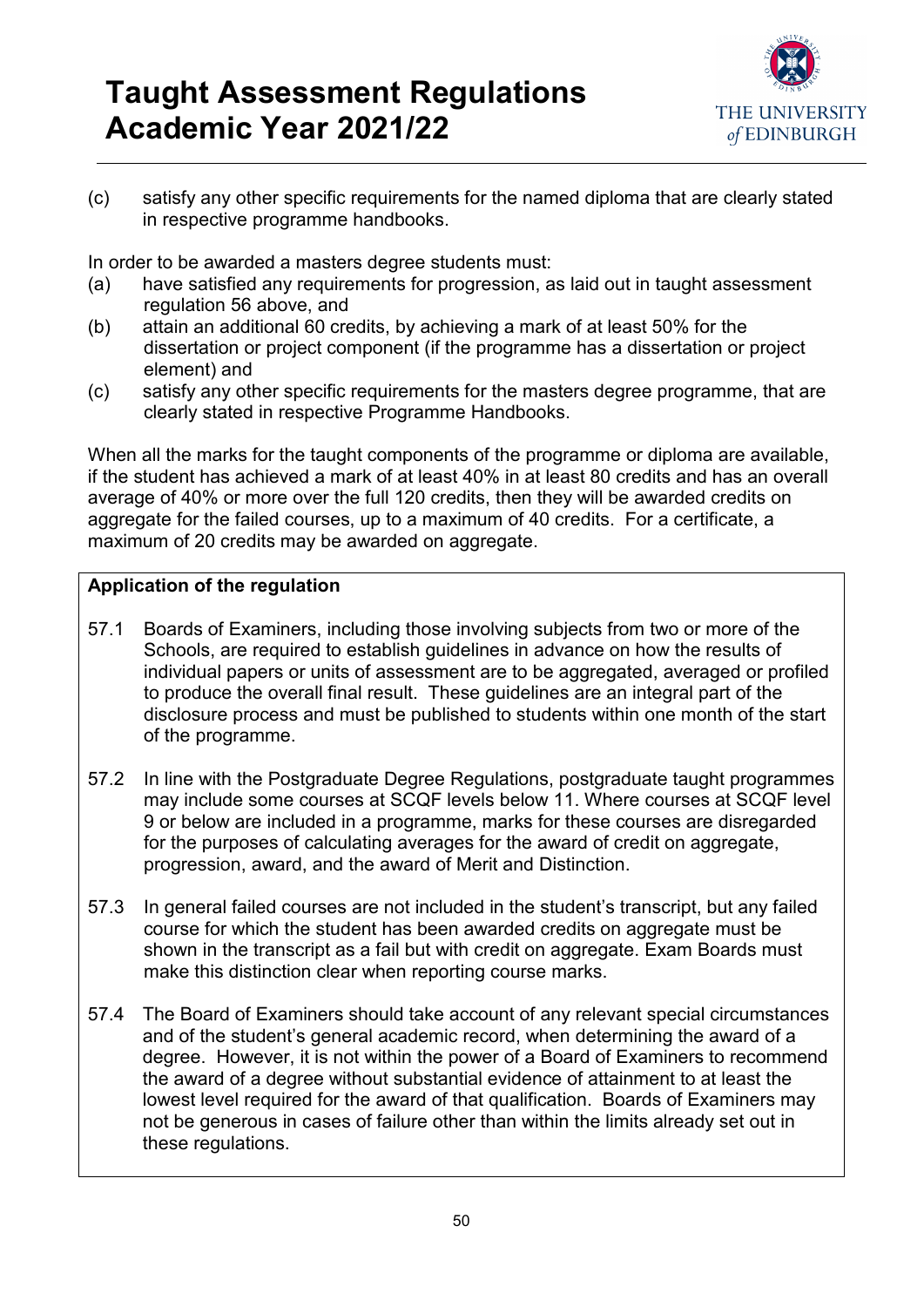

- 57.5 The Postgraduate Degree Regulations permit a General Postgraduate Certificate or General Postgraduate Diploma to be attained by students who do not fulfil the requirements for a specific Certificate or Diploma award but who have attained the required volume and level of credits.
- 57.6 PASS marks are defined in the "PASS" section (A1 to PS) of "Recording of Course Assessment Results within EUCLID" [www.studentsystems.ed.ac.uk/Staff/FAQ/Assessment\\_Results.html](http://www.studentsystems.ed.ac.uk/Staff/FAQ/Assessment_Results.html)

### <span id="page-50-0"></span>**Regulation 58 Resubmission of postgraduate dissertations or research projects**

Students may be permitted to resubmit the dissertation or research project in line with the provisions of the Special Circumstances Policy where a student's performance in assessment has been affected by illness, accident or circumstances beyond their control (58.1-58.2).

Students are also entitled to one resubmission of the dissertation or research project for postgraduate Masters programmes where the student has achieved a mark of 45 to 49% at the first attempt (58.3-58.9).

- 58.1 Where a student is granted the opportunity to resubmit the dissertation or research project due to special circumstances, the Board of Examiners will be responsible for providing the student with a statement which outlines the deficiencies in their original submission, and agreeing an appropriate deadline and appropriate supervision. The student will be granted a null sit for their first attempt, and the recorded mark for their revised dissertation or project will not be capped. Paragraphs 58.3 to 58.8 do not apply to students granted the opportunity to resubmit their dissertation or research project due to special circumstances.
- 58.2 Students who have been granted an opportunity to resubmit the dissertation or research project due to special circumstances may be permitted one further resubmission under this regulation (with reference to paragraphs 58.3 to 58.9), provided they meet the eligibility requirements.
- 58.3 Where a student receives 48 or 49% for the dissertation or research project at the first attempt, they may be considered as a borderline candidate for the award of the Master's degree, in line with published information regarding consideration of borderline cases (see Regulation 44).
- 58.4 Since the concept of borderlines (see Regulation 44) does not apply to the threshold for entitlement to resubmit a dissertation or research project, Boards of Examiners are not able to permit students with marks of 43 or 44% at the first attempt to resubmit their dissertation or project unless special circumstances apply.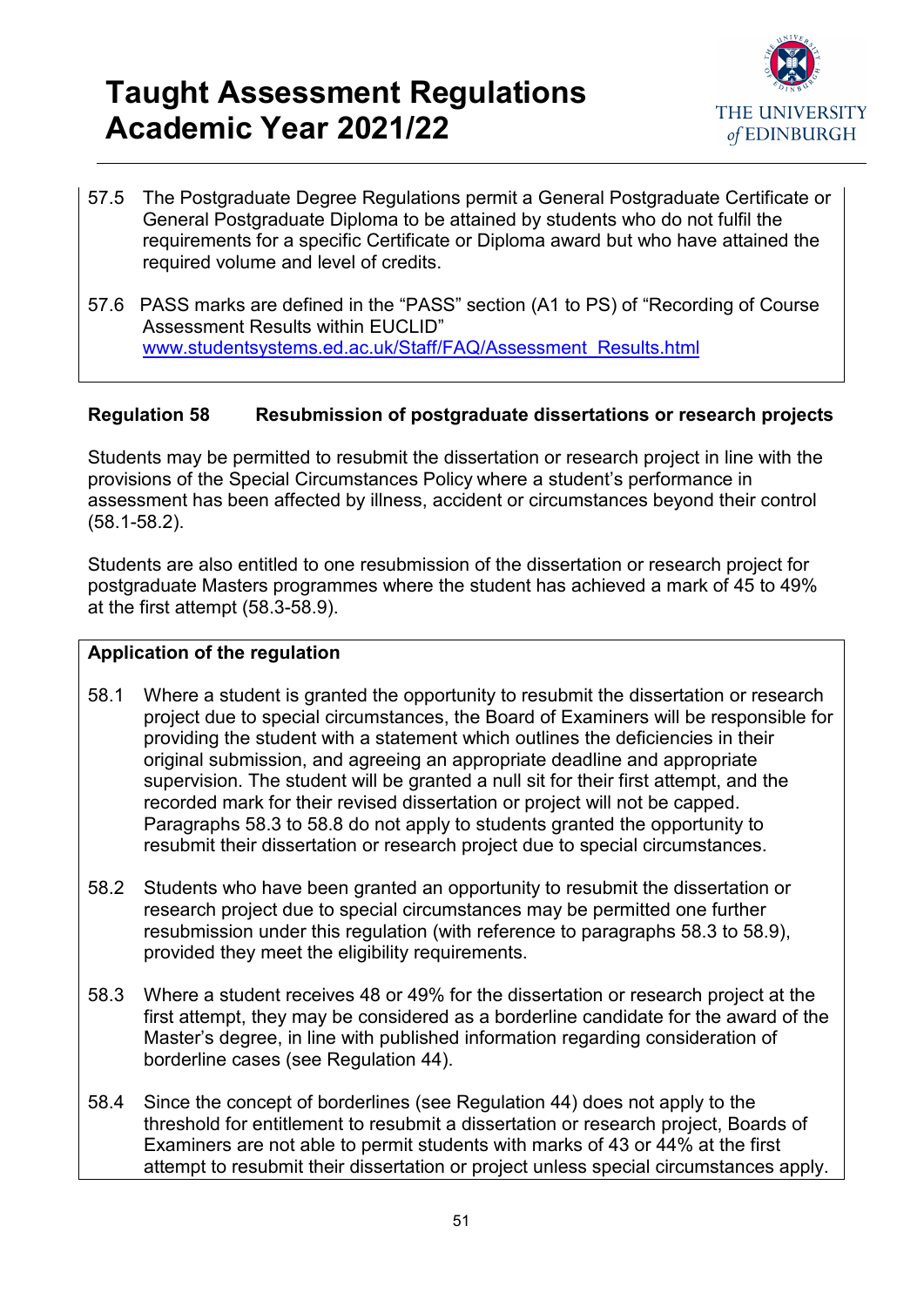

- 58.5 Students who achieve a mark of 45 to 49% for the dissertation or research project at the first attempt as a result of a marking penalty, either for late submission or for academic misconduct, are entitled to one resubmission, in line with this regulation.
- 58.6 The relevant Board of Examiners will provide a student permitted to submit a revised dissertation or research project with a statement which outlines the deficiencies in their original submission. The student is also entitled to receive further written advice from their dissertation or research project supervisor on one occasion before resubmission. The student must include with their revised dissertation a statement outlining the changes made to the previous submission. This statement will not be marked.
- 58.7 The Board of Examiners will advise the student of the deadline for submission of their revised dissertation or research project, which will be three months from the date of the student receiving notification of their original result. Extension requests and special circumstances submissions in relation to this deadline will be handled in line with provisions outlined within the Taught Assessment Regulations and the Special Circumstances Policy. Where special circumstances affect the resubmission, Boards of Examiners are permitted to offer a further resubmission under the Special Circumstances Policy, if they consider this appropriate. The mark for a dissertation resubmitted under these circumstances will be capped at 50%, in line with Regulation 58.9.
- 58.8 Where a student declines the opportunity to resubmit the dissertation or research project, or fails to submit by the stated deadline, the mark they had received for their first attempt will be treated as final and they will be considered for a relevant exit award.
- 58.9 If the Board of Examiners agrees that the revised dissertation or research project meets the requirements for a pass at Masters level, the student will be awarded the Masters degree. The recorded mark for the revised dissertation or research project will be capped at 50%.
- <span id="page-51-0"></span>58.10 For MBA programmes students are entitled to one resubmission of the Capstone Project where the student has achieved a mark of 40 to 49% at the first attempt. The Board of Examiners will advise the student of the deadline for submission of their revised Capstone Project, which will be two months from the first meeting meeting/communication with the supervisor to complete the work. Since the concept of borderlines (see Regulation 44) does not apply to the threshold for entitlement to resubmit a Capstone Project, Boards of Examiners are not able to permit students with marks of 38 or 39% at the first attempt to resubmit their Capstone Project unless special circumstances apply. Regulations 58.1-3 and 58.5- 9 also apply.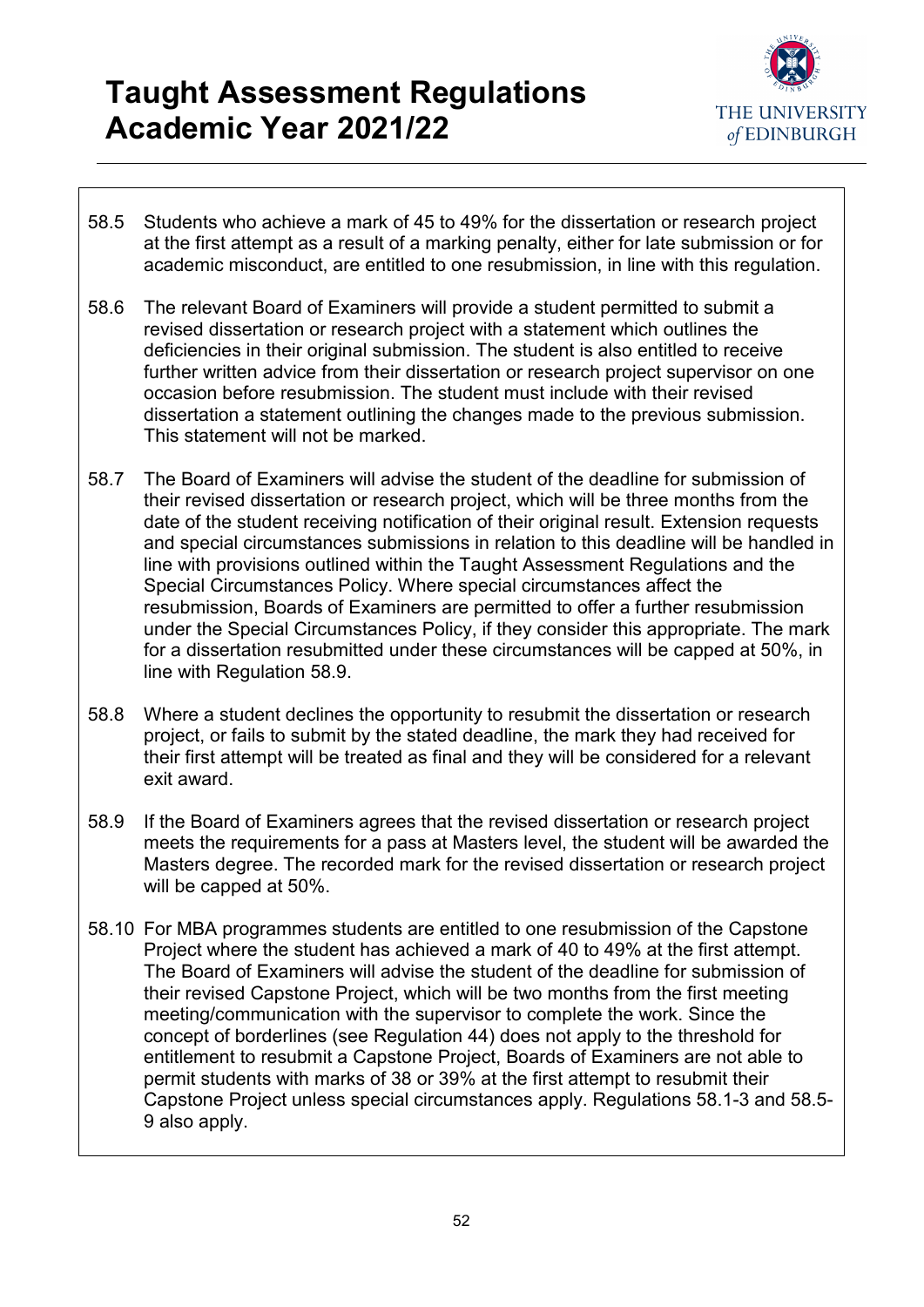

### **Regulation 59 Award of postgraduate merit**

Taught postgraduate degrees may be awarded with merit. To achieve a merit, a student must be awarded at least 60% on the University's Postgraduate Common Marking Scheme for the dissertation, if the programme has a dissertation element, and must achieve an average of at least 60% in the remaining elements. Borderlines, for both the dissertation and course average elements, are considered for merits.

### **Application of the regulation**

- 59.1 Merit may be awarded for postgraduate taught masters, diplomas and certificates.
- 59.2 Where a student has been permitted to resubmit their dissertation or research project in line with Regulation 58 (except where Special Circumstances apply), they are not eligible for the award of the degree with merit.
- 59.3 For degrees which use letter grades in addition to numerical marks, the award of merit will be made where the student meets the above criteria using the numerical mark.
- 59.4 For MFA, the award of merit relates only to grades obtained at stages 3 and 4 (Year 2).
- 59.5 Borderline marks are defined as marks from two percentage points below the boundary up to the boundary itself, e.g. 58.00% to 59.99% for the dissertation and for the average of other courses. See also taught assessment regulation 44 above.
- 59.6 The average for the courses is derived by calculating the mean of marks of the individual courses, weighted by the number of credit points of each course. Courses where credit has been obtained by recognition of prior learning are excluded from the average, except where the credit was awarded for the certificate or diploma associated with the masters degree.
- 59.7 The Postgraduate Common Marking Scheme can be found at: [www.ed.ac.uk/timetabling-examinations/exams/regulations/common-marking](http://www.ed.ac.uk/timetabling-examinations/exams/regulations/common-marking-scheme)[scheme](http://www.ed.ac.uk/timetabling-examinations/exams/regulations/common-marking-scheme)

### <span id="page-52-0"></span>**Regulation 60 Award of postgraduate distinction**

Taught postgraduate degrees may be awarded with distinction. To achieve a distinction, a student must be awarded at least 70% on the University's Postgraduate Common Marking Scheme for the dissertation, if the programme has a dissertation element, and must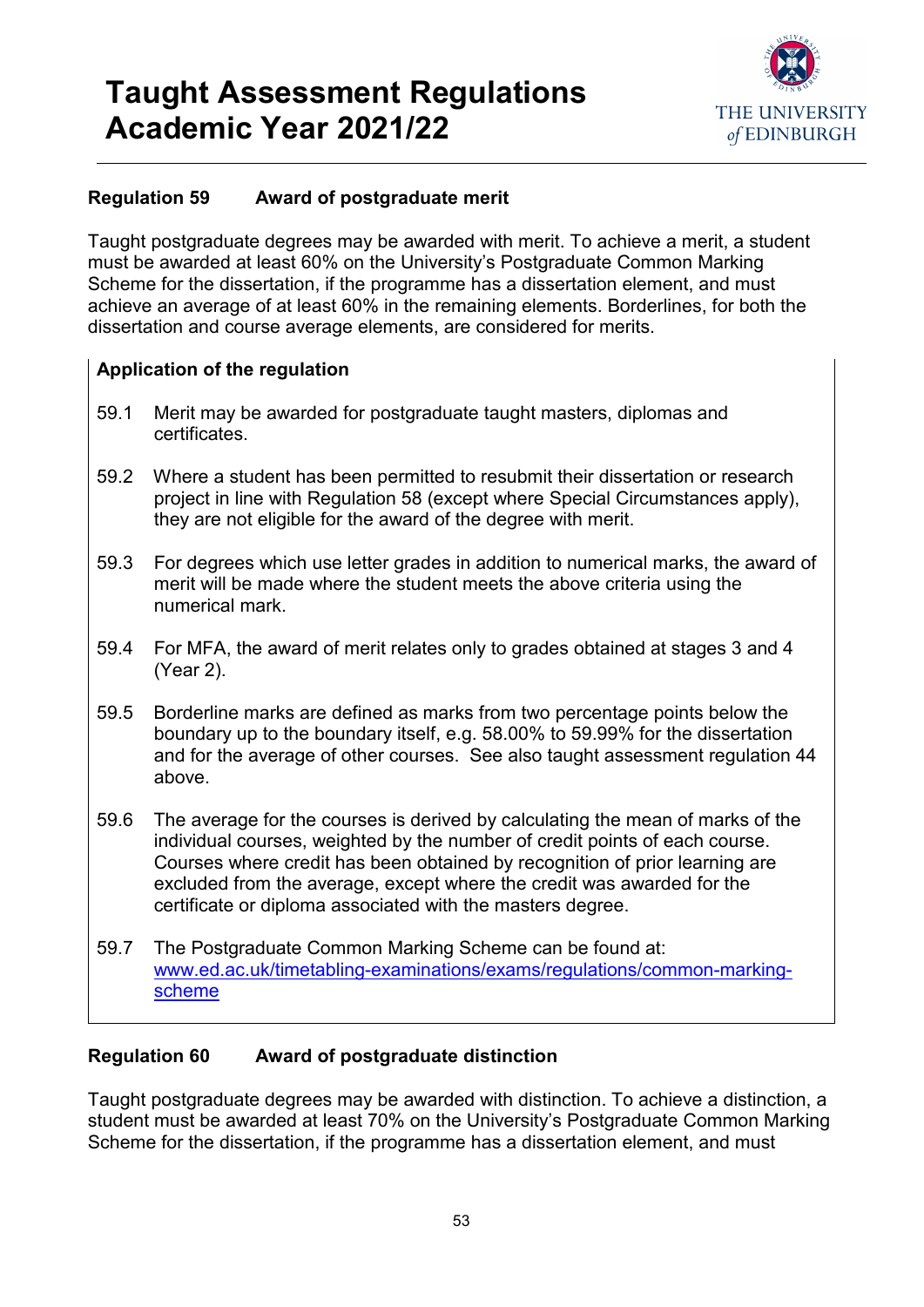

achieve an average of at least 70% in the remaining elements. Borderlines, for both the dissertation and course average elements, are considered for distinctions.

#### **Application of the regulation**

- 60.1 Distinctions may be awarded for postgraduate taught masters, diplomas and certificates.
- 60.2 Where a student has been permitted to resubmit their dissertation or research project in line with Regulation 58 (except where Special Circumstances apply), they are not eligible for the award of the degree with distinction.
- 60.3 For degree programmes which use letter grades in addition to numerical marks, the award of distinction will be made where the student meets the above criteria using the numerical mark.
- 60.4 For MFA, the award of distinction relates only to grades obtained at stages 3 and 4 (Year 2).
- 60.5 Borderline marks are defined as marks from two percentage points below boundary up to the boundary itself, e.g. 68.00% to 69.99% for the dissertation and for the average of other courses. See also taught assessment regulation 44 above.
- 60.6 The average for the courses is derived by calculating the mean of marks of the individual courses, weighted by the number of credit points of each course. Courses where credit has been obtained by recognition of prior learning are excluded from the average, except where the credit was awarded for the certificate or diploma associated with the masters degree.
- 60.7 The Postgraduate Common Marking Scheme can be found at: [www.ed.ac.uk/timetabling-examinations/exams/regulations/common-marking](http://www.ed.ac.uk/timetabling-examinations/exams/regulations/common-marking-scheme)[scheme](http://www.ed.ac.uk/timetabling-examinations/exams/regulations/common-marking-scheme)

### <span id="page-53-0"></span>**Regulation 61 Award of credit from other universities**

Boards of Examiners confirm the award of credit from other universities which is used in the award of a University of Edinburgh degree.

#### **Application of the regulation**

61.1 There are two types of credit from external bodies: recognition of prior credit at admission, determined by Colleges against published criteria; and recognition of external learning whilst on programme. In both cases recognition of prior learning is recorded on admission. [www.drps.ed.ac.uk/](http://www.drps.ed.ac.uk/)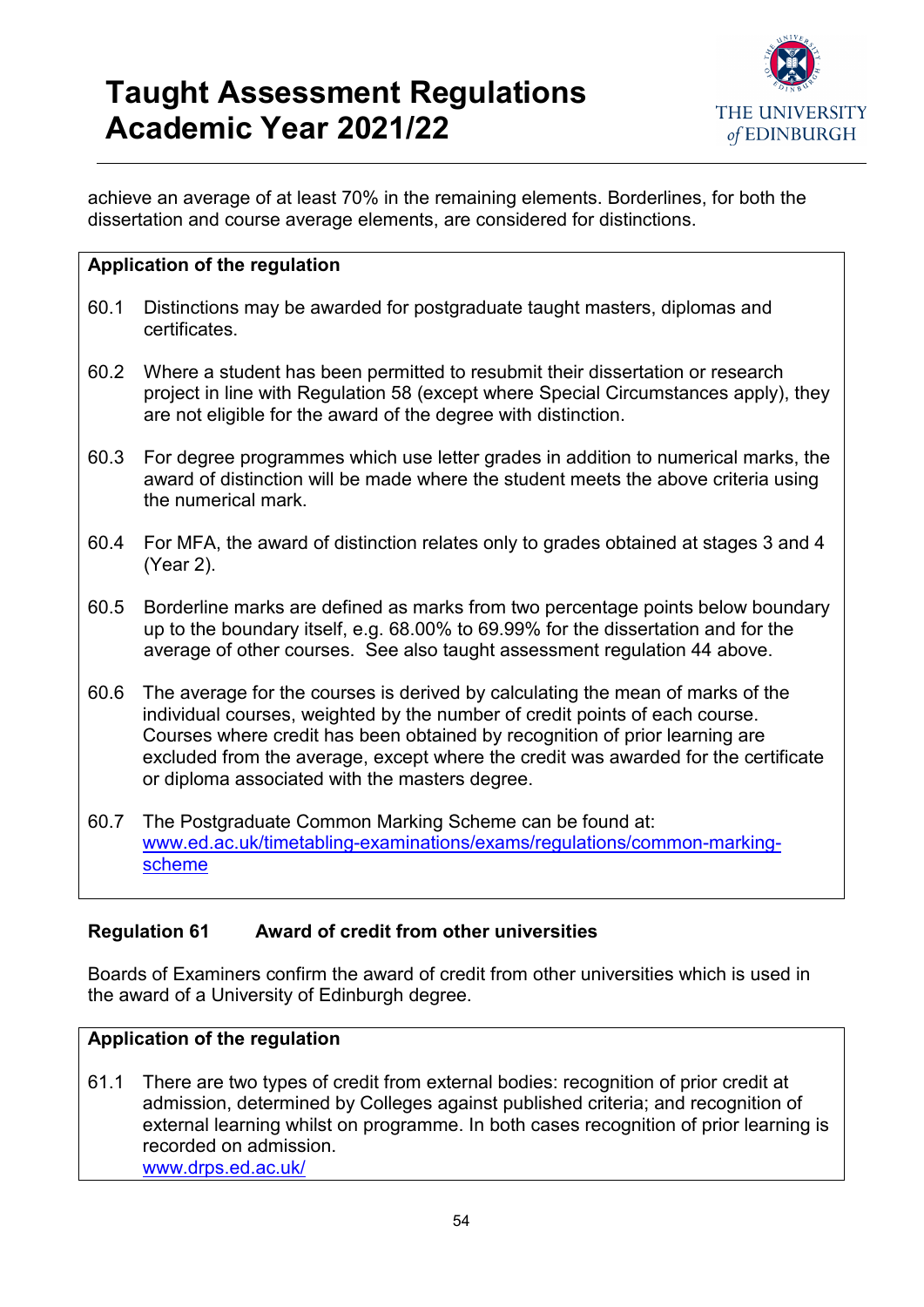

### <span id="page-54-0"></span>**Regulation 62 Minuting of decisions of Boards of Examiners**

The internal and External Examiners must concur in the mark and grade to be awarded to each student and in the classification and award of degree to be made. Boards of Examiners must record all decisions in the minutes of the meeting.

- 62.1 Once the Board of Examiners has decided on the final marks, grades and if appropriate, class of degree and award for each student, the students' names must then made visible to the Board of Examiners. There must then be a final check of the results before the list is agreed and recorded in the minutes. Only in the event of detection of an error, which was not detectable when examination numbers were used, can changes be made to the marks, grades or class of degree at this stage. Any such change should be recorded in the minutes. [www.ed.ac.uk/schools-departments/academic-services/staff/assessment/boards](http://www.ed.ac.uk/schools-departments/academic-services/staff/assessment/boards-examiners)[examiners](http://www.ed.ac.uk/schools-departments/academic-services/staff/assessment/boards-examiners)
- 62.2 The Convener receives and is responsible for ensuring that the minutes of the Board of Examiners' meetings are an accurate record of the meeting and of the approved results.
- 62.3 Minutes should include:
	- (a) a record of the names of the examiners and those in attendance at the meeting;
	- (b) relevant information considered at the meeting or by the Special Circumstances Committee, and outcomes from this;
	- (c) discussion and outcomes of borderline cases;
	- (d) details of any modification of marks, grades or classification, and the reasons for these; and
	- (e) comments by the External Examiner(s) about the examination of the course, the performance of the students in general, and their approval of results agreed by the Board of Examiners.
- 62.4 The minute is a confidential document, although information on a particular student may need to be disclosed to that student under the Data Protection Act and generic information may need to be disclosed under Freedom of Information. Further information is available at: [www.ed.ac.uk/files/atoms/files/boe\\_handbook.pdf](http://www.ed.ac.uk/files/atoms/files/boe_handbook.pdf)
- 62.5 If agreement cannot be reached on concurrence of decisions then the issue is referred to the Head of College.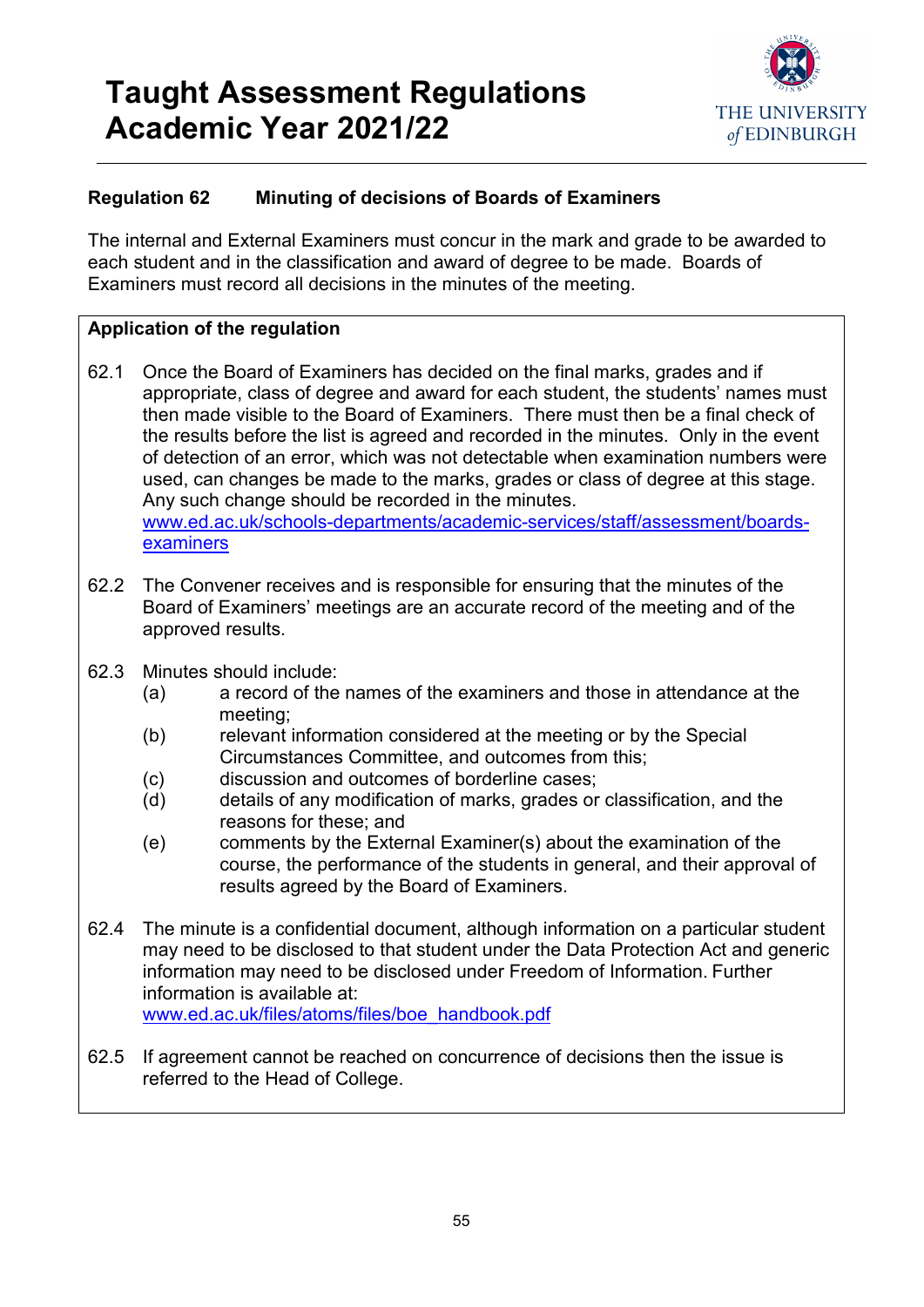

### <span id="page-55-0"></span>**Regulation 63 Board of Examiners: return of marks**

Assessment and course results, degree classification and awards agreed by the Board of Examiners and confirmed by the External Examiner(s) must be recorded on the student record system as the final official results of the University.

#### **Application of the regulation**

- 63.1 Schools have responsibility for ensuring that final results are displayed accurately in the student record system. More than one person should be involved in checking their accuracy.
- 63.2 When marks for courses are finalised (and not before then), they must be rounded to an integer, i.e. with no decimal places. Any mark which is xx.50 or above is rounded up and any mark which is xx.49 or below is rounded down, e.g. 59.50% is rounded to 60%, 59.49% is rounded to 59%. Individual course marks must be rounded before they are released to students and the rounded marks must be used in calculating the overall mean mark. The overall mean mark is to be used in Honours classification, progression, and award decisions. The overall mean mark is not rounded.
- 63.3 Schools have responsibility for uploading course results and final award outcomes in line with the deadlines published each year by Student Systems. [www.studentsystems.ed.ac.uk/staff/Support/awards.htm](http://www.studentsystems.ed.ac.uk/staff/Support/awards.htm)
- 63.4 In the case of autumn (August) undergraduate examinations, results should be submitted as soon as possible and not later than 10 days before the start of the next semester.
- <span id="page-55-1"></span>63.5 Provisional marks for components of assessment may also be released to students via the student record system (see regulation 36)

#### **Regulation 64 Status of decisions**

Decisions by a Board of Examiners, once certified in writing, are final. In exceptional circumstances a Convener of the Board of Examiners can reconvene the Board to review a decision.

#### **Application of the regulation**

64.1 A Board of Examiners may, at the request of any of its members or member of the Special Circumstances Committee, review a decision if significant information relevant to that decision, which was unavailable at the time the decision was made, comes to light, or if any error having a material bearing on that decision, or an error in the written certification of that decision, has been made. A member of the Board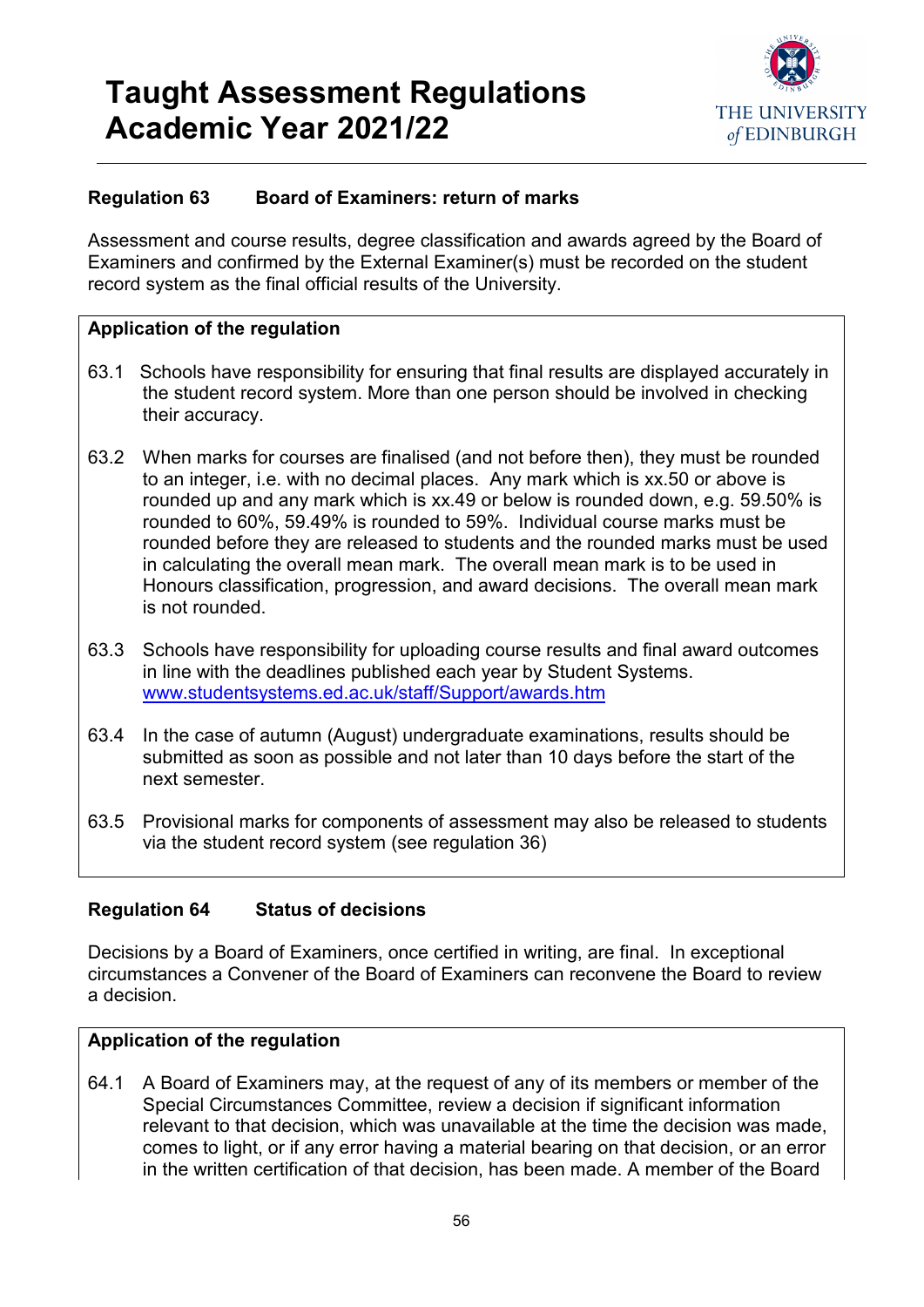

may request a review but it is the Convener who must review the decision in the light of any new significant information or error. Therefore it is the Convener, and not a member of the Board, who decides whether to reconvene the Board. Where the significant information presented would constitute special circumstances under the Special Circumstances Policy, the Board of Examiners should only consider this information where it believes that there is a good reason why the student did not make the information available in advance of the Board's original decision.

- 64.2 If the Board is satisfied that there are grounds for varying the decision, the Board shall report its decision to Student Systems
- 64.3 Where an error is discovered in the assessment or marking of any examination or any component of an examination or in the calculation, recording or notification of the result of any examination or any component thereof or in the classification or result of any degree or in any process connected with any of these matters, the University shall correct that error and amend its records to show the correct result or classification and that whether or not the result or classification has been published or otherwise notified to the student. The University shall notify the student of the corrected result or classification as soon as practicable and shall also correct any reference or statement which may have been provided by the University whether to the student or to a third party. Where such an error affects degree award or classification, the School should contact the relevant College and Academic Services for approval before notifying the student of any change. Having been notified of the corrected result or classification the student shall return to the University any documentation which may have been issued to the student notifying the original result or classification which has been corrected. The student shall have no claim against the University for any loss or damage which may have been incurred by the student as a result of any error which may have been made.
- 64.4 In proved cases of substantial and significant copying, plagiarism or other fraud, the Senatus has the power to reduce the classification of, or to revoke, any degree it has already awarded, and to require the degree, diploma or certificate scroll to be returned.
- 64.5 Any member of Senatus may request Senatus to refer for investigation any matter concerning examinations.

### <span id="page-56-0"></span>**Regulation 65 Convener's Action**

The Convener of the Board of Examiners, Progression Board, or Special Circumstances Committee may take decisions by Convener's Action.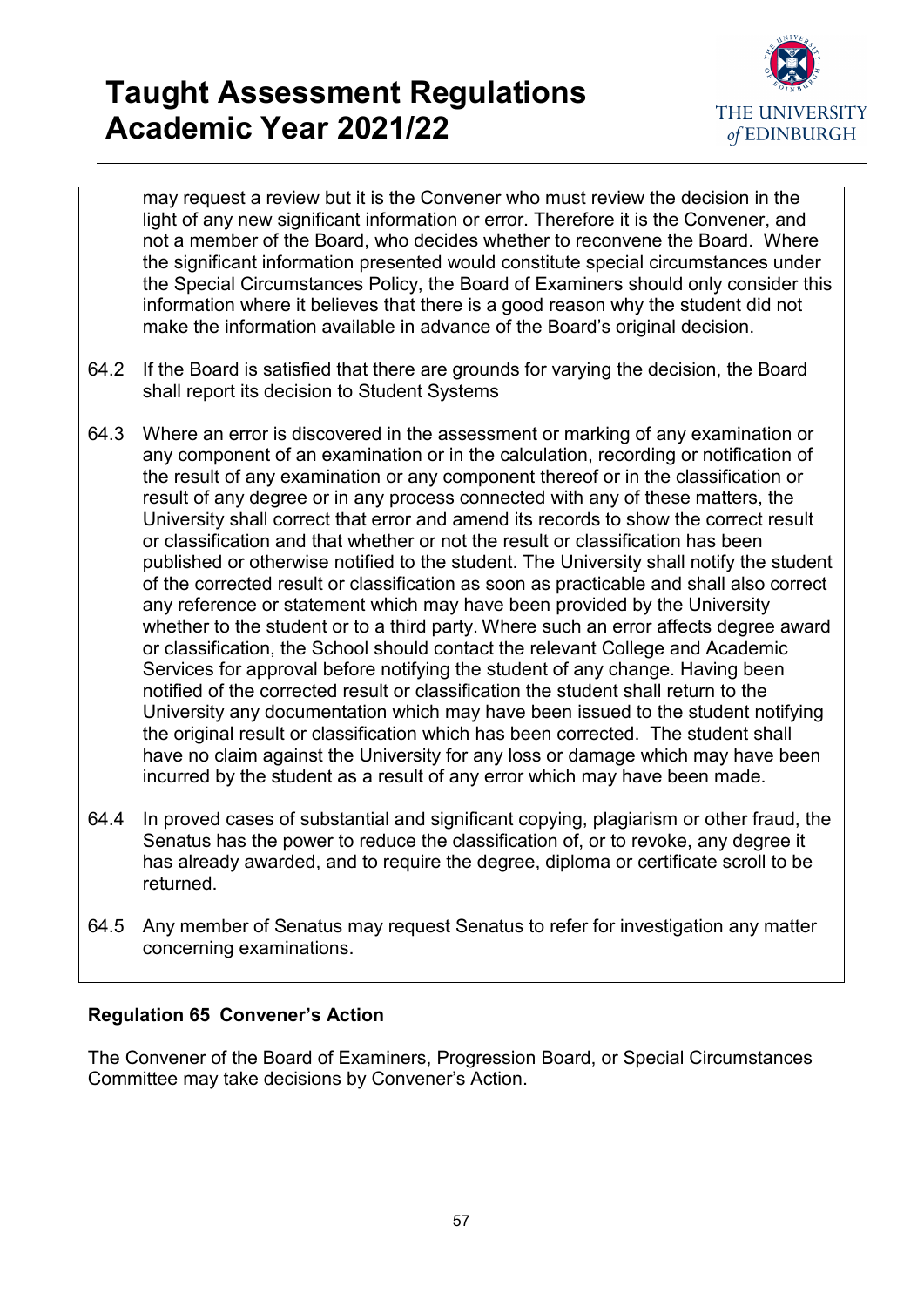

### **Application of the regulation**

- 65.1 This may occur when the Board of Examiners takes a decision in principle but needs confirmation or further information, or when the Board, or Special Circumstances Committee considers the possible outcomes and authorises the Convener, once relevant information is known, to apply the appropriate option. Convener's Action may also be appropriate when the decision to be made follows an existing precedent.
- 65.2 Decisions made by Convener's Action should be recorded and reported to the relevant Board or Committee.

#### <span id="page-57-0"></span>**Regulation 66 Failure to complete all the assessment requirements of a degree programme**

When a student fails to complete all the assessment requirements of a degree programme the Board of Examiners or Undergraduate Progression Board will investigate the case. If there is no satisfactory reason then taught assessment regulation 64 on unsatisfactory progress applies. If the Special Circumstances Committee for the relevant Board of Examiners (including Progression Boards) is given sufficient evidence that the performance of a student has been affected for reasons of illness, accident or other circumstances beyond the student's control, the University's Special Circumstances Policy applies.

66.1 The University's Special Circumstances Policy is available at: [www.ed.ac.uk/files/atoms/files/special\\_circumstances.pdf](http://www.ed.ac.uk/files/atoms/files/special_circumstances.pdf)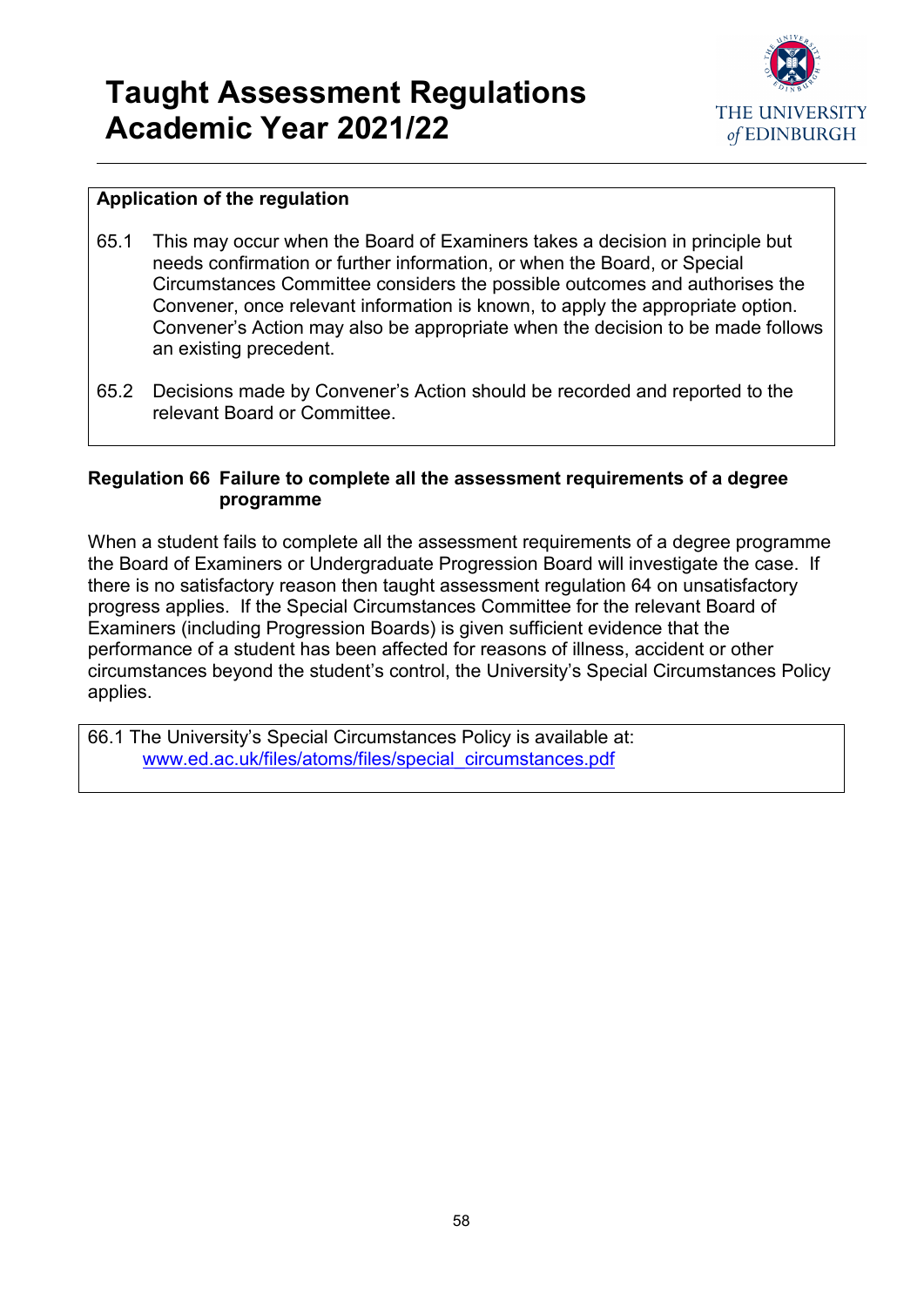

### <span id="page-58-0"></span>**Regulation 67 Unsatisfactory academic progress**

The University may exclude students who do not meet the criteria for progression on their programme.

### **Application of the regulation**

- 67.1 Degree regulations, Degree Programme Tables, programme handbooks and/or course handbooks must contain details of the progress which students are expected to achieve within given periods. They must also include warnings that students are liable to be considered for exclusion if these expectations are not met.
- 67.2 Where a student fails to meet the published progression criteria, the Procedure for Withdrawal and Exclusion from Studies will be used. [www.ed.ac.uk/files/atoms/files/withdrawal\\_exclusion\\_from\\_study.pdf](http://www.ed.ac.uk/files/atoms/files/withdrawal_exclusion_from_study.pdf)
- 67.3 Some degree programmes leading to a professional qualification include Fitness to Practise considerations. Any issues of unsatisfactory progress in relation to fitness to practise are dealt with according to the relevant College's published Fitness to Practise procedures.
- 67.4 A student declared to have made unsatisfactory progress under professional Fitness to Practise requirements is normally excluded from all further attendance at classes and examinations leading to the professional qualification, but is entitled to apply to the College for permission to re-enter for assessment in a suitable alternative programme which does not lead to a professional qualification.

### <span id="page-58-1"></span>**Regulation 68 Academic Appeal**

Students have the right of academic appeal against the decisions of Boards of Examiners or Progression Boards on specific grounds, which are set out in the University's Student Appeal Regulations

[www.ed.ac.uk/schools-departments/academic-services/staff/appeals](http://www.ed.ac.uk/schools-departments/academic-services/staff/appeals)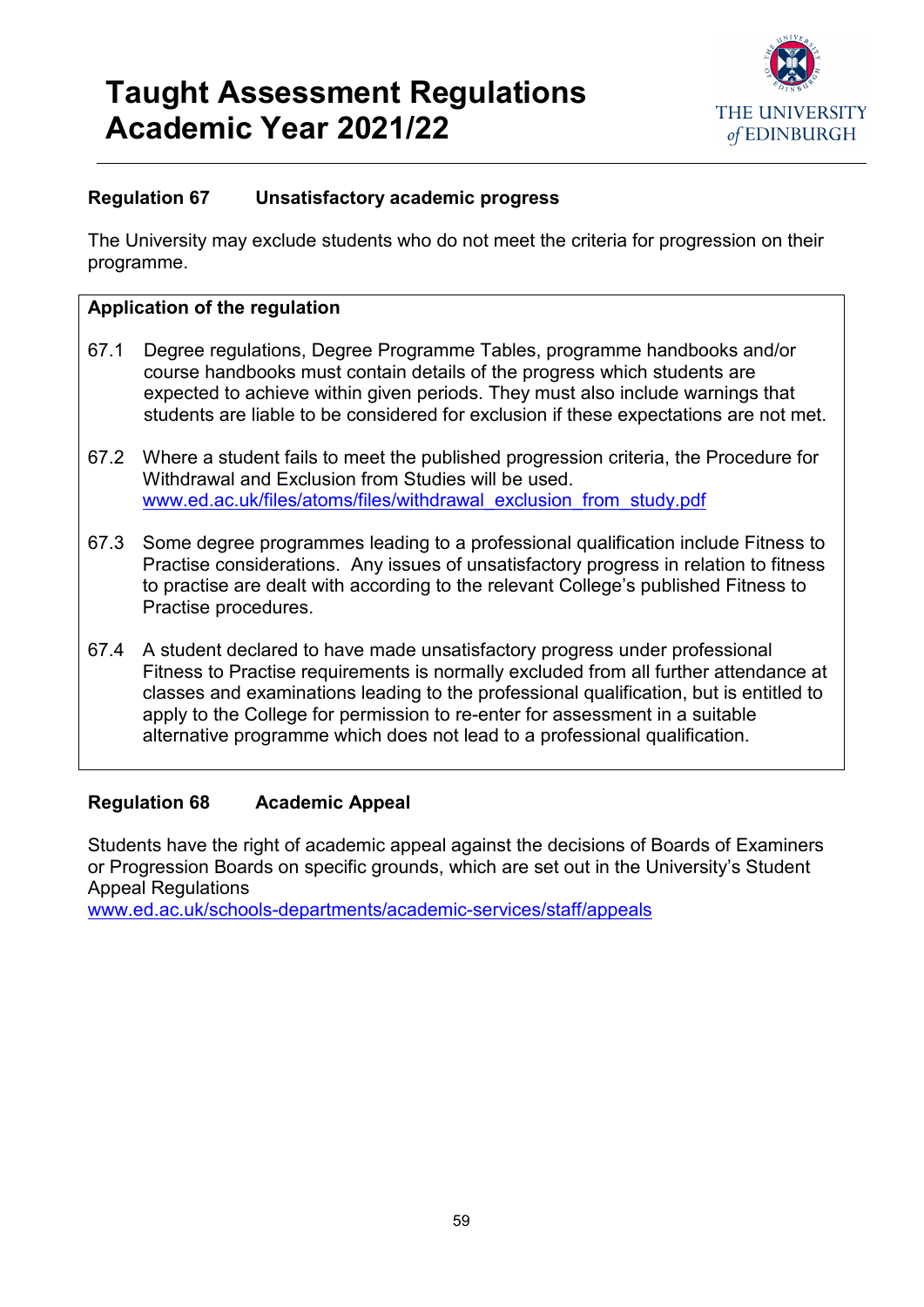

### **Section F. Interpretation and Significant Disruption**

#### <span id="page-59-0"></span>**Regulation 69 Interpretation of regulations**

The Academic Policy and Regulations Committee has authority to resolve any dispute arising from these regulations. The University Secretary and their nominees have authority to make urgent decisions relating to assessment issues.

#### **Application of the regulation**

69.1 Staff who need guidance on the taught assessment regulations, beyond that provided in the regulations and associated guidance, should contact the relevant College Office, Dean and/or the Academic Policy Officer with responsibility for the Academic Policy and Regulations Committee: [www.ed.ac.uk/academic](http://www.ed.ac.uk/academic-services/committees/academic-policy-regulations)[services/committees/academic-policy-regulations](http://www.ed.ac.uk/academic-services/committees/academic-policy-regulations)

### <span id="page-59-1"></span>**Regulation 70 Significant disruption: concessions and standards**

When the University's assessment practices are subject to significant disruption then the Academic Policy and Regulations Committee may approve temporary concessions to mitigate the impact of assessment disruption on students, without compromising academic standards. Board of Examiners take decisions that ensure the consistency of treatment of students and the maintenance of academic standards. The overriding principles are that:

- (a) the academic judgement of the Board of Examiners remains paramount;
- (b) the University's academic standards will be maintained; and
- (c) the provisions of the University's Taught Assessment Regulations remain in force except where a concession has been approved by the Academic Policy and Regulations Committee.

These concessions will only be used where necessary: if a Board of Examiners is able to operate without a concession then the Board will do so.

- 70.1 Significant disruption can be extremes of weather, loss of facilities, and factors beyond the University's control which have an impact on the assessment of students. This may result in Boards of Examiners only having partial results available.
- 70.2 In response to individual significant disruptions that may have a widespread impact on assessment, the University will adopt a communication strategy for students, staff and key external stakeholders, e.g. External Examiners, to ensure that they are aware of the measures that are adopted.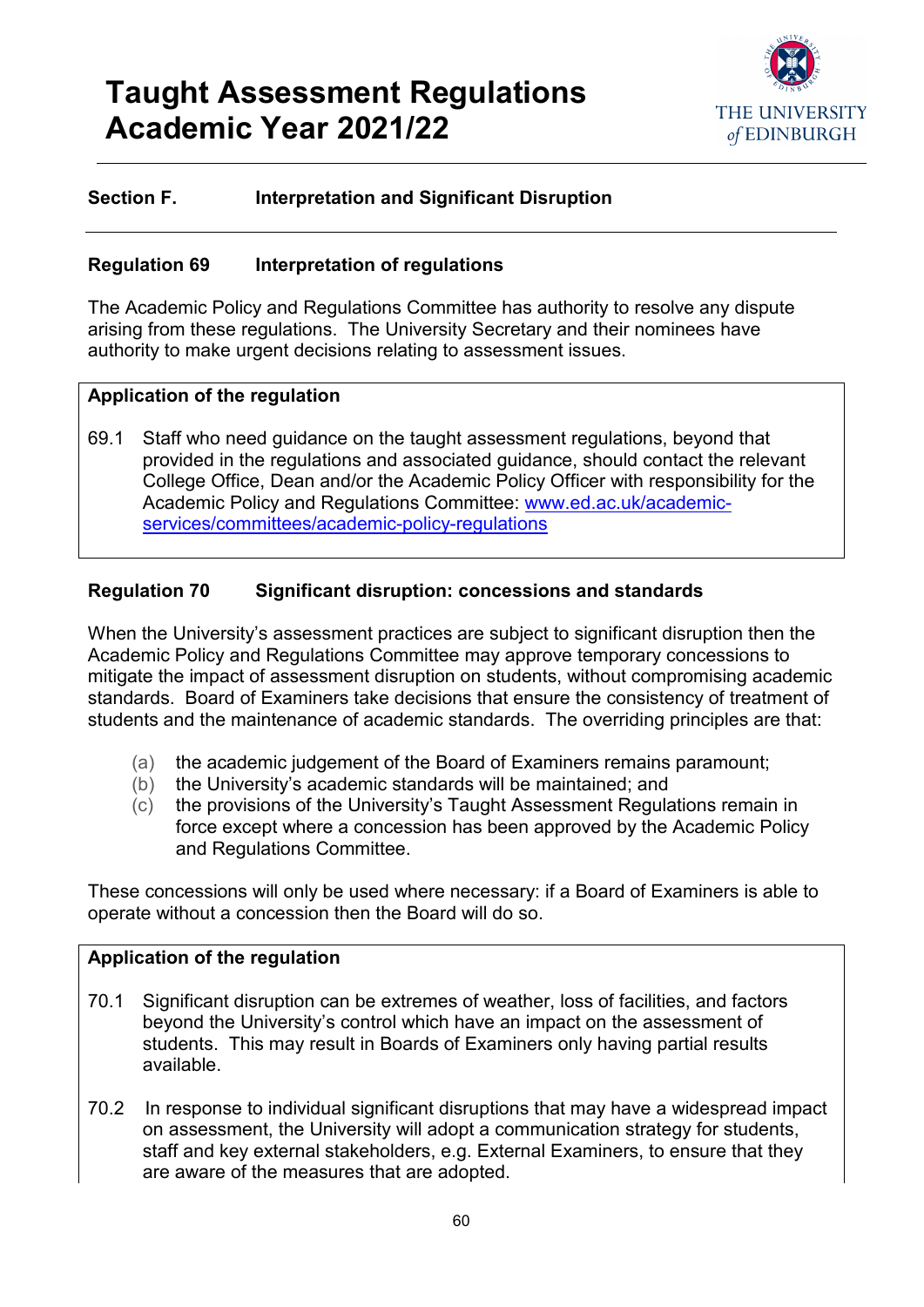

- 70.3 All forms of assessment, such as examination scripts and course assignments, are the property and responsibility of the University, not of individual examiners or markers. They therefore must be accessible to the University when required.
- 70.4 Drawing on previous experience [APRC 14/15 2 C], the issues and regulations where APRC may consider concessions include, but are not limited to:
	- (a) External Examiners: number appointed; commenting on examination papers; participation in Boards: confirmation of results [Taught Assessment Regulations 5, 8.1(a), 38, 39.1, 39.2, 39.6, 62.3(e), 63]
	- (b) Ensuring that there is appropriate external input for relevant decisions, for example, External Examiners provide an important quality assurance function in the assessment process. If an External Examiner is unable to act then that quality assurance function still needs to be carried out;
	- (c) Board of Examiners' quorum [TAR 39, 39.1];
	- (d) Progression requirements and timing of progression decisions [TAR 51, 52, 56, 56.1(a) and Degree regulations on *Progression and Permissible Load*];
	- (e) Feedback schedules [TAR 16].

### <span id="page-60-0"></span>**Regulation 71 Significant disruption: where only partial results are available to Boards**

The Academic Policy and Regulations Committee must confirm that significant disruption has occurred before the provisions of the significant disruption regulations come into effect. In periods of significant disruption, Boards may need to take decisions on the basis of partial or unreliable information. Boards must maintain the principle that students may only be awarded a pass and a mark / grade for a course, or a progression or award decision, where there is sufficient evidence of performance against relevant learning outcomes. Boards in possession of all information necessary to proceed with the assessment of a student should proceed to determine marks and grades for courses, and progression and award decisions, as usual. Boards in possession of all information necessary to proceed with the assessment of only some students should proceed to determine marks and grades, and progression and award decisions, for those students.

The below Application to the regulation provides information about the principles which Boards will apply when dealing with missing or unreliable results, and some of the actions they may take to address this. In line with TAR 70, Academic Policy and Regulations Committee may approve additional concessions to the regulations to enable Boards to take decisions regarding students with incomplete or unreliable profiles of assessment marks or course results due to disruption.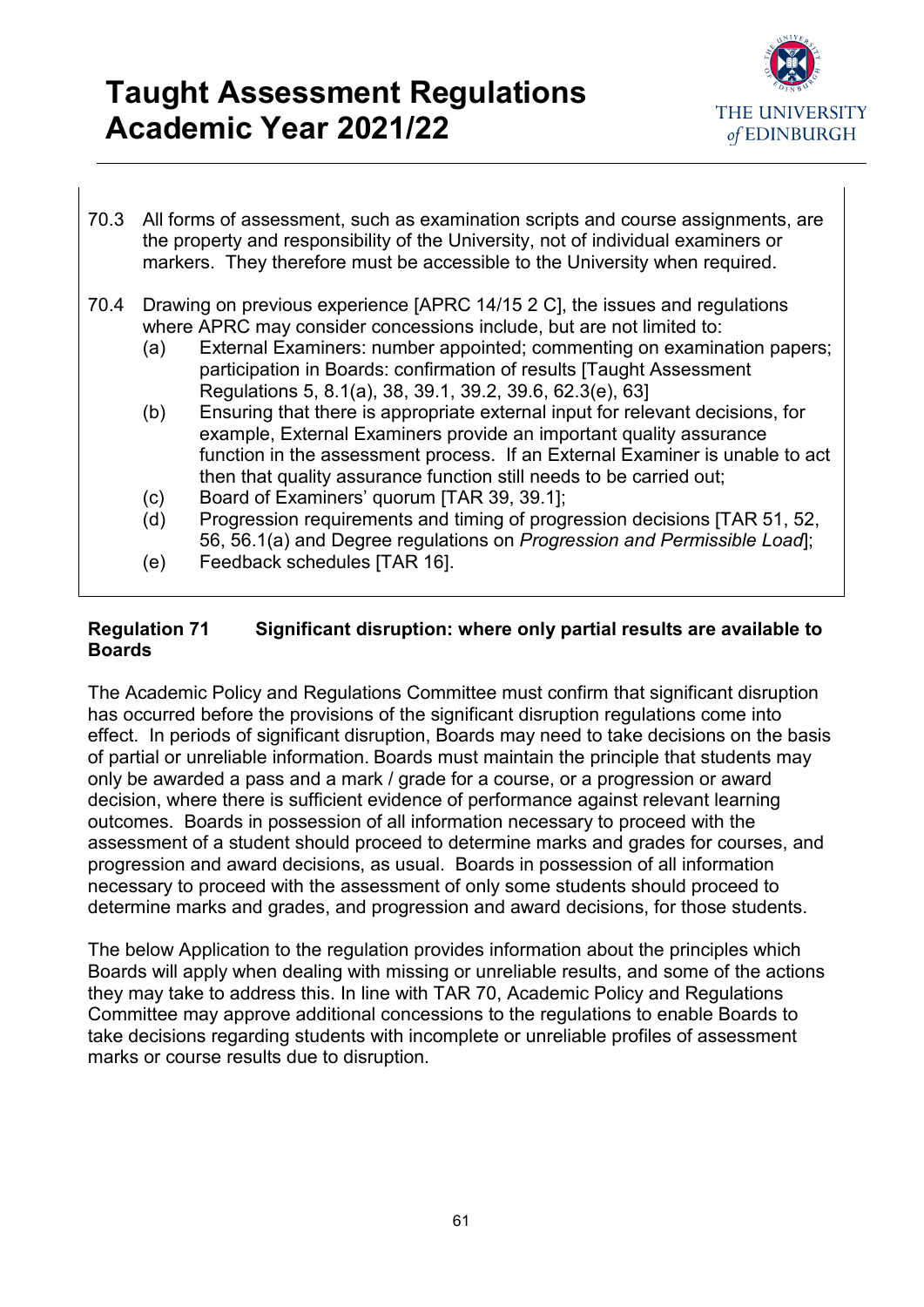

- 71.1 Where Boards have sufficient evidence to make decisions then the decision will be made and will stand, unless subsequent information becomes available which it would be in the student's academic interest for the Board to consider.
- 71.2 Situations may arise in which assessment results are unavailable for particular elements of assessment for all students or for only some students. Such elements of assessment may become available after the disruption is over.
- 71.3 Within the limits described below, Boards are empowered to make decisions in the absence of assessment results which are expected to become available at a later date.
- 71.4 At the start of the meeting to determine course outcomes, the Board of Examiners must agree on any specific elements of assessment without whose marks they cannot proceed to determine a student's result for the course. Before making such a decision, the Board should consider carefully whether there is sufficient other information already available to allow it to take a view on such elements of assessment. If it is not possible to determine a result or decision then the Board will reconvene when information is available.
- 71.5 Where a very high proportion of the assessment results are available for a course for an individual student, it is possible that the Board may decide it is able to determine a student's marks and grades for the course. The Board must be satisfied that, in its academic judgement, the mark and grade assigned is correct, and that the outcome will not need to be changed when further assessment results become available.
- 71.6 As a guide, where results for less than four-fifths (by weighting) of the assessment for a course are available for an individual student, it is unlikely that the Board will be able to determine a mark or grade for the course for that individual. However, if at least half of the assessment results are available, then the Board may decide it is able to confirm a pass for the student. If unable to reach a decision, even on a pass, the Board should record that insufficient information on which to make a decision was available at that time. When further results become available the Board will need to reconvene to determine the appropriate mark and grade.
- 71.7 Where less than half of the assessment results are available for a course for an individual student, it is unlikely that the Board will have sufficient information to reach any decision, even on a pass, and the Board may need to record that insufficient information on which to make a decision was available at that time. When further results become available the Board will need to reconvene to determine the appropriate mark and grade.